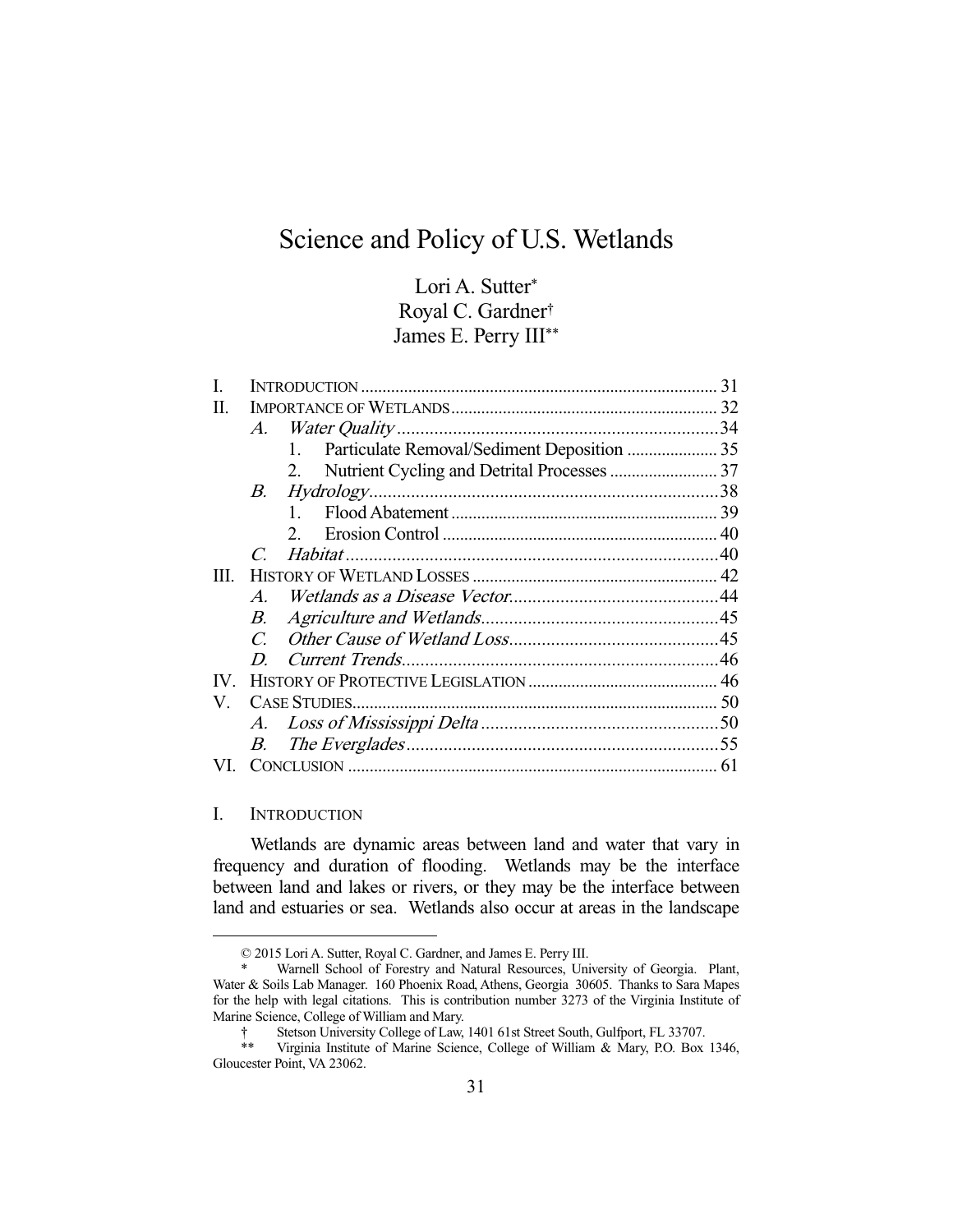where groundwater emerges from the earth. Comprising only 5-8% of the earth's surface, wetlands perform important and unique ecological functions (e.g., finfish and shellfish habitats and nutrient cycling).<sup>1</sup>

 The ecological processes that wetlands perform often provide environmental values that are important to help us maintain our quality of life (e.g., sediment sequestering and nutrient recycling that lead to improved water quality, providing space to store water, and abating flooding).<sup>2</sup> Unfortunately, it is only in the last half of the twentieth century that we as a society began to recognize the importance of these wetland systems. Prior to the 1960s, wetlands were considered to be disease-ridden wastelands and were filled and drained at an alarming rate.<sup>3</sup> To date, nearly half of all of the wetlands in the conterminous United States, along with most of their functions and values, have been destroyed.<sup>4</sup>

 This Article discusses the importance of wetlands, their ecological functions, the history of wetland losses, and protective legislation in the United States. Despite the existence of wetland protection laws and policies, the cumulative effect of many development activities has degraded and reduced the productivity of these systems, as demonstrated through case study discussions about the Mississippi Delta wetlands and the Everglades. In light of the expense and uncertainty concerning efforts to restore wetlands, this Article concludes with a recommendation for a renewed emphasis on avoiding wetland impacts in the first instance.

#### II. IMPORTANCE OF WETLANDS

 The physical, chemical, and biological processes that occur within a wetland are the *functions* of a wetland. When humans find these functions useful to society, we ascribe a value to the function and the benefit it brings, which has become known as an "ecosystem service." Distinction between functions and values (ecosystem services), therefore, becomes blurred because it is humans who make the distinction and also because the benefit may be indirect, thus making it difficult to evaluate. The existence of even limited wetland protection under the Federal Clean Water Act of 1972 is recognition of humankind's valuation of wetland

 <sup>1.</sup> JAMES S. ABER, FIROOZA PAVRI & SUSAN WARD ABER, WETLAND ENVIRONMENTS: A GLOBAL PERSPECTIVE 4-5 (2012); WILLIAM J. MITSCH & JAMES G. GOSSELINK, WETLANDS 4 (2d ed. 1993).

<sup>2.</sup> MITSCH & GOSSELINK, supra note 1, at 4.

 <sup>3.</sup> RALPH W.TINER,JR., U.S. DEP'T INTERIOR & U.S. FISH & WILDLIFE SERV., WETLANDS OF THE UNITED STATES: CURRENT STATUS AND RECENT TRENDS 1 (1984).

<sup>4.</sup> See Carol A. Johnston, *Cumulative Impacts to Wetlands*, 14 WETLANDS 50 (1994).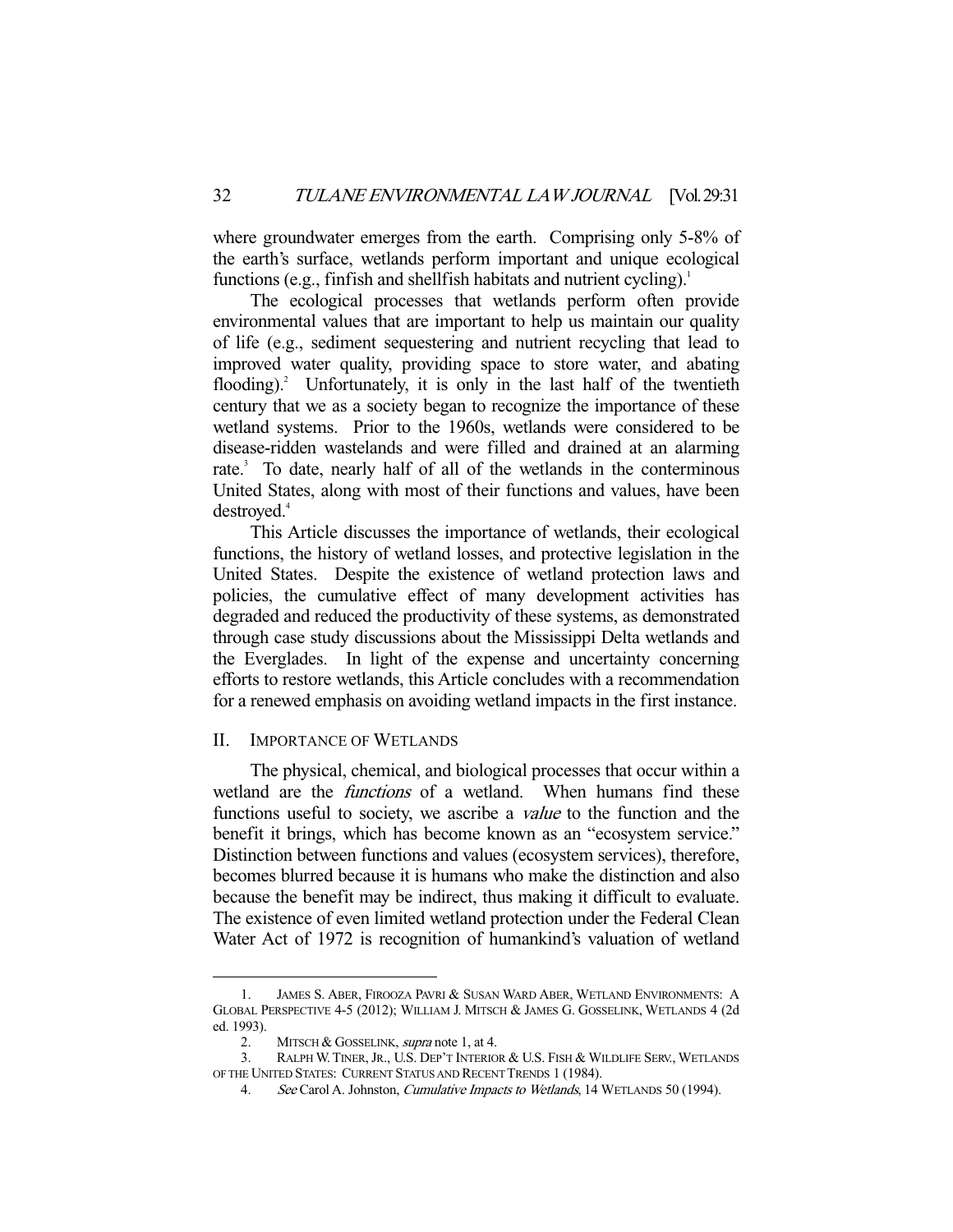functions. Because the systems are rarely sold and do not hold a "market value," many techniques have been adapted to place an economic valuation on ecosystem services.<sup>5</sup> Some societies base their existence on wetland ecosystems,<sup>6</sup> while parts of other societies simply value knowing that such a system exists.<sup>7</sup>

 Wetlands contain plants that have adapted to extreme conditions (such as prolonged inundation and lack of oxygen), soils that reflect some degree of flooding, and water presence at or near the surface for some period of time.<sup>8</sup> The stage, frequency, and duration of flooding hold a critical influence on a wetland system's ecology; it is so important that a number of wetland classification systems are based on the flooding regime.<sup>9</sup> Soils assume properties characteristic of the oxygen-poor environment. Some plants are found only in wetlands, and the appearance/absence of specific species can key the keen observer into environmental conditions at times other than during the observation.<sup>10</sup> The interplay between plants, water, and soils (including the microorganisms in the soils) brings about a unique ecosystem. The presence of water creates oxygen-poor conditions, and these anoxic conditions form an environment where certain physical, chemical, and biological processes occur.<sup>11</sup> The processes are so unique, in fact, that wetlands can be considered more than simply transitional areas; they are ecosystems unto themselves with unique biological, chemical, and physical processes beneficial to both nature and humans. The benefits that humankind values from wetland ecosystems can be considered within the broad general categories of water quality (such as sediment

 <sup>5.</sup> Peter Feather, Daniel Hellerstein & LeRoy Hansen, Economic Valuation of Environmental Benefits and the Targeting of Conservation Programs: The Case of the CRP, 1999 U.S. DEP'T AGRIC. ECON. REPORT NO. 778, at 8-19 (1999) (citing Marc O. Ribaudo & Daniel Hellerstein, Estimating Water Quality Benefits: Theoretical and Methodological Issues, 1992 U.S. DEP'T AGRIC.TECH. BULL. NO. 1808, at 7); EDWARD B. BARBIER, MIKE ACREMAN & DUNCAN KNOWLER, RAMSAR CONVENTION BUREAU, ECONOMIC VALUATION OF WETLANDS: A GUIDE FOR POLICY MAKERS AND PLANNERS 22-46 (1997) (citing INTERPRETING THE PRECAUTIONARY PRINCIPLE (Timothy O'Riordan & James Cameron eds., 1994); Clem Tisdell, Economics and the Debate About Preservation of Species, Crop Varieties and Genetic Diversity, 2 ECOLOGICAL ECONS. 77, 77-90 (1990)); ROBERT COSTANZA, JOHN CUMBERLAND, HERMAN DALY, ROBERT GOODLAND & RICHARD NORGAARD, AN INTRODUCTION TO ECOLOGICAL ECONOMICS 142-43 (1997); ANGUS DEATON & JOHN MUELLBAUER, ECONOMICS AND CONSUMER BEHAVIOR 184 (1980)).

 <sup>6.</sup> See KIRSTEN SCHUYT & LUKE BRANDER, WORLD WILDLIFE FUND, THE ECONOMIC VALUES OF THE WORLD'S WETLANDS 9 (2004).

 <sup>7.</sup> Id. at 10.

<sup>8.</sup> MITSCH & GOSSELINK, supra note 1, at 22.

 <sup>9.</sup> Id. at 24.

 <sup>10.</sup> Id. at 23.

 <sup>11.</sup> Id. at 17.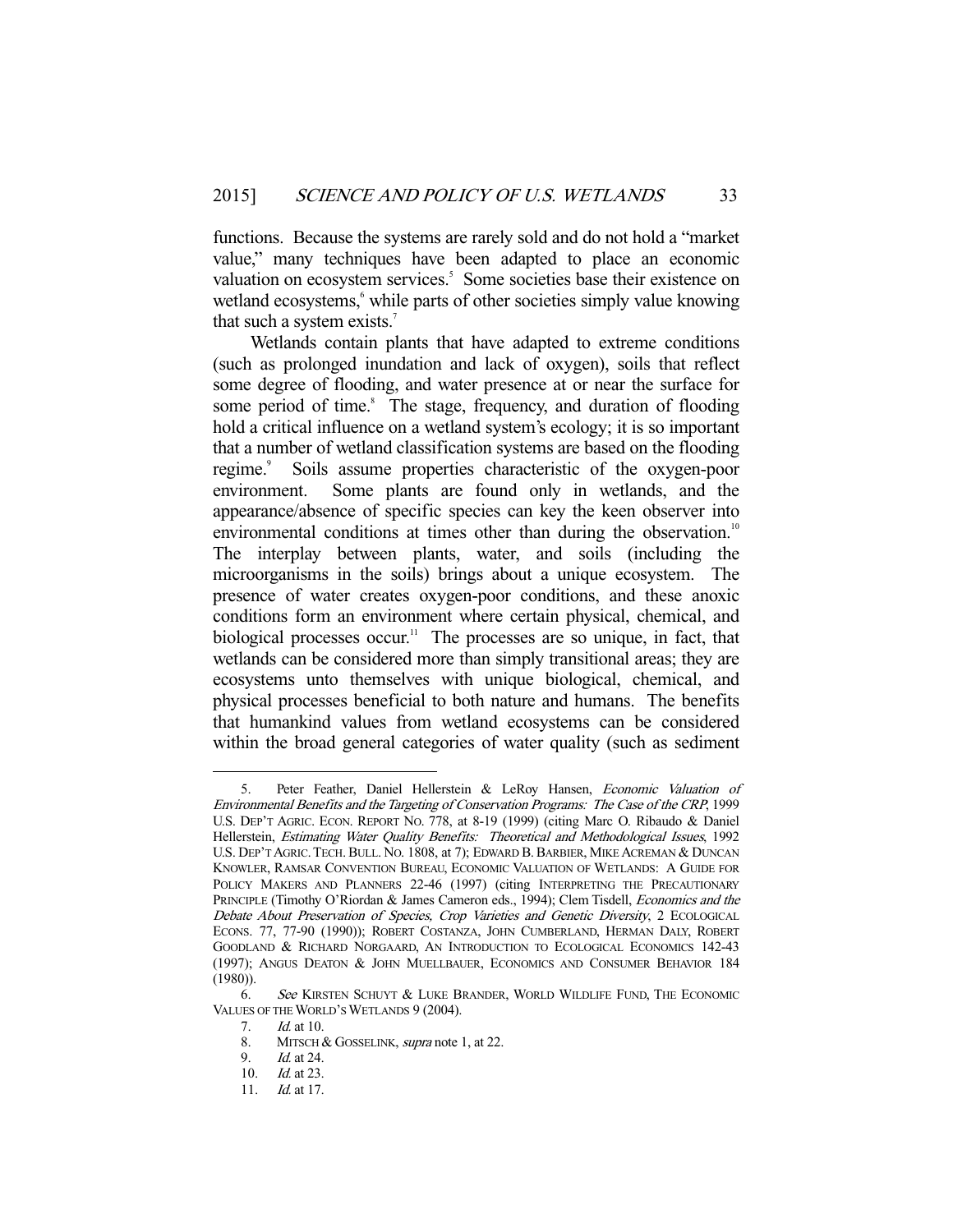and chemical sequestering and recycling), hydrology, and habitat (floral, faunal, and microbial).<sup>12</sup> Following is a discussion of some of the ecological functions that contribute to each of those three values.

# A. Water Quality

 Many researchers have noted improved water quality in watersheds containing wetlands.<sup>13</sup> Much of the water quality benefit is a result of biogeochemical processes that allow wetlands to act as sinks or transformers of nutrients, toxins, metals, and suspended inorganic sediments,<sup>14</sup> whether those substances enter the wetland from the land as runoff or from the stream/river/estuary water as overbank flow or tides. Soils with high clay and organic material constituents (leading to greater cation exchange capacity, CEC) and frequent periods of anoxia are likely the most effective at transforming and holding chemical compounds.<sup>15</sup> The efficiency of processing these substances is also driven by the volume and rate of contaminant application, as well as water permanence and appropriate surfaces for microbial activity.<sup>16</sup> The efficiency declines

<sup>12.</sup> *Id.* at 4, 23 (citation omitted).

<sup>13.</sup> See Naomi E. Detenbeck, Carol A. Johnston & Gerald J. Niemi, Wetland Effects on Lake Water Quality in the Minneapolis/St. Paul Metropolitan Area, 8 LANDSCAPE ECOLOGY 39, 40-41 (1993); Carol A. Johnston, Naomi E. Detenbeck & Gerald J. Niemi, The Cumulative Effect of Wetlands on Stream Water Quality and Quantity: A Landscape Approach, 10 BIOGEOCHEMISTRY 105, 136 (1990); John M. Marton, M. Siobhan Fennessy & Christopher B. Craft, USDA Conservation Practices Increase Carbon Storage and Water Quality Improvement Functions: An Example from Ohio, 22 RESTORATION ECOLOGY 117, 123 (2014); Dennis F. Whigham, Carin Chitterling & Brian Palmer, *Impacts of Freshwater Wetlands on Water Quality:* A Landscape Perspective, 12 ENVTL. MGMT. 663, 663 (1988) (citing John R. Kelly & Mark A. Harwell, Comparisons of the Processing of Elements by Ecosystems, I: Nutrients, in ECOLOGICAL CONSIDERATIONS IN WETLANDS TREATMENT OF MUNICIPAL WASTEWATERS 137, 137- 57 (Paul J. Godfrey et al. eds., 1985).

 <sup>14.</sup> PAUL R. ADAMUS ET AL., WETLANDS RESEARCH PROGRAM TECHNICAL REP. WRP-DE-2, 1 WETLAND EVALUATION TECHNIQUE (WET): LITERATURE REVIEW AND EVALUATION RATIONALE 25-30 (Oct. 1991), http://www.dtic.mil/dtic/tr/fulltext/u2/a259108.pdf (citing Parker James Wigington, Jr., C.W. Randall & T.J. Gizzard, Accumulation of Selected Trace Metals in Soils of Urban Runoff Swale Drains, 22 WATER RESOURCES BULL. 73, 73-79 (1986)); see SCOTT G. LEIBOWITZ, U.S. ENVTL. PROT. AGENCY, A SYNOPTIC APPROACH TO CUMULATIVE IMPACT ASSESSMENT: A PROPOSED METHODOLOGY 78 (Scott G. McCannell & Ann R. Hairston eds., 1992); K. RAMESH REDDY & RONALD D. DELAUNE, BIOGEOCHEMISTRY OF WETLANDS: SCIENCE AND APPLICATIONS 1-2 (2008).

<sup>15.</sup> REDDY & DELAUNE, *supra* note 14, at 288, 293.

 <sup>16.</sup> See J. Fisher & M.C. Acreman, Wetland Nutrient Removal: A Review of the Evidence, 8 HYDROLOGY & EARTH SYS. SCIS. 673, 680-81 (2004); C.J. Woltemade, Ability of Restored Wetlands to Reduce Nitrogen and Phosphorus Concentrations in Agricultural Drainage Water, 55 J. SOIL & WATER CONSERVATION 303, 306-07 (2000) (citing Mats Jansson et al., Wetlands and Lakes as Nitrogen Traps, 23 AMBIO 320, 320-25 (1994); Arnold G. van der Valk & Robert W. Jolly, Recommendations for Research To Develop Guidelines for the Use of Wetlands To Control Rural Nonpoint Source Pollution, 1 ECOLOGICAL ENG'G 115, 115-34 (1992)).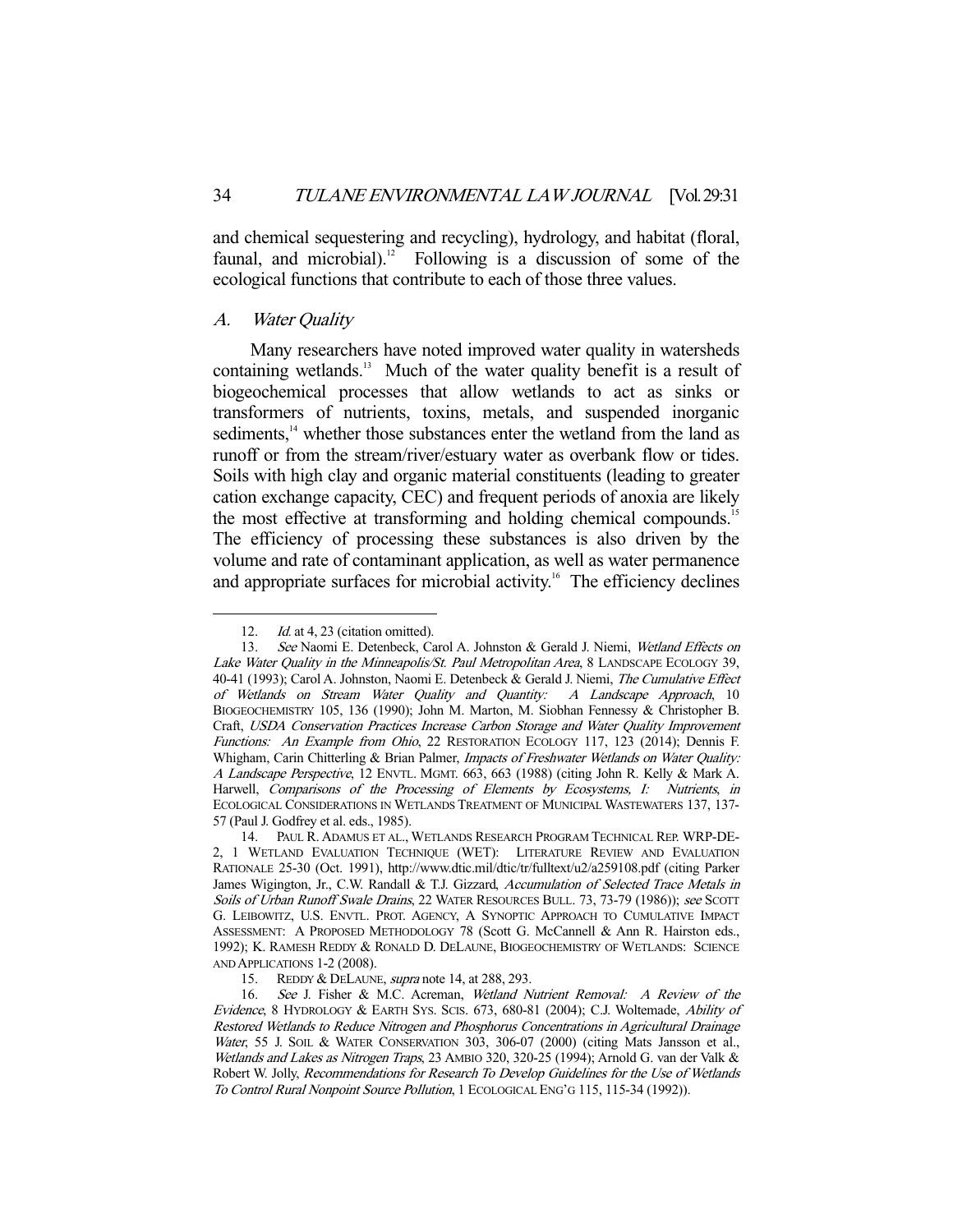with channelization.<sup>17</sup> Two functions that contribute to improved water quality are the ability to capture sediments or other particulates (e.g., detritus) as they move across the landscape and the chemical reactions that take place within a wetland.

#### 1. Particulate Removal/Sediment Deposition

 Deposition of sediments or other particulates can be examined as either a hydrological or water quality function. The gentle slope and the presence of vegetation in many wetlands slow water movement and decrease the water's ability to hold sediment after precipitation, overbank flooding, or tidal events.<sup>18</sup> Therefore, sediment and organic debris drop onto the soil surface and prevent, in part, the sediment and debris from entering or returning to the water column.<sup>19</sup> We will treat the deposition—and thus the absence of particulates or sediments in the water—within the water quality function here.

 Wetlands adjacent to the upstream reaches of rivers and streams where water in the channel is intermittent (often termed headwater wetlands) are especially important in capturing materials before they reach the water column.<sup>20</sup> More than half of the stream length for a given watershed is usually contributed to by headwater wetlands.<sup>21</sup> Wetlands immediately downslope of areas that contribute nonpoint-source pollution are especially valuable because of their ability to remove particulates, such as those that are found in areas with high agricultural use.<sup>22</sup> However, the width of the wetland buffer may affect the relative ability of these wetlands to filter sediments and particulates.<sup>23</sup> Pesticide and fertilizer (including animal waste) application, as well as road construction, increase the concentration of nutrients, toxins, pollutants,

<sup>17.</sup> See D.E. Hammer & R.H. Kadlec, A Model for Wetland Surface Water Dynamics, 22 WATER RESOURCES RES. 1951, 1952 (1986).

<sup>18.</sup> ROBERT G. WETZEL, Wetland Ecosystem Processes, in ECOLOGY OF FRESHWATER & ESTUARINE WETLANDS 285, 285 (Darold P. Batzer & Rebecca R. Sharitz eds., 2006).

 <sup>19.</sup> Id. at 286.

<sup>20.</sup> See J.R. Cooper et al., Riparian Areas as Filters for Agricultural Sediment, 51 SOIL SCI. Soc'y AM. J. 416, 419 (1987); Jonathan D. Phillips, Nonpoint Source Pollution Risk Assessment in a Watershed Context, 13 ENVTL. MGMT. 493, 499-500 (1989); Whigham, Chitterling & Palmer, supra note 13, at 665-66.

 <sup>21.</sup> LUNA B. LEOPOLD, M. GORDON WOLMAN & JOHN P. MILLER, FLUVIAL PROCESSES IN GEOMORPHOLOGY 142 (1964); Mark M. Brinson, Changes in the Functioning of Wetlands Along Environmental Gradients, 13 WETLANDS 65, 66-68 (1993).

<sup>22.</sup> Cooper et al., *supra* note 20, at 420; see R. Richard Lowrance, Robert L. Todd & Loris E. Asmussen, Waterborne Nutrient Budgets for the Riparian Zone of an Agricultural Watershed, 10 AGRIC., ECOSYSTEMS & ENV'T 371, 377 (1983); Phillips, supra note 20.

<sup>23.</sup> Jonathan D. Phillips, Nonpoint Source Pollution Control Effectiveness of Riparian Forests Along a Coastal Plain River, 110 J. HYDROLOGY 221, 230-36 (1989).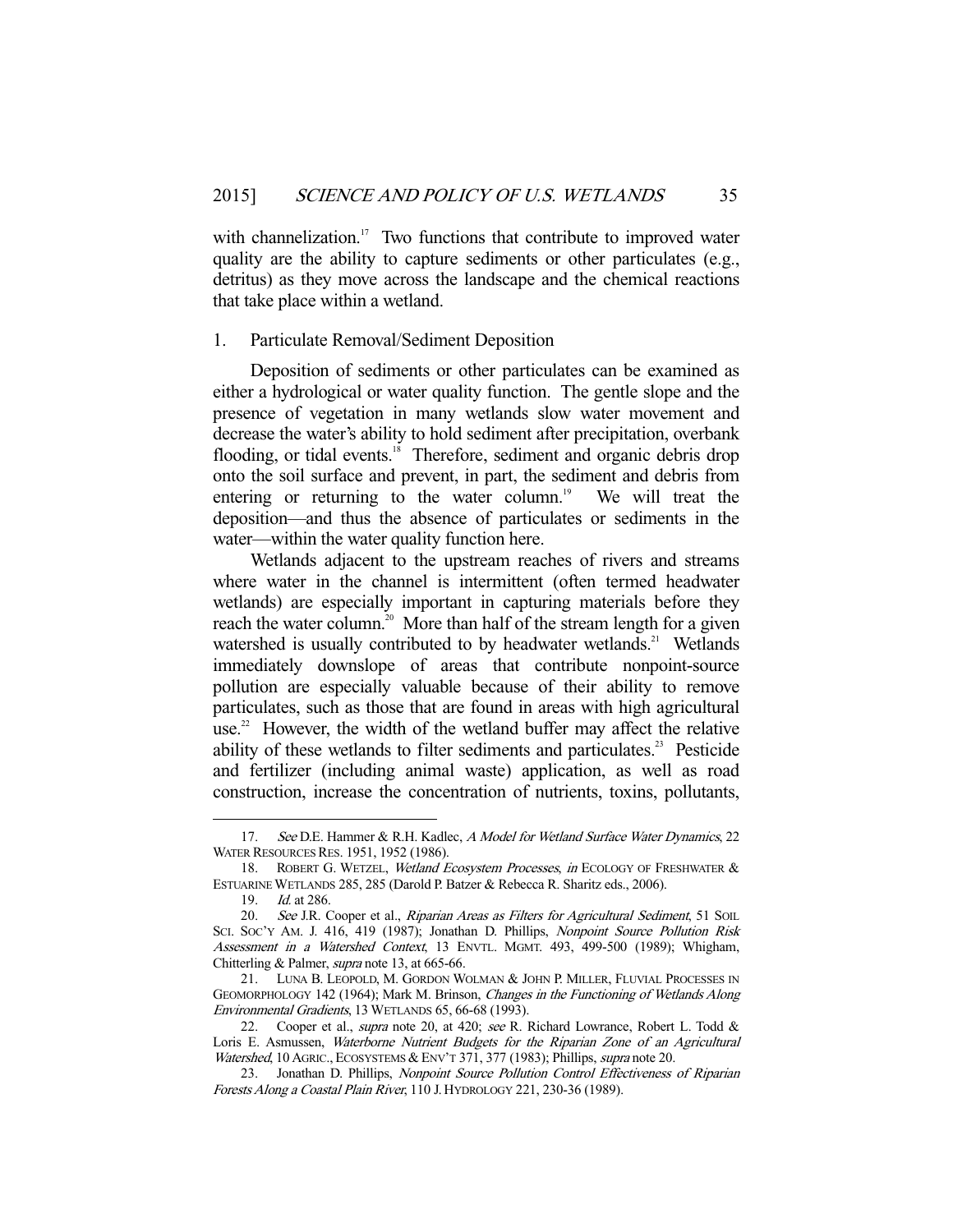and bacteria in surface and groundwater runoff.<sup>24</sup> Land development and urbanization also can increase the amount of sedimentation and nutrient loading into the adjacent wetlands.<sup>25</sup> Wetlands adjacent to large stream systems also capture sediments and transform nutrients and pollutants.<sup>26</sup> These wetlands, however, are positioned to remove nutrients or pollutants from the water overflowing the banks onto the wetlands rather than overland flow.<sup>27</sup> Coastal wetlands may have the added function of filtering waters from the tidal waters of estuaries and seas. $28$  Research demonstrates that in areas with sediment, particulate, or pollution inputs, watersheds with high wetland land cover have better water quality than in places with low wetland land cover.<sup>29</sup>

 Human activity—such as agricultural clearing and irrigation, logging, or urban development—sends pulses of sediment through a watershed; wetlands capture and accumulate much of the particulate material before arrival in the waterway and resulting water quality degradation.30 This trapping and accumulation of particulates improves the quality of adjacent waters. Also, the vertical elevation determined by such deposition controls the microtopography, which can determine which plants are suitable to live in that environment.<sup>31</sup> Sediment deposition occurs in wetlands across all areas of the landscape; it is in the coastal area, however, where deposition is of critical importance to

 <sup>24.</sup> L.W. Canter, Nitrates and Pesticides in Ground Water: An Analysis of a Computer-Based Literature Search, in GROUND WATER QUALITY AND AGRICULTURAL PRACTICES 153, 157 (Deborah M. Fairchild ed., 1987); T.C. Daniel et al., Nonpoint Source Loading Rates from Selected Land Uses, 18 WATER RESOURCES BULL. 117, 117 (1982).

<sup>25.</sup> See Canter, *supra* note 24, at 157.

<sup>26.</sup> Brinson, *supra* note 21, at 65-68.<br>27. *Id.* at 70-71.

*Id.* at 70-71.

<sup>28.</sup> See generally Kenneth A. Krieger, *Effectiveness of a Coastal Wetland in Reducing* Pollution of a Laurentian Great Lake: Hydrology, Sediment, and Nutrients, 23 WETLANDS 778 (2003).

 <sup>29.</sup> Johnston, supra note 4, at 52-53 (discussing several studies on the relationship between loss of wetlands and watershed floodflow); TIFFANY WRIGHT ET AL., U.S. ENVTL. PROT. AGENCY, DIRECT AND INDIRECT IMPACTS OF URBANIZATION ON WETLAND QUALITY: WETLANDS  $\&$ WATERSHEDS ART NO. 1, at i (2006).

<sup>30.</sup> See generally Michael G. Dosskey et al., The Role of Riparian Vegetation in Protecting and Improving Chemical Water Quality in Streams, 46 J. AM. WATER RESOURCES ASS'N 261 (2010).

 <sup>31.</sup> Charles A. Simenstad & Ronald M. Thom, Functional Equivalency Trajectories of the Restored Gog-Le-Hi-Te Estuarine Wetland, 6 ECOLOGICAL APPLICATIONS 38, 53 (1996) (citing C.B. Craft, S.W. Broome & E.D. Seneca, Nitrogen, Phosphorus and Organic Carbon Pools in Natural and Transplanted Marsh Soils, 11 ESTUARIES 272 (1988); René Langis, Malgorzata Zalejko & Joy B. Zedler, Nitrogen Assessments in a Constructed and a Natural Salt Marsh of San Diego Bay, 1 ECOLOGICAL APPLICATIONS 40 (1991)); C. W. Lindau & L.R. Hossner, Substrate Characterization of an Experimental Marsh and Three Natural Marshes, 45 SOIL SCI. SOC'Y AM. J. 1171 (1981)).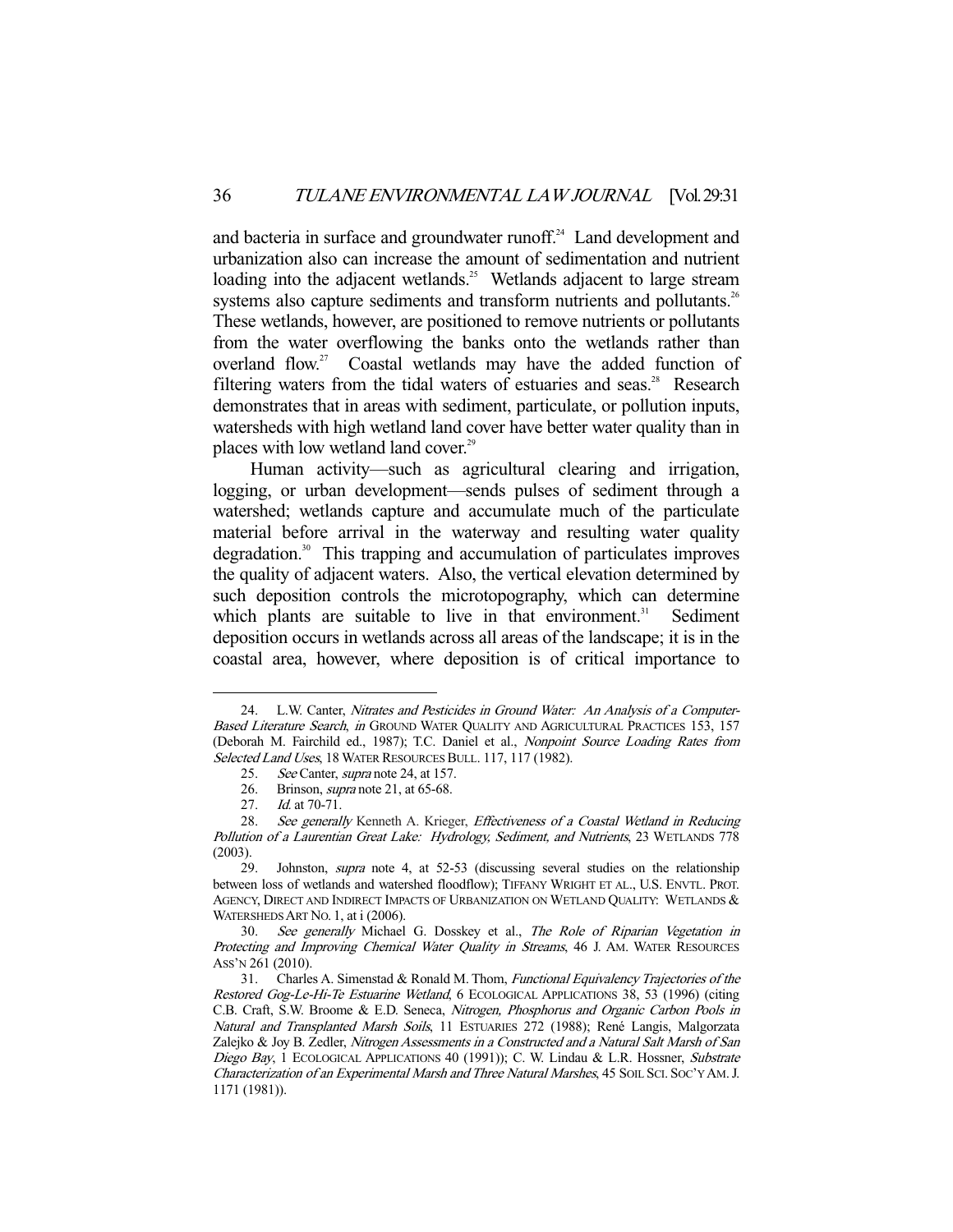maintain wetland areas.<sup>32</sup> Deposition allows tidal marshes to maintain their elevation as sea level rises; in times of falling sea level, the water would no longer bring sediment to the wetland surface, and deposition would cease.<sup>33</sup> Recent modeling results suggest that sedimentation rates were at their highest during times of mass deforestation following European settlement of New England.<sup>34</sup> The high sediment influx during that period facilitated the formation of large expanses of tidal marshes that could not initially form under rates found today, although maintenance is supported by current sedimentation rates.<sup>35</sup> In tidal marshes, both mineral sedimentation and organic matter accumulation from slowly decaying plants are important in keeping vertical balance with rising seas.<sup>36</sup> Tidal freshwater marshes contain higher mineral content than salt marshes; however, the organic matter in the freshwater marshes is responsible for a relatively greater proportion of the vertical accumulation because of its high porosity.<sup>37</sup>

# 2. Nutrient Cycling and Detrital Processes

 The fluctuation between oxygen-rich (oxic) and anoxic conditions in wetlands facilitates many microbially mediated chemical reactions.<sup>38</sup> The presence of water in a wetland delays decomposition; in addition to high surface area afforded by multiple vertical strata of vegetation in these moist environments, microbiological activity (including that of algae (periphyton)) is enhanced. $39$  Because they have the widest range of chemical reactions dependent upon the amount of oxygen present, wetlands play a critical role in the form of nitrogen (N) available at a broad scale.<sup>40</sup> Microbially mediated conversion of N in its many forms

 <sup>32.</sup> See id.

 <sup>33.</sup> James T. Morris et al., Responses of Coastal Wetlands to Rising Sea Level, 83 ECOLOGY 2869, 2869 (2002).

 <sup>34.</sup> Matthew L. Kirwan et al., Rapid Wetland Expansion During European Settlement and Its Implication for Marsh Survival Under Modern Sediment Delivery Rates, 39 GEOLOGY 507, 507 (2011) (citing Stanley W. Trimble, The Fallacy of Stream Equilibrium in Contemporary Denudation Studies, 277 AM. J. SCI. 876 (1977).

 <sup>35.</sup> Id. at 509-10.

 <sup>36.</sup> S. Bricker-Urso et al., Accretion Rates and Sediment Accumulation in Rhode Island Salt Marshes, 12 ESTUARIES 300, 315 (1989); Carl T. Friedrichs & James E. Perry, Tidal Salt Marsh Morphodynamics: A Synthesis, 27 J.COASTAL RES. (SPECIAL ISSUE) 7, 7 (2001); Morris et al., supra note 33, at 2872.

 <sup>37.</sup> See Scott C. Neubauer, Contributions of Mineral and Organic Components to Tidal Freshwater Marsh Accretion, 78 ESTUARINE, COASTAL & SHELF SCI. 78, 82-83 (2008).

<sup>38.</sup> See WETZEL, *supra* note 18, at 286-302.

 <sup>39.</sup> See id.

 <sup>40.</sup> Stephen P. Faulkner & Curtis J. Richardson, Physical and Chemical Characteristics of Freshwater Wetland Soils, in CONSTRUCTED WETLANDS FOR WASTEWATER TREATMENT 41, 51-55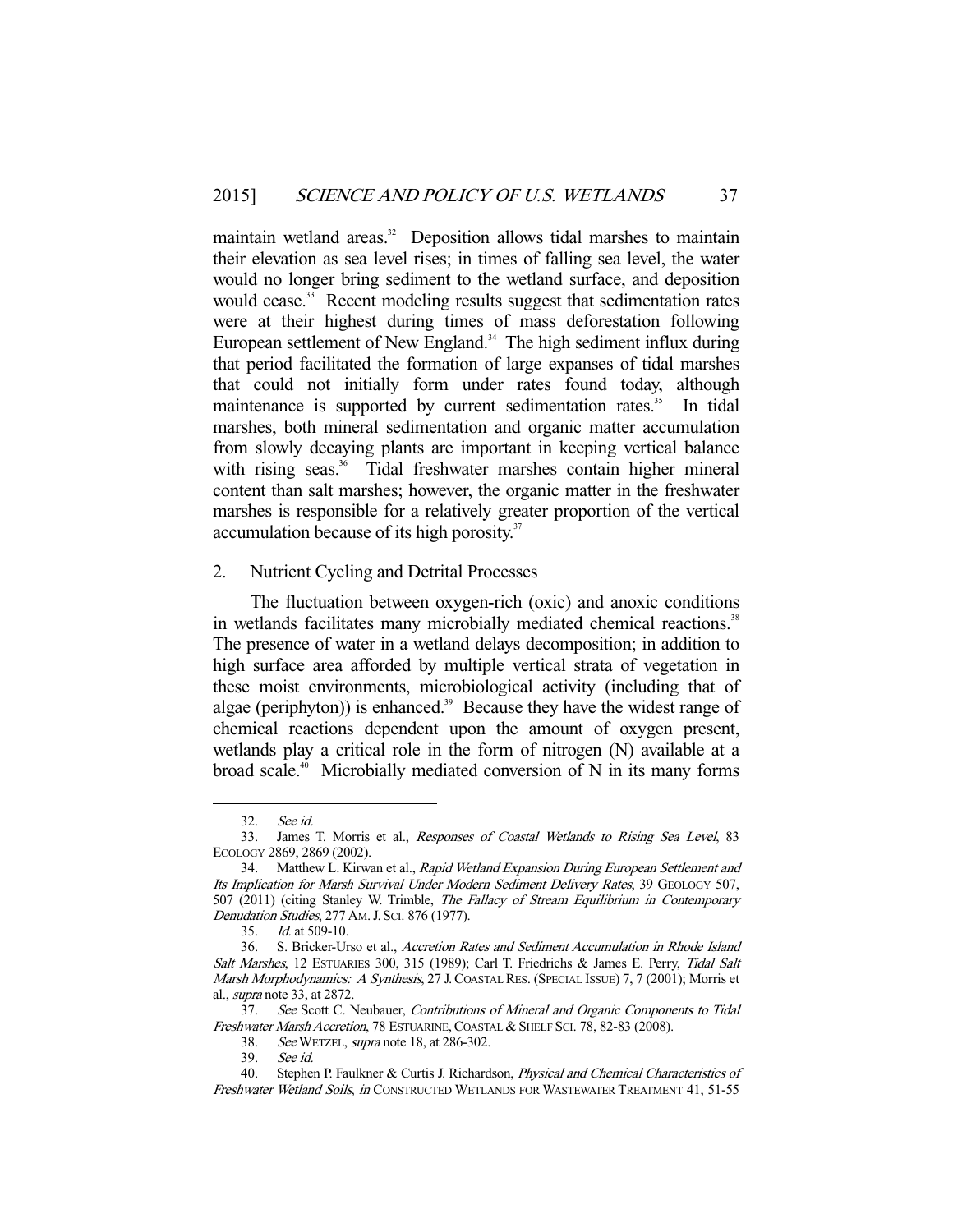occurs because of the fluctuations between aerobic and anaerobic conditions.<sup>41</sup> In the absence of oxygen, ammonium (the form of N present in anoxic conditions) can be captured by vegetation and prevented from moving into the adjacent water column, where excess N may contribute to eutrophication.<sup>42</sup> Wetlands also play a role in phosphorus cycling. Freshwater wetland soils in the presence of certain elements (especially iron) bind phosphorus (P), preventing P pollution from entering adjacent water bodies.<sup>43</sup> Wetlands are so effective at binding nutrients that they have become a successful means of wastewater treatment.<sup>44</sup>

 Wetland vegetation also is affected by the hydrology; the influx of new nutrients and the removal of waste products stimulate high productivity. The vegetation then affects the hydrology—through sediment trapping and removal of pore water through transpiration which can lead to fluctuations on varying temporal and spatial scales.<sup>45</sup> Decomposing vegetation provides organic material, or energy, to fuel microbial activity.<sup>46</sup> In turn, the microbes break down the material making it available for further plant uptake.<sup> $47$ </sup> This energy is in the form of carbon (C), and the collective activity of all these reactions can alter the form of C present—converting gaseous carbon dioxide  $(CO<sub>2</sub>)$  to plant sugars and back to  $CO<sub>2</sub>$  or methane; thus, wetland ecosystems may play a disproportionate role in regulating the storage of global carbon.<sup>48</sup>

# B. Hydrology

-

 The importance of the source, duration, depth, and frequency of flooding, or wetland hydrology, cannot be overstated; hydrology is the driving force of a wetland. Wetlands are flooded by water from multiple sources, including precipitation (directly or indirectly), surface, and

<sup>(</sup>Donald A. Hammer ed., 1989); see PAUL A. KEDDY, WETLAND ECOLOGY: PRINCIPLES AND CONSERVATION 35, 71 (2d ed. 2010).

<sup>41.</sup> REDDY & DELAUNE, *supra* note 14, at 262.

<sup>42.</sup> See id. at 257, 260-62, 264.

 <sup>43.</sup> Randolph M. Chambers & William E. Odum, Porewater Oxidation, Dissolved Phosphate and the Iron Curtain: Iron-Phosphorus Relations in Tidal Freshwater Marshes, 10 BIOGEOCHEMISTRY 37, 38-39 (1990).

<sup>44.</sup> See ROBERT H. KADLEC & SCOTT WALLACE, TREATMENT WETLANDS (2d ed. 2009) (discussing design, construction, and operation of wetland treatment systems).

<sup>45.</sup> WETZEL, *supra* note 38, at 285.

 <sup>46.</sup> Id. at 286-87, 289.

 <sup>47.</sup> See id. at 296.

 <sup>48.</sup> WILLIAM H. SCHLESINGER & EMILY S. BERNHARDT, BIOGEOCHEMISTRY: AN ANALYSIS OF GLOBAL CHANGE 235 (3d ed. 2013) (citing Eville Gurham, Northern Peatlands: Role in the Carbon Cycle and Probable Responses to Climatic Warming, 1 ECOLOGICAL APPLICATIONS 182, 182 (1991)).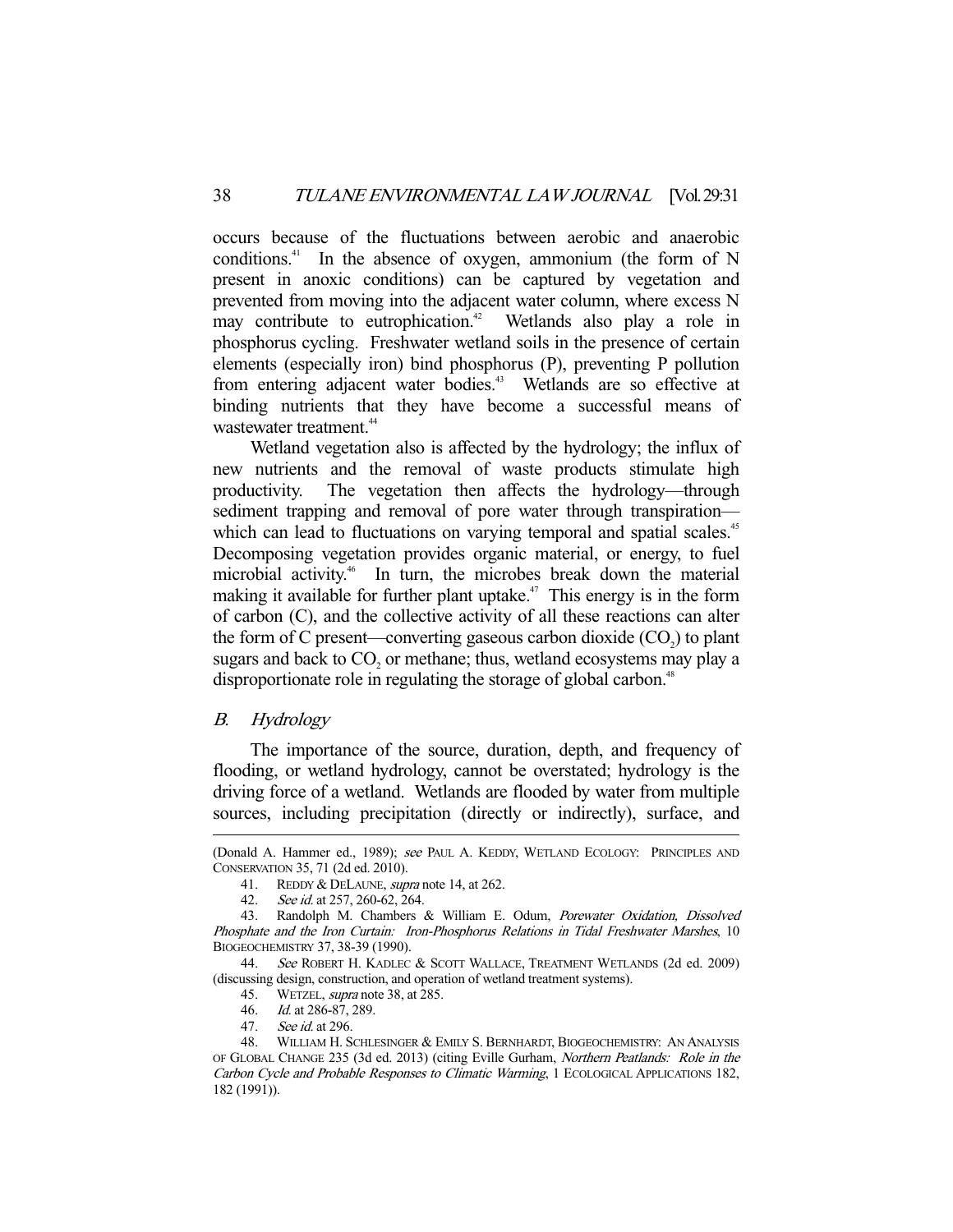groundwater flow. Wetland hydrology plays a large role in which plants survive in the environment; the plants, in turn, play a large role in how much water remains in the particular wetland through sedimentation, as discussed previously, as well as evapo-transpiration (ET). Tidal freshwater wetlands, for example, transport more water to the atmosphere than saltwater marshes through ET; researchers found higher leaf area index (and thus shading that cools the soil) to be a good predictor of an increase in  $ET^*$  Functions that support a wetland's ability to moderate flooding of developed areas are flood abatement and erosion control.

#### 1. Flood Abatement

 Because of their position in the landscape, wetlands have great capacity to hold water that arrives via precipitation, or river or coastal flooding; those that are not normally filled to capacity with surface water are effective as water storage systems during or following flood events. The capacity of a wetland to alter flood flows is related to its storage capacity and landscape position.<sup>50</sup> Wetlands upstream or high in a watershed—both depressional and associated with a stream—receive their water primarily from precipitation and surface flow, while downstream wetlands may be dominated by overbank flow.<sup>51</sup> Headwater streams play a critical flood protection role, although not always obvious, especially during periods of low flow.<sup>52</sup> The position and abundance of headwater wetlands create large water storage capacity and delay peak flows from their destination in the downslope flow.<sup>53</sup> Water storage in the wetland may result in desynchronization of the water's flow downstream and, therefore, a decrease of downstream peak flows and, thus, flooding.<sup>54</sup>

<sup>49.</sup> BETH H. HUSSEY & WILLIAM E. ODUM, Evapotranspiration in Tidal Marshes, 15 ESTUARIES 59, 67 (1992).

<sup>50.</sup> ADAMUS ET AL., *supra* note 14, at 15-18 (citing D.M. THOMAS & M.A. BENSON, U.S. DEP'T INTERIOR, GENERALIZATION OF STREAMFLOW CHARACTERISTICS FROM DRAINAGE-BASIN CHARACTERISTICS (1975)).

 <sup>51.</sup> Mark M. Brinson, Strategies for Assessing the Cumulative Effects of Wetland Alteration on Water Quality, 12 ENVTL. MGMT. 655, 656 (1988).

 <sup>52.</sup> Id. at 656.

<sup>53.</sup> ADAMUS ET AL., *supra* note 14, at 15-16 (citing D.M. THOMAS & M.A. BENSON, U.S. DEP'T INTERIOR, GENERALIZATION OF STREAMFLOW CHARACTERISTICS FROM DRAINAGE BASIN CHARACTERISTICS (1975)).

<sup>54.</sup> MITSCH & GOSSELINK, supra note 1, at 519; R.P. Novitski, The Hydrologic Characteristics of Wisconsin Wetlands and Their Influence on Floods, Streamflow, and Sediment, in WETLAND FUNCTIONS AND VALUES: THE STATE OF OUR UNDERSTANDING 377, 385 (Phillip E. Greeson et al. eds., 1979); see John M. Kittelson, Analysis of Flood Peak Moderation by Depressional Wetland Sites, in THE ECOLOGY AND MANAGEMENT OF WETLANDS: 1 ECOLOGY OF WETLANDS 98, 104 (Donald D. Hook et al. eds., 1988).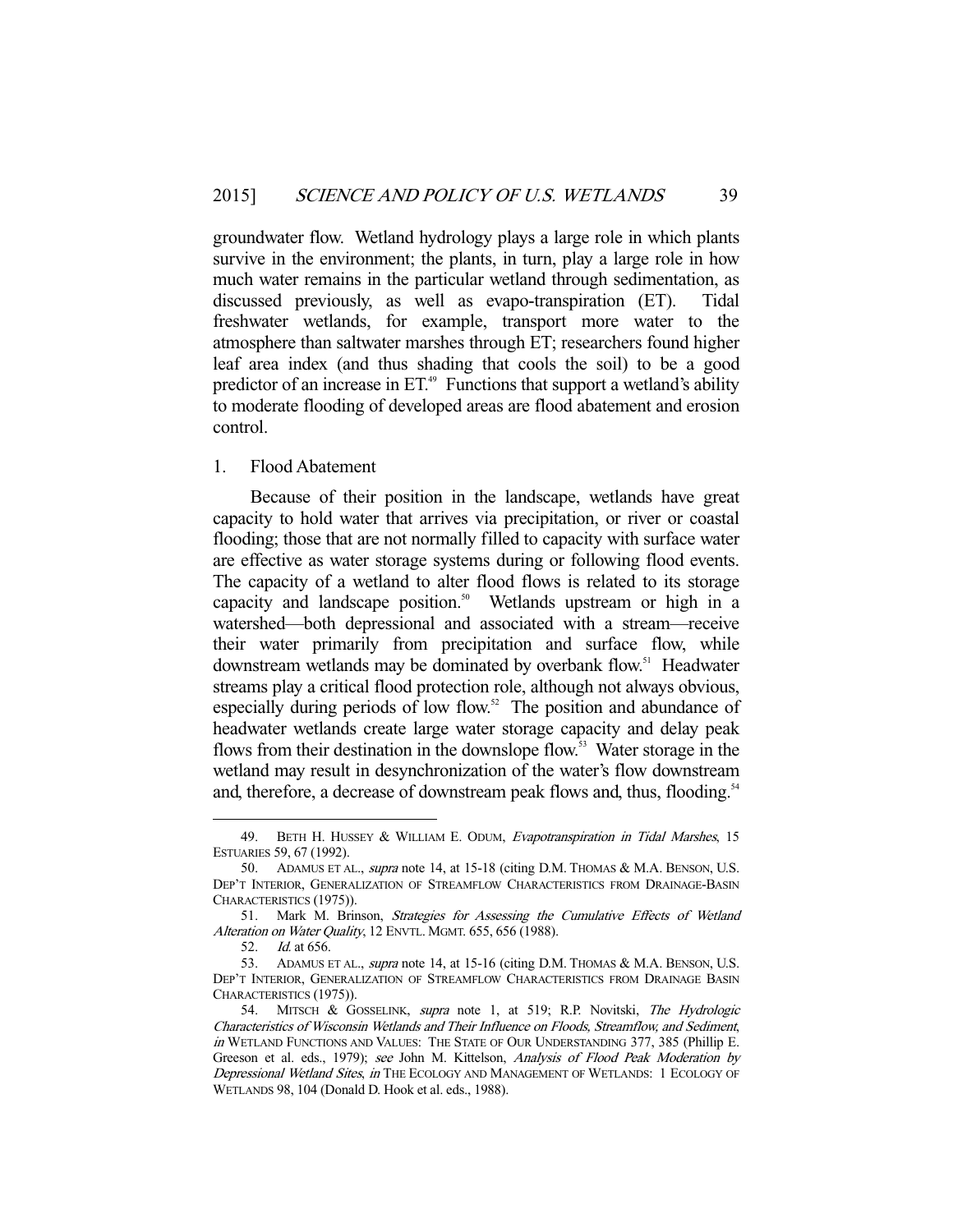In coastal areas, the desynchronization also provides a habitat function by preventing freshwater dilution of brackish water in estuaries, which can negatively impact fish reproduction and productivity.<sup>55</sup>

# 2. Erosion Control

 Moving water can erode sediment or shorelines and deliver sediment to the water column. The processes of deposition described previously and erosion (or organic matter oxidation in the periodic absence of saturated conditions) create a dynamic system where wetlands either (1) silt up, (2) maintain equilibrium, or (3) convert to open water.<sup>56</sup> Vegetative roots adjacent to shorelines serve to stabilize the shoreline and prevent local erosion.<sup>57</sup> By providing frictional resistance and space to slow and hold water, coastal wetlands reduce the energy in waves and currents that are responsible for erosion—both immediately adjacent to the shoreline and elsewhere in the watershed.<sup>58</sup> The higher the velocity of flowing water, the greater is its erosive potential.<sup>59</sup>

# C. Habitat

-

 As with other functions, the ability of wetlands to provide habitat for a range of plants and animals is dependent upon the presence of water at annual and seasonal cycles as well as longer cycles.<sup>60</sup> The permanence of water in any wetland affects the number of species reliant upon it. $61$ Animal diversity and productivity in wetlands are similar to that in terrestrial and aquatic/marine habitats, with the exception of amphibians and reptiles whose diversity and productivity exceed other systems and

<sup>55.</sup> M.W. Street & J.D. McClees, North Carolina's Coastal Fishing Industry and the Influence of Coastal Alterations, in POCOSIN WETLANDS: AN INTEGRATED ANALYSIS OF COASTAL PLAIN FRESHWATER BOGS IN NORTH CAROLINA 238, 247 (Curtis J. Richardson et al. eds., 1981).

<sup>56.</sup> See KEDDY, *supra* note 41, at 113-14.

 <sup>57.</sup> NAT'L RESEARCH COUNCIL, COMPENSATING FOR WETLAND LOSSES UNDER THE CLEAN WATER ACT 12 (2001).

 <sup>58.</sup> TY V. WAMSLEY ET AL., U.S. ARMY CORPS ENG'RS, INFLUENCE OF MARSH RESTORATION AND DEGRADATION ON STORM SURGE AND WAVES 7 (2009).

 <sup>59.</sup> THOMAS DUNNE & LUNA B. LEOPOLD, WATER IN ENVIRONMENTAL PLANNING 513 (1978).

 <sup>60.</sup> See KEDDY, supra note 40, at 124-73, 184 (citing E.J. Chaneton & J.M. Facelli, Disturbance Effects on Plant Community Diversity: Spatial Scales and Dominance Hierarchies, 93 VEGETATIO 143, 143-55 (1991); Pamela J. Latham, Leonard G. Pearlstine & Wiley M. Kitchens, Species Association Changes Across a Gradient of Freshwater, Oligonaline, and Mesohaline Tidal Marshes Along the Lower Savannah River, 14 WETLANDS 174, 174-83 (1994)).

<sup>61.</sup> Scott A. Wissinger, Ecology of Wetland Invertebrates: Synthesis and Applications for Conservation and Management, in INVERTEBRATES IN FRESHWATER WETLANDS OF NORTH AMERICA: ECOLOGY AND MANAGEMENT 1043, 1043 (Darold P. Batzer, Russell B. Rader & Scott A. Wissinger eds., 1999).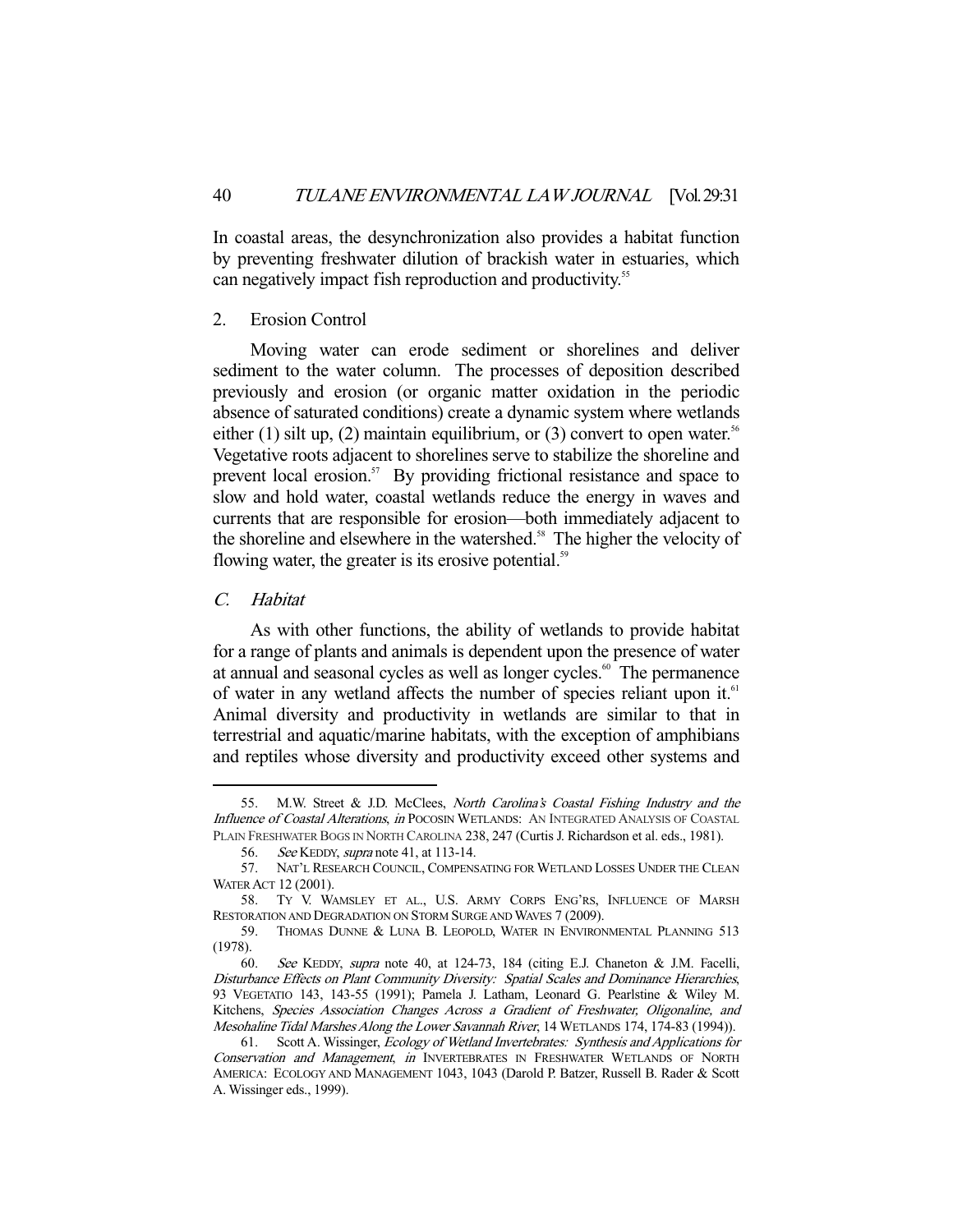whose reproduction may depend on wetlands. $62$  The abundant plants (including aquatic vegetation and seeds and roots of emergent plants) support herbivorous animals, but few truly aquatic animal species feed on these macrophytes, leading wetlands to function for animals more like terrestrial systems than aquatic systems. $63$  Macrophytes eventually become detritus and support food webs from this perspective, although the magnitude of this contribution into animal biomass is uncertain. $64$ Wetlands are best known for their role in supporting finfish and shellfish; hence, we will emphasize the function supporting those taxa in the following discussion.

 Fish that populate wetlands—be they inland or coastal, fresh or salt water—are typically small animals except in the larger adjacent channels; larger fish can be important to the overall ecology, especially by perturbing the bottom and affecting water quality and benthic ecology.65 Tidal marshes, including both salt and tidal freshwater marsh systems, are recognized as important habitat, especially in their capacity as refugia for small fish,<sup>66</sup> nursery areas,<sup>67</sup> and spawning grounds for anadromous fishes.<sup>68</sup>

 Salt and freshwater wetlands under tidal influence support estuarine food webs through C and nutrient additions; $\frac{6}{3}$  however, the temporal and

-

68. GRAFF & MIDDLETON, supra note 67, at 4.

 69. C.A. Currin et al., Determination of Food Web Support and Trophic Position of the Mummichog, Fundulus heteroclitus, in New Jersey Smooth Cordgrass (Spartina alterniflora), Common Reed (Phragmites australis), and Restored Salt Marshes, 26 ESTUARIES 495, 508 (2003); Thomas J. Kwak & Joy B. Zedler, Food Web Analysis of Southern California Coastal

 <sup>62.</sup> Darold P. Batzer, Robert Cooper & Scott A. Wissinger, Wetland Animal Ecology, in ECOLOGY OF FRESHWATER AND ESTUARINE WETLANDS 242, 242-43 (Darold P. Batzer & Rebecca R. Sharitz eds., 2006).

<sup>63.</sup> Id. at 246 (citing William E. Odum & Eric J. Heald, The Detritus-Based Food Web of an Estuarine Mangrove Community, in 1 ESTUARINE RESEARCH 265, 265-83 (L. Eugene Cronin ed., 1975); Mark M. Brinson, Ariel E. Lugo & Sandra Brown, Primary Productivity, Decomposition, and Consumer Activity in Freshwater Wetlands, 12 ANNUAL REV. ECOLOGY & SYSTEMATICS 123, 123-61 (1981); Ola Marklund et al., Effects of Waterfowl and Fish on Submerged Vegetation and Macroinvertebrates, 47 FRESHWATER BIOLOGY 2049, 2049-59 (2002)).

 <sup>64.</sup> Id.

 <sup>65.</sup> Id. at 278.

<sup>66.</sup> David L. Castellanos & Lawrence P. Rozas, Nekton Use of Submerged Aquatic Vegetation, Marsh, and Shallow Unvegetated Bottom in the Atchafalaya River Delta, a Louisiana Tidal Freshwater Ecosystem, 24 ESTUARIES 184, 194 (2001) (citing Lawrence P. Rozas & William E. Odum, Occupation of Submerged Aquatic Vegetation by Fishes: Testing the Roles of Food and Refuge, 77 OECOLOGIA 101, 102 (1988); Lawrence P. Rozas & William E. Odum, Use of Tidal Freshwater Marshes by Fishes and Macrofaunal Crustaceans Along a Marsh Stream-Order Gradient, 10 ESTUARIES 36, 40 (1987) [hereinafter Rozas & Odum, Use of Tidal Freshwater Marshes]).

 <sup>67.</sup> LEAH GRAFF & JULIE MIDDLETON, NAT'L OCEANIC & ATMOSPHERIC ADMIN., WETLANDS AND FISH: CATCH THE LINK 10 (2001); Rozas & Odum, Use of Tidal Freshwater Marshes, supra note 66, at 40.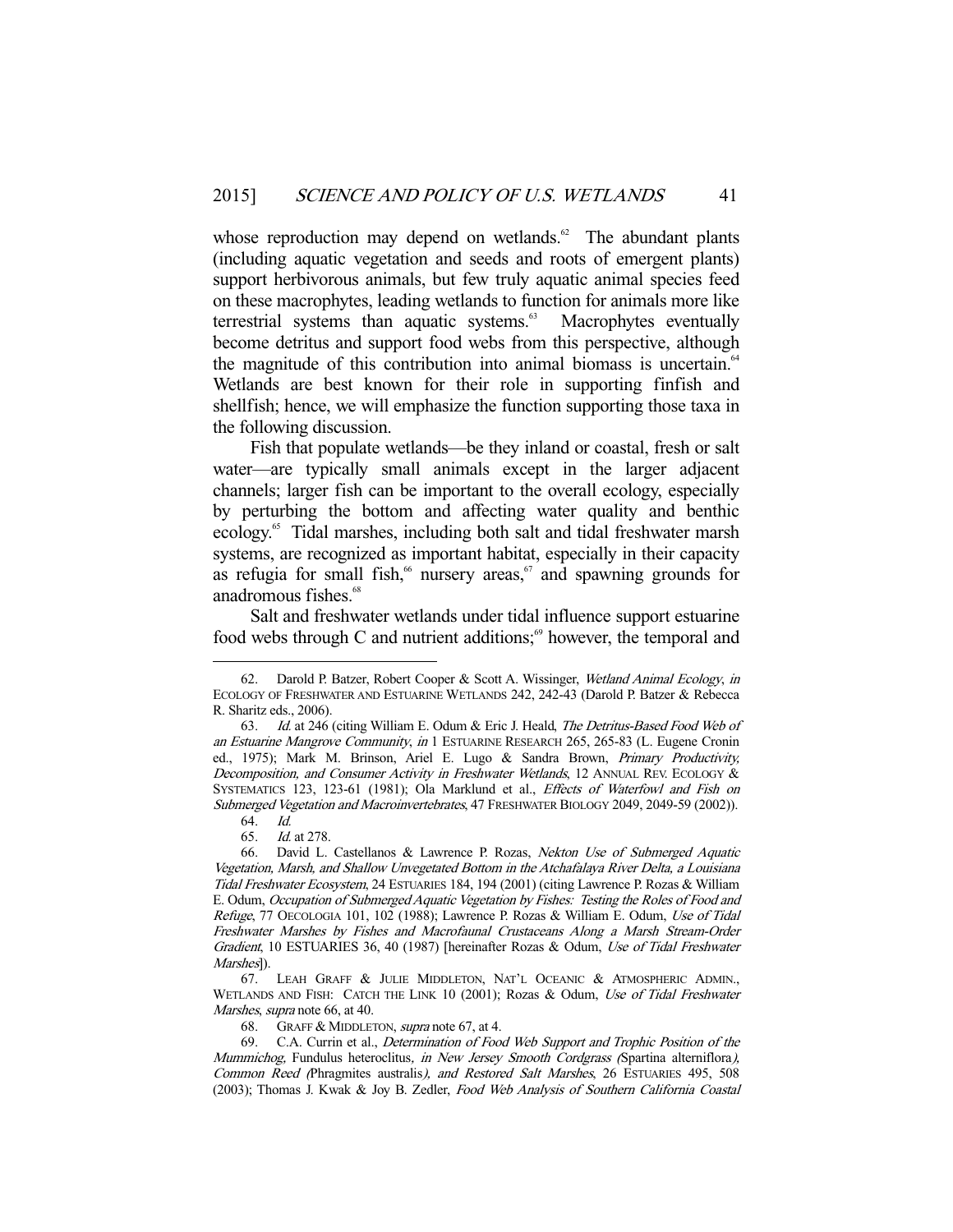spatial variation of this pulse into the estuary varies by marsh system. The net fate of C from tidal systems is variable, because free-moving forms of C are episodically pulsed into adjacent water bodies in summer and fall, whereas more refractory C is released only in the spring in salt marshes.<sup>70</sup> Some estuarine and marine food webs rely upon these episodic pulses of C; if the marsh systems change dynamics with sealevel rise, $\frac{1}{x}$  as predicted, there may be an economic impact on economically important fishes such as striped bass (Morone saxatilis), which are known to use tidal marshes widely.<sup>72</sup>

 Managers have listed thirty-nine finfish and shellfish that use salt marshes and thirty-three that use tidal freshwater marshes.<sup>73</sup> Nine of those utilize both marsh systems.<sup>74</sup> Those using salt marshes include the eastern oyster (*Crassostria virginica*) and bluefish (*Pomatomus* saltatrix).<sup>75</sup> Historically, both marsh systems provided spawning and nursery habitat for finfish and shellfish, including the recently listed federally threatened sturgeon (*Acipenser oxyrhinchus*).<sup>76</sup> Fishes utilizing tidal freshwater marshes include species of freshwater, estuarine, anadromous and catadromous, and some estuarine-marine groups.<sup>77</sup>

# III. HISTORY OF WETLAND LOSSES

 In our current day and age, we recognize the natural and socioeconomic importance of our national wetlands. As mentioned previously, they provide ecological and societal services, such as habitat for fish and fowl, flood abatement, water quality improvement through sediment trapping and nutrient processing, as well as other important services.<sup>78</sup>

Wetlands Using Multiple Stable Isotopes, 110 OECOLOGIA 262, 274 (1997); Judith M. Stribling & Jeffrey C. Cornwell, Identification of Important Primary Producers in a Chesapeake Bay Tidal Creek System Using Stable Isotopes of Carbon and Sulfur, 20 ESTUARIES 77, 84 (1997).

 <sup>70.</sup> See WILLIAM E. ODUM ET AL., U.S. FISH & WILDLIFE SERV., THE ECOLOGY OF TIDAL FRESHWATER MARSHES OF THE UNITED STATES EAST COAST: A COMMUNITY PROFILE 37 (1984) (citing John M. Teal, Energy Flow in the Salt Marsh Ecosystem of Georgia, 43 ECOLOGY 614, 614-24 (1962)).

<sup>71.</sup> See Morris et al., *supra* note 33, at 2869.

 <sup>72.</sup> GRAFF & MIDDLETON, supra note 67, at 11; ODUM ET AL., supra note 70, at 49.

 <sup>73.</sup> GRAFF & MIDDLETON, supra note 67, at 39-40, 42-44.

 <sup>74.</sup> Id.

 <sup>75.</sup> Id. at 39-40.

<sup>76.</sup> *Id.* at 23, 44.

<sup>77.</sup> See MITSCH & GOSSELINK, supra note 1, at 351-52 (citation omitted).

NAT'L RESEARCH COUNCIL, WETLANDS: CHARACTERISTICS AND BOUNDARIES 36-38 (1995) (citing MARK M. BRINSON ET AL., U.S. FISH & WILDLIFE SERV. & U.S. DEP'T INTERIOR, RIPARIAN ECOSYSTEMS: THEIR ECOLOGY AND STATUS 74 (1981); RALPH W. TINER, JR. U.S. DEP'T INTERIOR & U.S. FISH & WILDLIFE SERV., supra note 3, at 19.).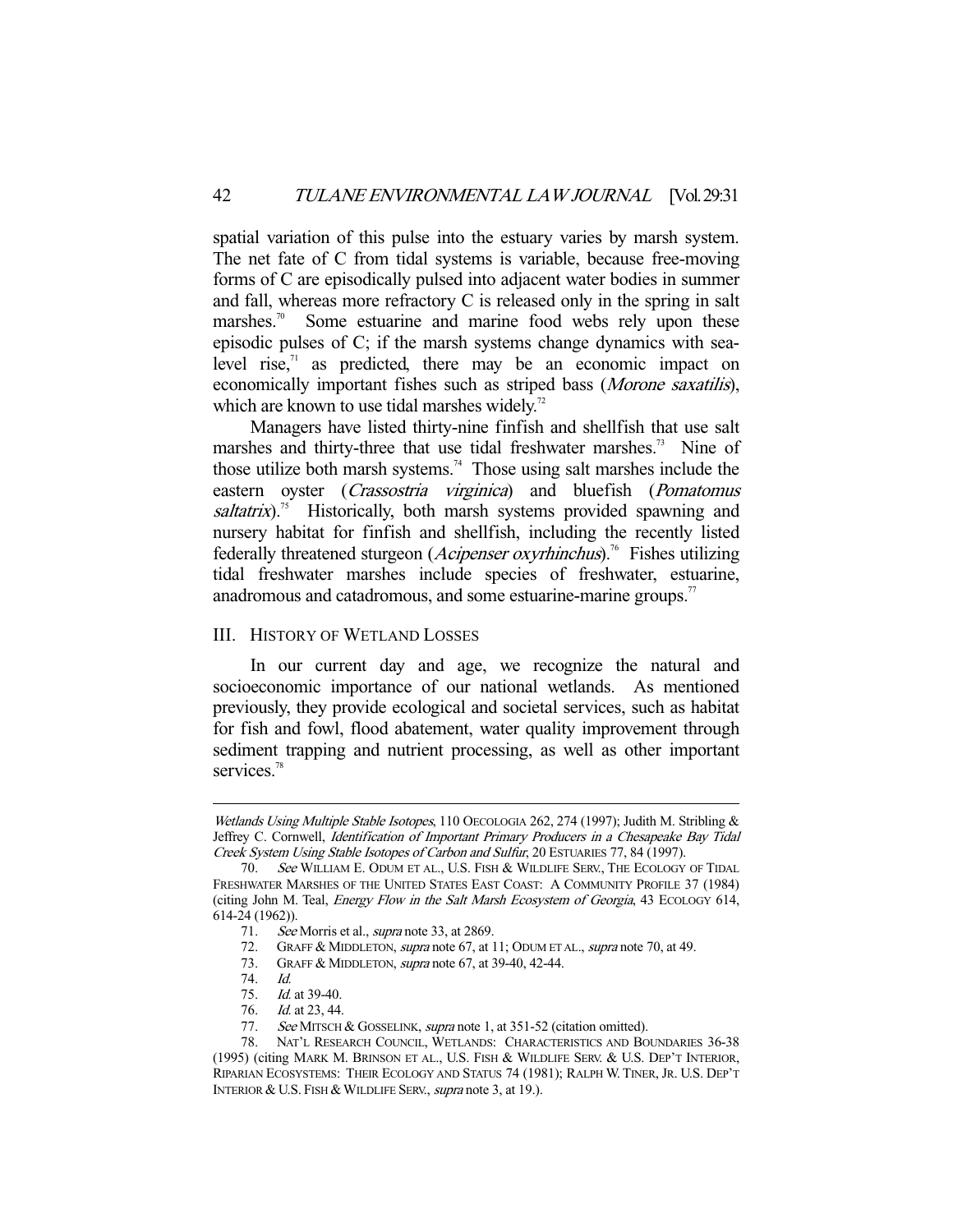However, our recognition of wetlands' values was not always the case. Archaeological work has documented that, as early as 750 A.D., the prehistoric inhabitants of Marco Island, Florida, altered the wetland habitat of the island by constructing a system of lagoons, canals, and shell seawalls.<sup>79</sup> Evidence also exists that purposeful change of wetlands to agricultural ecosystems began in earnest in the tenth century.<sup>80</sup> The purposes of the modifications were perhaps to provide solid, dry ground to live on, or to provide protection from storm tides, or to provide for more rapid access to fin- and/or shell-fishing grounds. In the Nordic region of Europe, building dikes and filling wetlands to keep out the sea and develop human-habitable land has been common since the fourteenth century.<sup>81</sup>

 When European settlers first arrived in this country, they used the rivers as a source of travel and distribution of goods (commerce). $82$  In general, they saw wetlands as a waste area, a source of disease, and an obstacle to commerce.<sup>83</sup> The presence of corduroy roads (or "trackways") are visible in many of the tidal marshes of the lower Chesapeake Bay, Virginia.<sup>84</sup> These trackways were constructed from local timber laid side by side and covered with soil or other fillers.<sup>85</sup> River transport was particularly necessary in the seventeenth and eighteenth centuries because road travel was tenuous and dangerous. Therefore, the construction of these roads across the marshes allowed the progression of commerce via the tidal marshes from the new world to the old.<sup>86</sup> However, due to the problem of an unstable soil (characteristic of tidal wetlands), the tidal marshes were seen not as access to the navigable water, but as a problem to be overcome.<sup>87</sup>

<sup>79.</sup> Byrony Coles, Wetland Archaeology: A Wealth of Evidence, in WETLANDS: A THREATENED LANDSCAPE 145, 165 (Michael Williams ed., 1990).

 <sup>80.</sup> Michael Williams, Agricultural Impacts in Temperate Wetlands, in WETLANDS: A THREATENED LANDSCAPE, supra note 79, at 181, 182.

 <sup>81.</sup> Id. at 184.

 <sup>82.</sup> America Runs on the Mississippi River, AMERICAN RIVERS, http://www.american rivers.org/rivers/fun/america-runs-on-the-mississippi-river/ (last visited Nov. 13, 2015).

<sup>83.</sup> MITSCH & GOSSELINK, *supra* note 1, at 9, 12.

<sup>84.</sup> John Gresham, A Day in the Life of York River State Park: Our Slice of the River, EXPLORE VA. OUTDOORS (Dec. 15, 2014), http://www.virginiaoutdoors.com/article/more/5329.

<sup>85.</sup> Megan Kate Nelson, *Environment*, in CIVIL WAR IN AMERICA: A SOCIAL AND CULTURAL HISTORY 64, 72 (Maggi M. Morehouse & Zoe Trodd eds., 2013); John J. Riser, The Building of Braddock's Road, 2011 GOLD STAR J. 32, 32, 37.

 <sup>86.</sup> See Nelson, supra note 85, at 64.

<sup>87.</sup> See JOHN LUTHER RINGWALT, DEVELOPMENT OF TRANSPORTATION SYSTEMS IN THE UNITED STATES 26 (1888).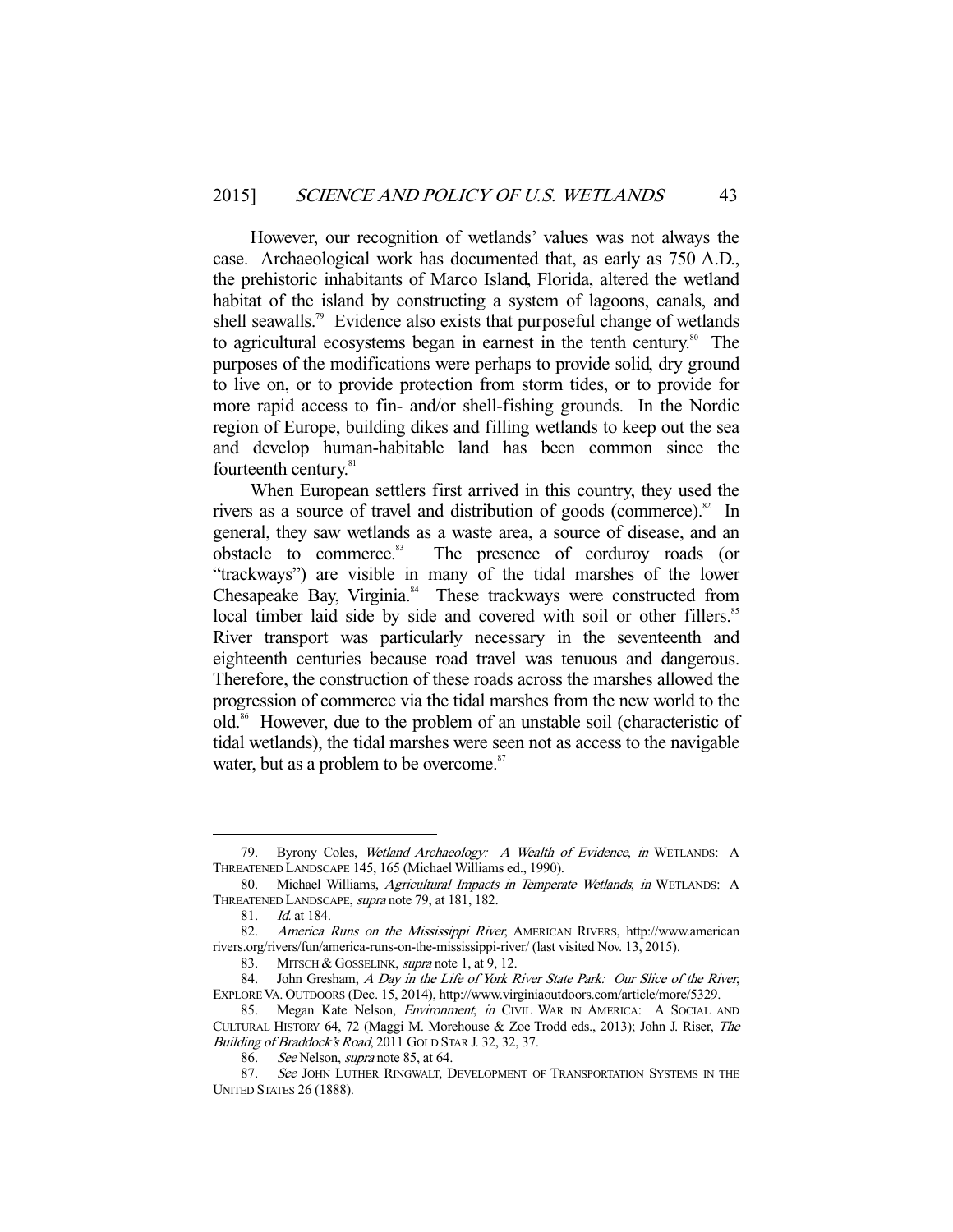#### A. Wetlands as a Disease Vector

 Much of the European settlers' disdain for wetlands came from the old country itself, because wetlands in the old country were perceived as the source of diseases that affected humans.<sup>88</sup> In some cases, the fear was real.<sup>89</sup> Malarial outbreaks in southwest Spain during the nineteenth century were "more severe in certain endemic regions that were primarily related to different types of inland aquatic ecosystems."<sup>90</sup> In fact, the Spanish word for malaria, *paludismo*, is derived from the Latin *palus* ("swamp, pool").<sup>91</sup> It was not until after World War II that malaria was eradicated from Spain (other European countries had eradicated all forms of malaria prior to WWII) through both the "drying up of wetlands" and improvement of sanitation.<sup>92</sup> Therefore, it is not difficult to understand why many of the settlers arriving in the New World viewed wetlands as dangerous, dismal, and malicious components of the landscape.

 Even as late as the mid-twentieth century, many countries, including the United States, were attempting to drain and/or fill wetlands, with the goal of improving human health.<sup>93</sup> Even today, it is important to recognize that wetlands did, and still can, play an important role in the spread of water- and vector-borne diseases. $^{34}$  However, the World Health Organization has instituted recommendations to control waterborne diseases that do not include destruction of wetlands.<sup>95</sup> In fact, studies have shown that the natural ability of wetlands to recycle  $N<sub>1</sub><sup>96</sup>$  act as

 <sup>88.</sup> See Arturo Sousa et al., Historical Importance of Wetlands in Malaria Transmission in Southwest of Spain, 28 LIMNETICA 283, 283-300 (2009).

 <sup>89.</sup> See id.

 <sup>90.</sup> Id. at 287.

<sup>91.</sup> *Id.* at 284 (citation omitted).

 <sup>92.</sup> Id. at 287.

<sup>93.</sup> See MITSCH & GOSSELINK, supra note 1, at 15.

<sup>94.</sup> Sousa et al., *supra* note 88, at 284-85.

 <sup>95.</sup> For a review of approaches to waterborne-disease control, see Stuart Batterman et al., Sustainable Control of Water-Related Infectious Diseases: A Review and Proposal for Interdisciplinary Health-Based Systems Research, 117 ENVTL. HEALTH PERSPECTIVES 1023 (2009). The World Health Organization supports "Integrated Vector Management." See World Health Org., Better Environmental Management for Control of Dengue, HEALTH & ENV'T LINKAGES INITIATIVE (HELI), http://www.who.int/heli/risks/vectors/denguecontrol/en/ (last visited Oct. 6, 2015); World Health Org., Malaria Control: The Power of Integrated Action, HEALTH & ENV'T LINKAGES INITIATIVE (HELI), http://www.who.int/heli/risks/vectors/malariacontrol/en/ (last visited Oct. 6, 2015).

<sup>96.</sup> Stephen J. Jordan, Jonathan Stoffer & Janet A. Nestlerode, Wetlands as Sinks for Reactive Nitrogen at Continental and Global Scales: A Meta-Analysis, 14 ECOSYSTEMS 144, 151-53 (2011).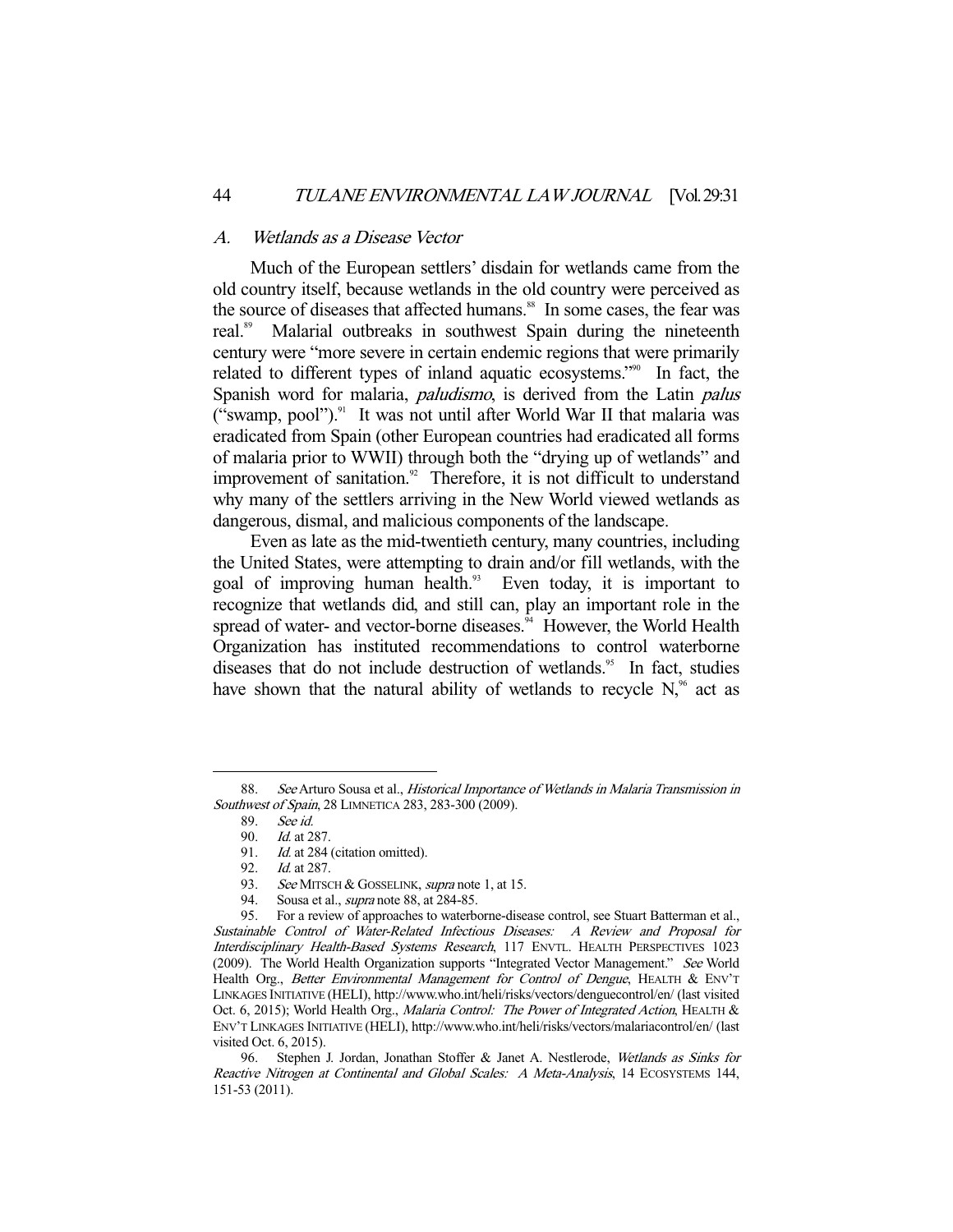nursery habitats for fish, $97$  and provide flood buffering $98$ —all of these ecosystem services—can far outweigh the potential of a wetland ecosystem to serve as a disease vector. Others have suggested wetland management techniques to alleviate vector problems.<sup>99</sup>

#### B. Agriculture and Wetlands

 Not all early wetland losses in the United States were related to disease control. In fact, the majority of losses came about through the New World settlers' reliance on the development of agriculture.<sup>100</sup> Ralph E. Heimlich and colleagues reported that twenty-eight million acres of wetlands were converted for agricultural use in nine Midwestern states.<sup>101</sup> One online encyclopedia has quantified the drainage of wetlands for the creation of agricultural land to have "doubled between 1905 and 1910 and again between 1910 and 1920.<sup>102</sup> By 1920 state drainage districts in the United States encompassed an area larger than Missouri."<sup>103</sup>

#### C. Other Cause of Wetland Loss

 Not all wetland loss is intentionally caused by humans. Sea-level rise,<sup>104</sup> whether naturally occurring or human-enhanced, can drown tidal wetlands through submergence.<sup>105</sup> At the same time, changes in global precipitation patterns due to climate change may alter the hydrology of

 <sup>97.</sup> LA. COASTAL WETLANDS CONSERVATION & RESTORATION TASK FORCE, THE 2009 EVALUATION REPORT TO THE U.S. CONGRESS ON THE EFFECTIVENESS OF COASTAL WETLANDS PLANNING, PROTECTION AND RESTORATION ACT PROJECTS 2-3 (2010).

<sup>98.</sup> See Phillips, supra note 23, at 221-22.

<sup>99.</sup> See Richard C. Russell, Constructed Wetlands and Mosquitoes: Health Hazards and Management Options—An Australian Perspective, 12 ECOLOGICAL ENGINEERING 107, 120-21 (1999).

 <sup>100.</sup> RALPH E. HEIMLICH ET AL., ECON. RESEARCH SERV., U.S. DEP'T AGRIC., AGRIC. ECON. REP. NO. 765, WETLANDS AND AGRICULTURE: PRIVATE INTERESTS AND PUBLIC BENEFITS 18 (Sept. 1998) http://www.ers.usda.gov/media/929243/aer765\_002.pdf.

<sup>101.</sup> *Id.* (citation omitted).

 <sup>102.</sup> Wetlands—History of Wetlands Use, LIBR. INDEX, http://www.libraryindex.com/ pages/2629/Wetlands-HISTORY-WETLANDS-USE.html (last visited Oct. 6, 2015).

 <sup>103.</sup> Id.

<sup>104.</sup> See INTERGOVERNMENTAL PANEL ON CLIMATE CHANGE, CLIMATE CHANGE 2007: THE PHYSICAL SCIENCE BASIS 387 (Susan Solomon et al. eds., 2007) (summarizing scientific findings of rising seas).

<sup>105.</sup> J. Court Stevenson & Michael S. Kearney, Impacts of Global Climate Change and Sea Level Rise on Tidal Wetlands, in HUMAN IMPACTS ON SALT MARSHES: A GLOBAL PERSPECTIVE 171, 176 (Brian R. Silliman et al. eds., 2009); Scott C. Neubauer & Christopher B. Craft, Global Change and Tidal Freshwater Wetlands: Scenarios and Impacts, in TIDAL FRESHWATER WETLANDS 253, 257 (Aat Barendregt et al. eds., 2009) (citing Kevin K. Moorhead & Mark M. Brinson, Response of Wetlands to Rising Sea Levels in the Lower Coastal Plains of North Carolina, 5 ECOLOGICAL APPLICATIONS 261, 261-71 (1995)).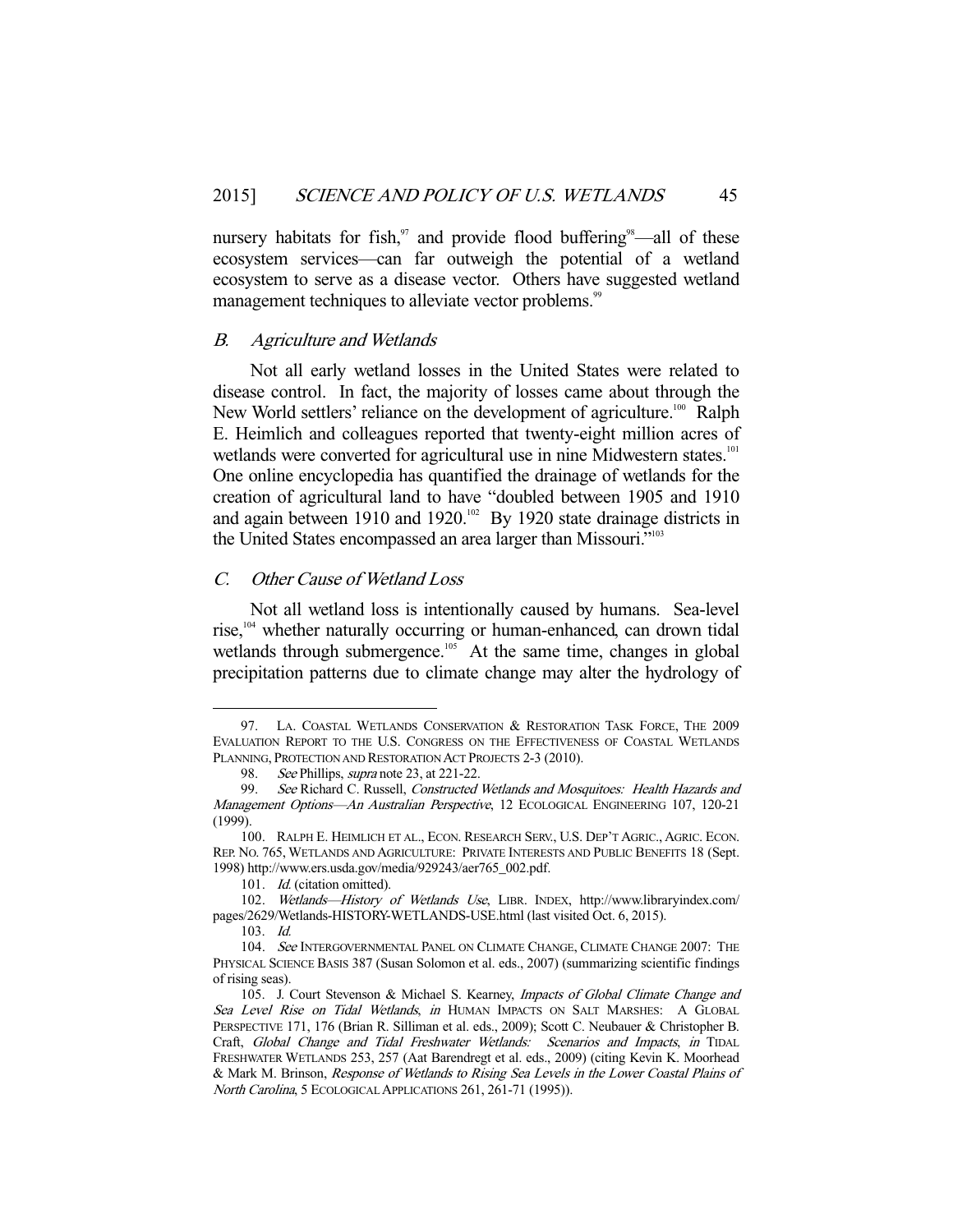some freshwater wetlands.<sup>106</sup> Brett A. Werner and colleagues found that a shift northward of predicted precipitation in the Midwestern United States $107$  would decrease precipitation input to numerous western prairie potholes, which are important for wildlife and agricultural irrigation.<sup>108</sup>

#### D. Current Trends

 Thomas E. Dahl and Susan-Marie Stedman report a decline of 62,300 acres (25,200 hectares) of wetlands in the coterminous United States from 2004 to 2009.<sup>109</sup> The loss, while not statistically significant, was evident in a 1.4% decline (84,100 acres; 34,050 hectares) in estuarine wetlands.<sup>110</sup> However, this most recent accounting of trends in wetland loss is widely regarded as inaccurate because some types of freshwater wetlands, such as farm ponds, increased in acreage, while acreage of forested wetlands declined.<sup>111</sup> Overall, Ralph W. Tiner, Jr., has estimated that more than 50% of the wetlands present in the conterminous United States during the seventeenth century have been lost, mostly due to human activity.<sup>112</sup>

#### IV. HISTORY OF PROTECTIVE LEGISLATION

At the federal level, the Clean Water Act (CWA)<sup>113</sup> is the principal law that protects wetlands, via a permit program.<sup>114</sup> If a company wants to fill in a wetland to construct, for example, a shopping mall or residential subdivision, it generally must seek permission from the United States Army Corps of Engineers (Corps).<sup>115</sup> The Corps will then decide whether to issue a section 404 permit to allow the project to

<sup>106.</sup> Brett A. Werner, W. Carter Johnson & Glenn R. Guntenspergen, Evidence for 20th Century Climate Warming and Wetland Drying in the North American Prairie Pothole Region, 3 ECOLOGY & EVOLUTION 3471, 3476 (2013).

 <sup>107.</sup> U.S. GLOBAL CHANGE RESEARCH PROGRAM, GLOBAL CLIMATE CHANGE IMPACTS IN THE UNITED STATES 31 (Thomas R. Karl, Jerry M. Melillo & Thomas C. Peterson eds., 2009).

 <sup>108.</sup> Werner, Johnson & Guntenspergen, supra note 106, at 3478.

 <sup>109.</sup> T.E. DAHL, U.S. FISH & WILDLIFE SERV., STATUS AND TRENDS OF WETLANDS IN THE COTERMINOUS UNITED STATES 2004 TO 2009, at 16 (2011).

 <sup>110.</sup> Id.

 <sup>111.</sup> See id.

<sup>112.</sup> See TINER, supra note 3, at 29-30 (citing W.E. FRAYER ET AL., U.S. FISH & WILDLIFE SERV., STATUS AND TRENDS OF WETLANDS AND DEEPWATER HABITATS IN THE CONTERMINOUS UNITED STATES, 1950'S TO 1970'S (1983)).

 <sup>113.</sup> See Clean Water Act, 33 U.S.C. §§ 1251-1387 (2012).

<sup>114.</sup> *Id.* § 1344.

 <sup>115. 33</sup> C.F.R. § 320.2 (2014).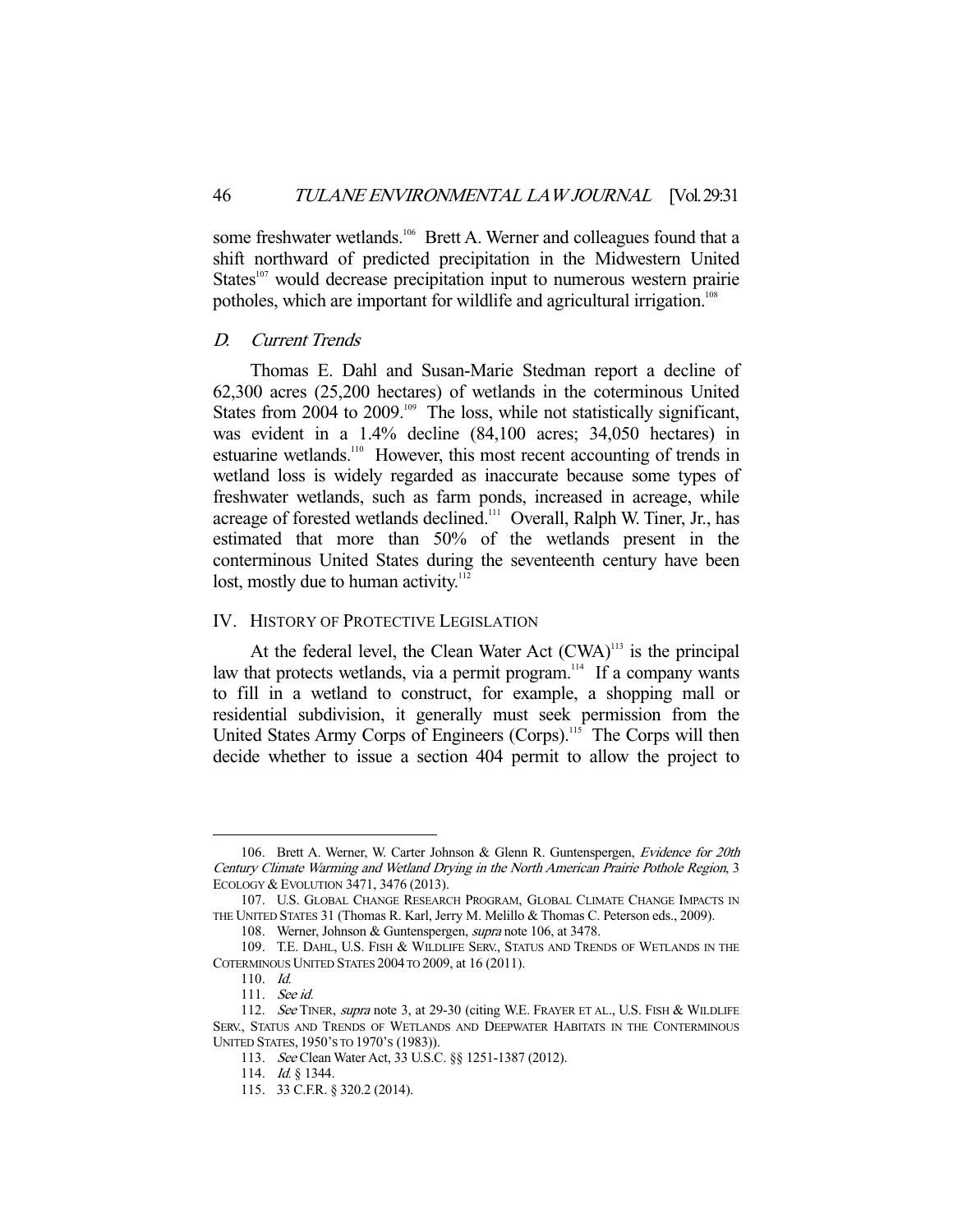proceed and, if so, under what conditions.<sup>116</sup> The goal of the CWA section 404 program is "no net loss" of wetland functions and values.<sup>117</sup>

 To attempt to accomplish this laudable goal, the United States Congress established a complicated relationship between the Corps and the United States Environmental Protection Agency (EPA).<sup>118</sup> Although the Corps makes the section 404 permit decision, it must apply EPA regulations—the so-called section  $404(b)(1)$  guidelines—in doing so.<sup>119</sup> If the EPA disagrees with the Corps' decision, it can issue a veto, although it rarely does.<sup>120</sup> Both agencies also have enforcement authority.<sup>121</sup>

 To view the CWA as a wetland-protection law is a bit of an overstatement. The CWA applies to "the waters of the Unites States," a term that has prompted a trilogy of U.S. Supreme Court cases.<sup>122</sup> These cases have resulted in the agencies asserting regulatory jurisdiction over a subset of wetlands; only wetlands that are navigable or have some significant nexus to a traditional navigable body of water are covered.<sup>123</sup> Moreover, only certain activities trigger the need for a section 404 permit, specifically the discharge of dredged or fill material.<sup>124</sup> The mere act of draining a wetland or removal of wetland vegetation is not regulated by the CWA.125 Moreover, even if a proposed project requires a section 404 permit, most CWA permit requests are granted.<sup>126</sup> Although the Corps has the authority to deny permits that do not satisfy the section  $404(b)(1)$  guidelines, it denies relatively few permits.<sup>127</sup>

<sup>116.</sup> *Id.* §§ 320.2, .4(4)-(5).

 <sup>117.</sup> ROYAL C. GARDNER, LAWYERS, SWAMPS, AND MONEY: U.S. WETLAND LAW, POLICY, AND POLITICS 93-94 (2011); see Palmer Hough & Morgan Robertson, Mitigation Under Section 404 of the Clean Water Act: Where It Comes From, What It Means, 17 WETLANDS ECOLOGY & MGMT. 15, 26 (2009).

 <sup>118.</sup> GARDNER, supra note 117, at 73-75, 77.

 <sup>119. 40</sup> C.F.R. § 230 (2014).

<sup>120.</sup> See 33 U.S.C. § 1344(c) (2012) (discussing the EPA's veto authority); see generally Chronology of 404(c) Actions, U.S. ENVTL. PROT. AGENCY, http://water.epa.gov/lawsregs/ guidance/wetlands/404c.cfm (last visited Oct. 6, 2015) (showing that the EPA has issued vetoes only thirteen times in the last thirty-one years).

<sup>121.</sup> GARDNER, *supra* note 117, at 159-61.

 <sup>122.</sup> See Rapanos v. United States, 547 U.S. 715 (2006); Solid Waste Agency of N. Cook Cnty. v. U.S. Army Corps of Eng'rs, 531 U.S. 159 (2001); United States v. Riverside Bayview Homes, Inc., 474 U.S. 121 (1985).

 <sup>123. 40</sup> C.F.R. §§ 230.1(a), .2(b).

 <sup>124. 33</sup> U.S.C. § 1344; 33 C.F.R. § 320.1(b) (2014).

<sup>125.</sup> GARDNER, *supra* note 117, at 57.

 <sup>126.</sup> Id. at 101-02.

 <sup>127.</sup> CRAIG PITTMAN & MATTHEW WAITE, PAVING PARADISE: FLORIDA'S VANISHING WETLANDS AND THE FAILURE OF NO NET LOSS 75 (2009) (stating that from 1999-2003, the Jacksonville District approved about 12,000 permits while denying only one).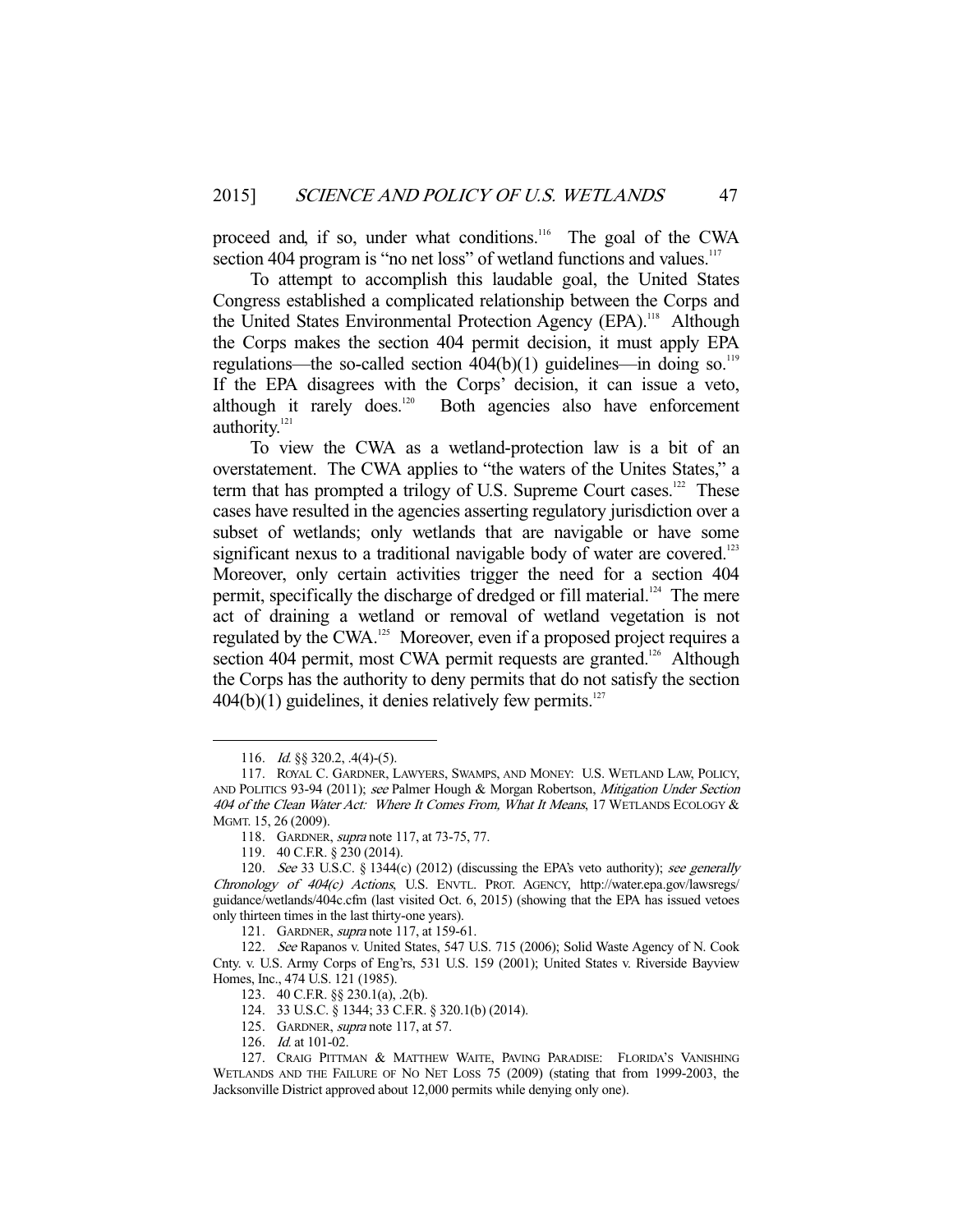Permit applicants are required to follow an "avoid-minimize-<br>compensate" sequence.<sup>128</sup> They are to avoid wetland impacts if They are to avoid wetland impacts if practicable (depending on the scope and type of project), minimize unavoidable impacts (perhaps by reconfiguring a project or altering its timing), and then compensate for any remaining impacts (through the restoration, creation, enhancement and/or preservation of other wetlands in the watershed).<sup>129</sup> The use of compensation (also known as compensatory mitigation) to offset wetlands impacts is key to achieving the goal of no net loss.<sup>130</sup> Many studies, however, have found that compensatory mitigation projects have failed to replace lost area and functions (and thus ecosystem services) at an alarming rate. $131$ 

 Compensatory mitigation has been especially challenging when the responsibility for the effectiveness of the mitigation site lies with a permittee (e.g., the developer). The National Research Council reviewed a series of studies that indicated that permittee-responsible mitigation did not fare well because it was sometimes never started. If commenced, the resulting wetland did not provide the expected functions; the agencies rarely exercised enforcement oversight; and even if a mitigation project resulted in a functioning wetland, often there was no long-term stewardship strategy in place.<sup>132</sup> Accordingly, this failure of permitteeresponsible mitigation caused the Corps and the EPA (and Congress) to adopt a preference for an alternative approach to providing wetland mitigation and compensating for lost functions: wetland mitigation banking.<sup>133</sup>

 Under this approach, an environmental restoration company might restore a previously drained wetland, and the environmental "lift"—the delta between the baseline conditions and the conditions of the rehabilitated site—is quantified as environmental credits.<sup>134</sup> With the Corps' approval, these credits can then be sold to developers and other

 <sup>128.</sup> See 33 C.F.R. § 332.1(c) (2014); 40 C.F.R. § 230.91(c) (2014).

 <sup>129. 33</sup> C.F.R. § 332.1(c); 40 C.F.R. § 230.91(c).

 <sup>130.</sup> See 33 C.F.R. § 332.1(c); 40 C.F.R. § 230.91(c).

<sup>131.</sup> See, e.g., NAT'L RESEARCH COUNCIL, supra note 57, at 113-21; Rebecca L. Kihslinger, Success of Wetland Mitigation Projects, 30 NAT'L WETLANDS NEWSL. (Envtl. Law Inst., Wash., D.C.), Mar.-Apr. 2008, at 14; R. Eugene Turner, Ann M. Redmond & Joy B. Zedler, Count It by Acre or Function—Mitigation Adds Up to Net Loss of Wetlands, 23 NAT'L WETLANDS NEWSL. (Envtl. Law Inst., Wash., D.C.), Nov.-Dec., 2001, at 5.

<sup>132.</sup> NAT'L RESEARCH COUNCIL, *supra* note 57, at 138.

 <sup>133. 33</sup> C.F.R. § 332; 40 C.F.R. § 230.92. The agencies' regulations establish a preference hierarchy for compensatory mitigation: offsets are generally preferred to be provided through mitigation bank credits, followed by in-lieu fee program credits and then permittee-responsible mitigation. 33 C.F.R. § 332.3(b).

 <sup>134. 33</sup> C.F.R. § 332; 40 C.F.R. § 230.92.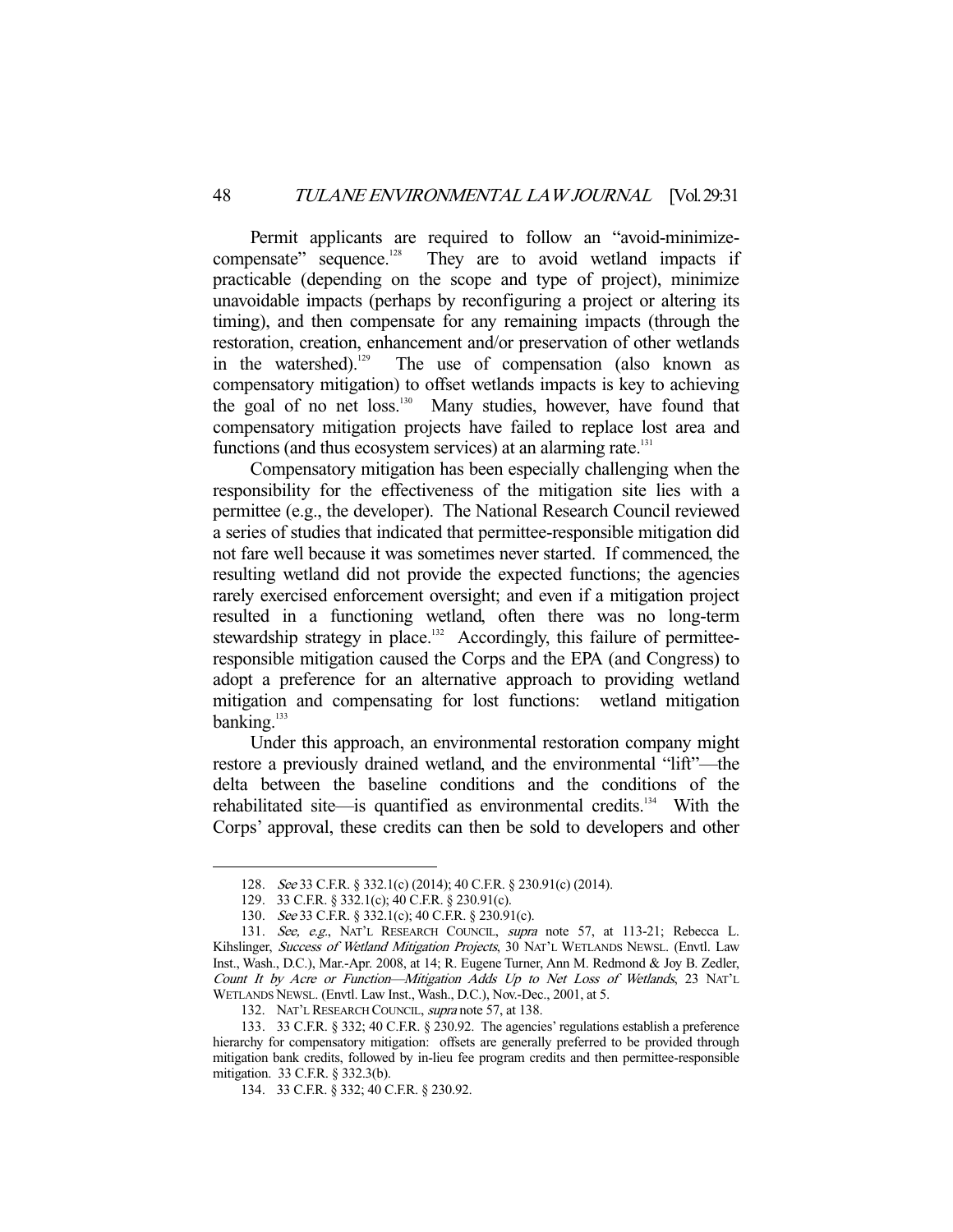section 404 permittees who need to provide compensatory mitigation.<sup>135</sup> While on one level it may appear that the permittee is purchasing an environmental credit, what it is really buying is a release of liability.<sup>136</sup> For when the Corps approves the use of wetland mitigation bank credits to satisfy a permittee's compensatory mitigation obligations, the responsibility to provide the mitigation shifts to the mitigation banker.<sup>137</sup>

 The number of wetland mitigation banks in the United States has increased dramatically.<sup>138</sup> Although the use of mitigation banks is an administrative improvement over permittee-responsible mitigation,<sup>139</sup> more studies are needed to assess their contribution toward replacing lost functions and ecosystem services.<sup>140</sup>

 Outside of the CWA regulatory program, incentive-based approaches have also been used to encourage private landowners to restore and protect wetlands, especially in the agricultural context.<sup>141</sup> Sometimes the incentive is a carrot, and sometimes it is a stick.

 On the carrot side, the federal government has several programs, such as the Wetlands Reserve Program<sup>142</sup> and the Conservation Reserve Program,<sup>143</sup> that pay landowners to restore previously drained wetlands. The amount of cost-sharing and funding typically depends on how long the property owner agrees to protect the site. $144$  For example, the level of payment will be greater if the owner agrees to place a permanent conservation easement on the site as opposed to a ten- or thirty-year easement.<sup>145</sup>

 On the stick side, the "Swampbuster" program has proved to be the most effective means of reducing wetland losses due to agricultural

-

139. Craig Denisoff & David Urban, Evaluating the Success of Wetland Mitigation Banks, 34 NAT'L WETLANDS NEWSL. (Envtl. Law Inst., Wash. D.C.), July-Aug. 2012, at 8.

 <sup>135. 33</sup> C.F.R. § 332; 40 C.F.R. § 230.92.

<sup>136.</sup> GARDNER, *supra* note 117, at 173.

 <sup>137.</sup> Id.

<sup>138.</sup> Id. at 120 (stating that in 2010 "it was reported that there were now nearly a thousand approved mitigation banks, with another 500 banks in some stage of development") (citing JESSICA WILKINSON & JARED THOMPSON, ENVTL. LAW INST., 2005 STATUS REPORT ON COMPENSATORY MITIGATION IN THE UNITED STATES 8 (2006); ENVTL. LAW INST., BANKS AND FEES: THE STATUS OF OFF-SITE WETLAND MITIGATION IN THE UNITED STATES 35, 37-39 (2002)).

<sup>140.</sup> See Rebecca L. Kihslinger & Virginia Baker, Evaluating Wetland Mitigation Performance Across Mitigation Mechanisms, 34 NAT'L WETLANDS NEWSL. (Envtl. Law Inst., Wash. D.C.), July-Aug. 2012, at 7 (discussing upcoming ELI study).

<sup>141.</sup> Royal C. Gardner, Rehabilitating Nature: A Comparative Review of Legal Mechanisms That Encourage Wetland Restoration Efforts, 52 CATH. U. L. REV. 573, 587-92 (2003).

 <sup>142. 16</sup> U.S.C. § 3837 (2012).

 <sup>143.</sup> Id. § 3831.

<sup>144.</sup> See id. § 3837(f).

 <sup>145.</sup> Gardner, supra note 141, at 594-95 (citing 7 C.F.R. §§ 1467.9, .9(a)(2) (2002)).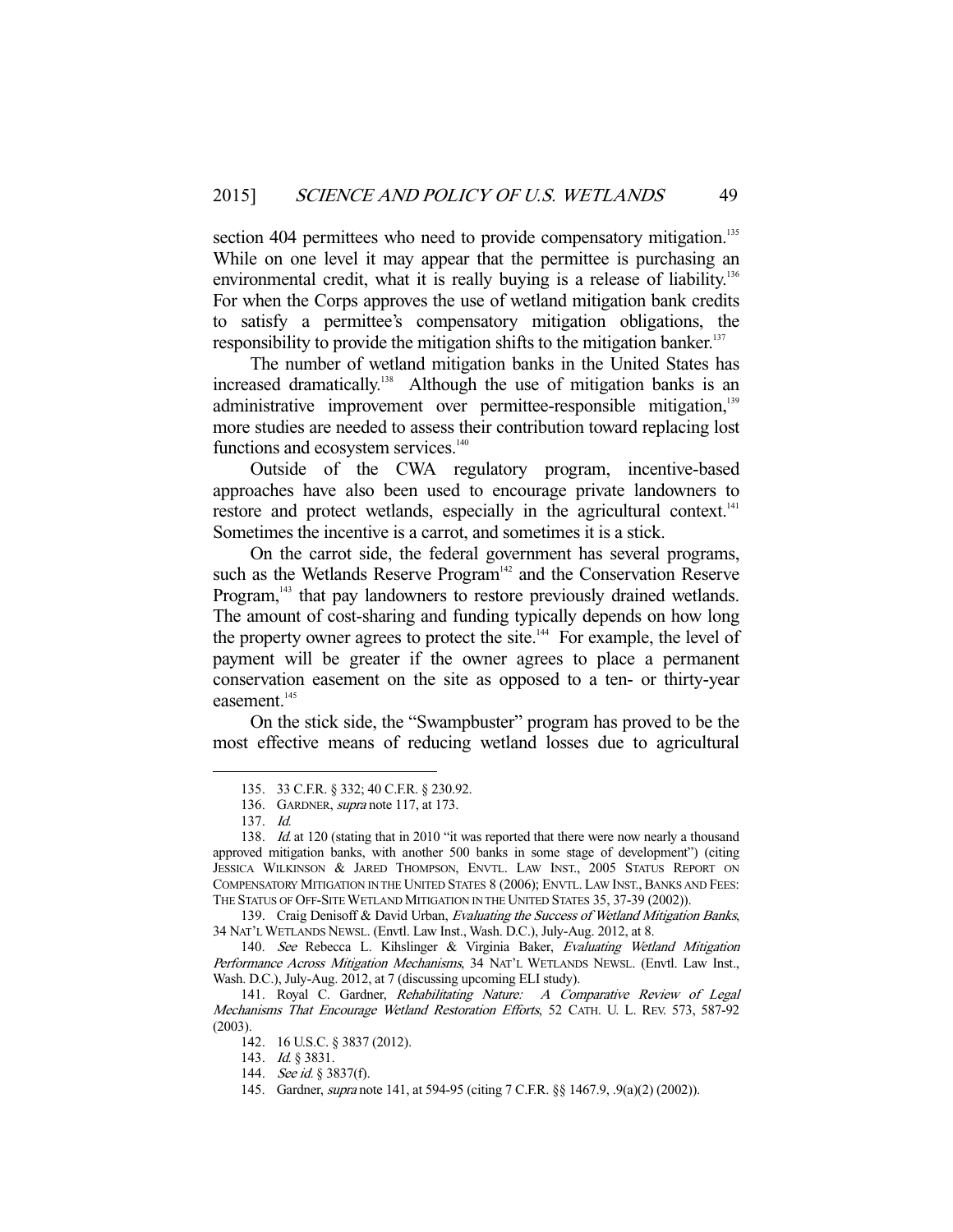conversion.146 Under this program, if a farmer drains or alters a wetland in order to produce an agricultural commodity, the farmer is then at risk of becoming ineligible to receive federal loans, federally subsidized insurance, and other benefits.<sup>147</sup> Since the enactment of Swampbuster in 1985, wetland losses due to agricultural conversion have significantly declined.<sup>148</sup>

 Note that these regulatory and nonregulatory programs are largely focused on direct impacts to wetlands. They do not address many other causes of wetland loss and degradation.

# V. CASE STUDIES

-

 There are many examples in the United States where human activities have modified wetland functions and the resulting ecological services. We will use the Mississippi Delta and the Everglades as broad scale case studies that elucidate both the impacts humans have made to wetlands and the difficulty that exists in returning wetlands to their original ecological state.

#### A. Loss of Mississippi Delta

 The coastal salt marshes of the Mississippi Delta have formed over the past 7,000 to 8,000 years on the alluvial deposits of the sediment-rich Mississippi River.<sup>149</sup> They currently comprise more than 40% of the coastal wetlands of the continental United States.150 Prior to arrival of the colonists in Louisiana, the Delta consisted of more than 6,554ha of marshes, swamps, and shallow coastal lakes; this declined to 3,555ha by the mid-1980s for a loss of nearly  $50\%$  of the original amount.<sup>151</sup> Dunbar and his associates estimated that between 1958 and 1974 there was an

 <sup>146.</sup> The "swampbuster" program is codified at 16 U.S.C. § 3821 (2012).

 <sup>147.</sup> Gardner, supra note 141, at 597 (citing 16 U.S.C. § 3822(f)(1)-(2) (2002)).

<sup>148.</sup> See NAT'L RESEARCH COUNCIL, supra note 57, at 17 (citing THOMAS E. DAHL, U.S. DEP'T INTERIOR & U.S. FISH & WILDLIFE SERV., STATUS AND TRENDS OF WETLANDS IN THE CONTERMINOUS UNITED STATES 1986 TO 1987, at 11 (2000); Thomas E. Dahl & Craig Johnson, U.S. Dep't Interior & U.S. Fish & Wildlife Serv., WETLANDS: STATUS AND TRENDS IN THE CONTERMINOUS UNITED STATES MID-1970'S TO MID-1980'S, at 2 (1991)).

<sup>149.</sup> Harry H. Roberts, *Dynamic Changes of the Holocene Mississippi River Delta Plain:* The Delta Cycle, 13 J.COASTAL RES. 605, 625 (1997).

 <sup>150.</sup> Mississippi River Delta, NAT'L WILDLIFE FED'N, http://www.nwf.org/Wildlife/Wild-Places/Mississippi-River-Delta.aspx (last visited Oct. 7, 2015).

<sup>151.</sup> MITSCH & GOSSELINK, supra note 1, at 46 (citing THOMAS E. DAHL, U.S. DEP'T INTERIOR & U.S. FISH & WILDLIFE SERV., WETLANDS: LOSSES IN THE UNITED STATES 1780'S TO 1980'S, at 6 (1990)).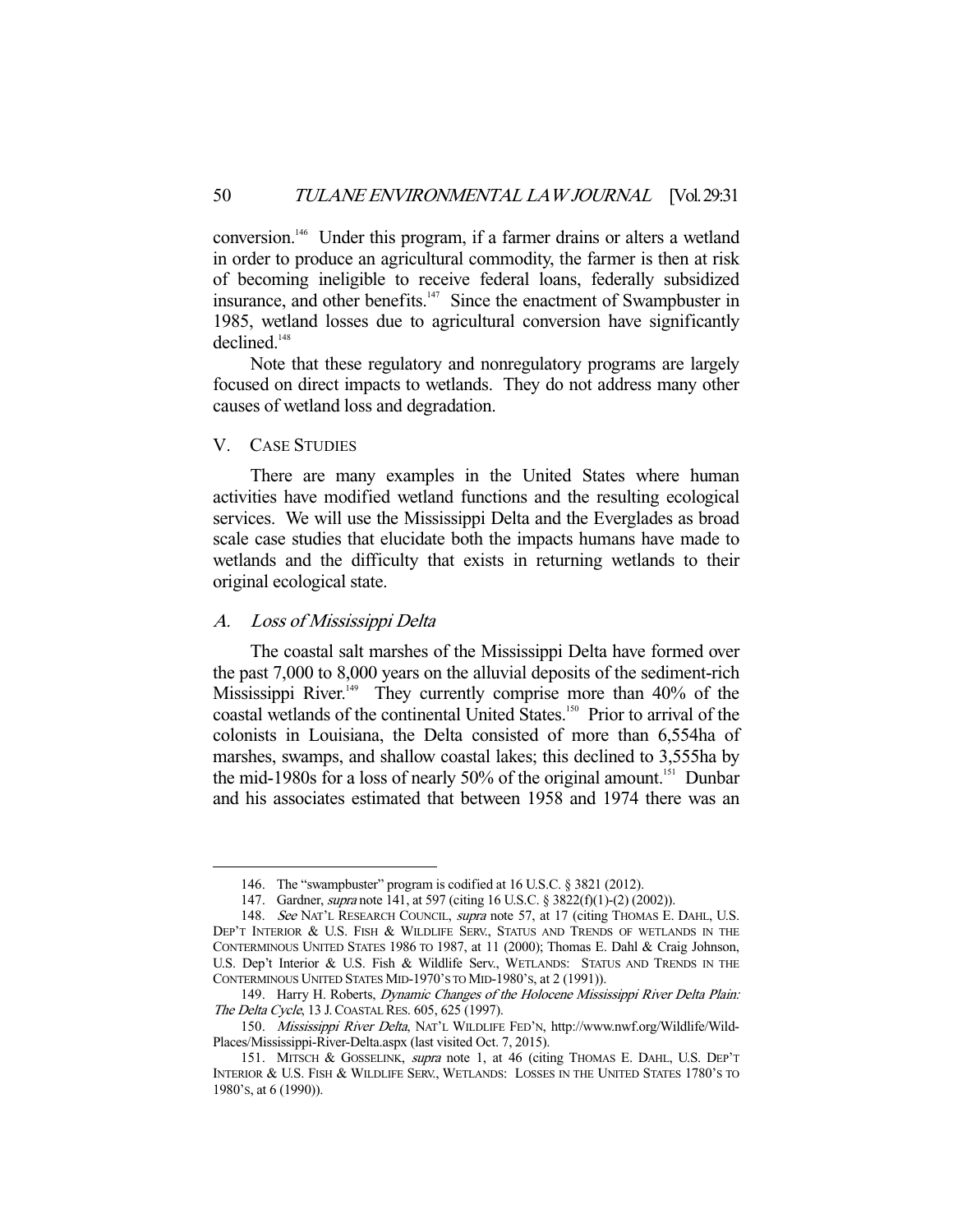average loss of  $11,800$ ha/yr of Delta marshes.<sup>152</sup> This declined to 6,550ha/yr in the period 1983 through 1990.<sup>153</sup>

 The land-water interface has been identified as an important feature of wetland habitat related to biological productivity.154 Louisiana salt marshes are considered some of the most productive wetlands in the United States<sup>155</sup> and provide important ecological services to the people and industries of Louisiana. They act as a natural buffer for many coastal areas during storm events and as fish and finfish habitat (feeding and nursery).<sup>156</sup> A 1997 report to the U.S. Congress found that "[w]ith greater than 1.1 billion pounds of fish and shellfish harvested annually, domestic and commercial landing statistics indicate that Louisiana provides more fishery landings than any other state in the conterminous United States."<sup>157</sup> They found that at that time "as much as 16% of the nation's fisheries harvest, including shrimp, crabs, crayfish, oysters and many finfish, comes from Louisiana's coast."<sup>158</sup> In 2007, the Izaak Walton League reported that "Louisiana's coastal fisheries produced more than \$289 million in dockside landings . . . -26 percent of the seafood in the lower 48 states."<sup>159</sup>

 Douglas Helmers found that the state provided habitat for approximately five million wintering waterfowl. $160$  The U.S. Fish and Wildlife Service reported that hunters spent \$525 million in Louisiana in 2006, and anglers spent more than \$1 billion.<sup>161</sup> Federally listed threatened and endangered species found in Louisiana's coastal wetlands

<sup>152.</sup> See J.B. DUNBAR, L.D. BRITSCH & E.B. KEMP III, U.S. ARMY CORPS ENG'RS, TECHNICAL REP. GL-90-2, LAND LOSS RATES, REPORT 3, LOUISIANA COASTAL PLAIN: TECHNICAL REPORT 22 (Mar. 1992), http://www.atic.mil/tr/fulltext/u2/a256591.pdf.

 <sup>153.</sup> See id.

 <sup>154.</sup> LA. COASTAL WETLANDS CONSERVATION & RESTORATION TASK FORCE, THE 1997 EVALUATION REPORT TO THE U.S. CONGRESS ON THE EFFECTIVENESS OF LOUISIANA COASTAL WETLAND RESTORATION PROJECTS 4 (1997) (citing R. DANIEL SMITH, U.S. ARMY CORPS ENG'RS, WETLANDS RESEARCH PROGRAM TECHNICAL REP. WRP-DE-3, A CONCEPTUAL FRAMEWORK FOR ASSESSING THE FUNCTIONS OF WETLANDS 5 (Aug. 1993), http://www.dtic.mil/dtic/tr/fulltext/ u2/a270304.pdf).

<sup>155.</sup> MITSCH & GOSSELINK, supra note 1, at 62.

<sup>156.</sup> *Id.* at 514, 522.

<sup>157.</sup> LA. COASTAL WETLANDS CONSERVATION & RESTORATION TASK FORCE, supra note 154, at 2 (citation omitted).

 <sup>158.</sup> Id.

<sup>159.</sup> Dawn Merritt, Izaak Walton League Am., Damaged Delta, 2011 OUTDOOR AM. 30, 31.

<sup>160.</sup> LA. COASTAL WETLANDS CONSERVATION & RESTORATION TASK FORCE, supra note 154, at 5 (citing DOUGLAS L. HELMERS, SHOREBIRD MANAGEMENT MANUAL 42 (1992)).

<sup>161.</sup> Merritt, *supra* note 159, at 31.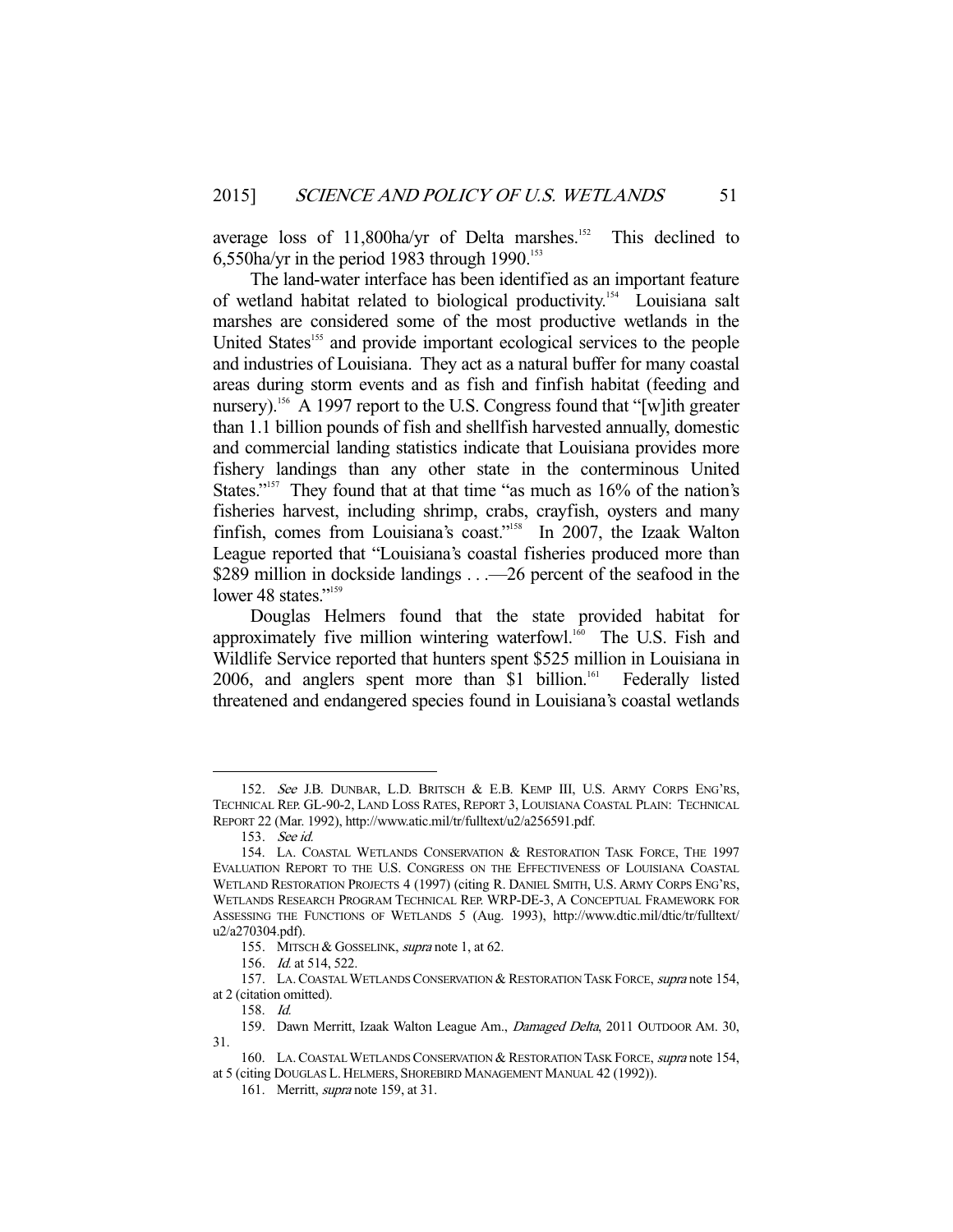include brown pelicans, bald eagles,<sup>162</sup> Louisiana black bears, piping plovers, and green sea turtles.<sup>163</sup> The Louisiana black bear population has declined over the past decades reportedly due to loss of wetland habitat.<sup>164</sup> Approximately 6% of the 183 fish species found in the delta are found on the endangered, threatened, or special concern lists of the U.S. Fish and Wildlife Service.<sup>165</sup>

 The wetlands of the Mississippi Delta have been, and continue to be, assaulted on multiple fronts.<sup>166</sup> Since the settlement of the Mississippi River basin by European colonists, Louisiana wetlands have been vulnerable to conversion into upland or open water.<sup>167</sup> Experts believe that within the last several centuries, "the impact of human activities in the region has been pervasive and comparable to, if not greater than, natural processes in the magnitude of their cumulative effects on wetland loss."<sup>168</sup> In the eighteenth century, industrial uses of the Delta were limited to fishing and fur trapping (muskrat).<sup>169</sup> The initial creation of levees to allow for the development of agriculture (including rice, corn, cotton, and tobacco) also began early in that century.<sup>170</sup> As agriculture in the area increased in importance, ditches and canals were dug to ease transportation access of agricultural goods to distant markets. $171$  The levees also proved to be a source of major downstream flooding and, therefore, significantly altered the hydrology and energy of the

<sup>162.</sup> LA. COASTAL WETLANDS CONSERVATION & RESTORATION TASK FORCE, supra note 154, at 5 (citing LA. COASTAL WETLANDS CONSERVATION & RESTORATION TASK FORCE, LOUISIANA COASTAL RESTORATION PLAN 5 (NOV. 1993), http://lacoast.gov/reports/cwcrp/1993/19931cwrp-1executive\_summary.pdf).

<sup>163.</sup> Mississippi River Delta, supra note 150.

<sup>164.</sup> See id.; Jared S. Laufenberg & Joseph D. Clark, Louisiana Black Bear Management and Research, LA. DEP'T WILDLIFE & FISHERIES, http://www.wlf.louisiana.gov/Louisiana-blackbear-management-and-research (last visited Sept. 18, 2015); Bears Den in Wetland Reserve Program Lands, U.S. FISH & WILDLIFE SERV., http://www.fws.gov/southeast/es/BearsDenWetland ReserveProgramLands.html (last visited Oct. 8, 2015).

<sup>165.</sup> Draft Heritage Study and Environmental Assessment, Vol. 2, NAT'L PARK SERV., http://www.nps.gov/nhl.learn/delta/volume2/natural.htm#fisheries (last visited Oct. 8, 2015) (citing U.S. DEP'T INTERIOR, OUR LIVING RESOURCES: A REPORT TO THE NATION ON THE DISTRIBUTION, ABUNDANCE, AND HEALTH OF U.S. PLANTS, ANIMALS, AND ECOSYSTEMS 142 (Edward T. LaRoe et al. eds., 1995)).

<sup>166.</sup> Robert A. Morton, Ginger Tiling & Nicholas F. Ferina, Causes of Hot-Spot Wetland Loss in the Mississippi Delta Plain, 10 ENVTL. GEOSCIENCES 71, 72 (2003).

 <sup>167.</sup> JAMES G. GOSSELINK, U.S. FISH & WILDLIFE SERV. & U.S. ARMY CORPS ENG'RS, FWS/0BS-84109, THE ECOLOGY OF DELTA MARSHES OF COASTAL LOUISIANA: A COMMUNITY PROFILE 2-3 (May 1984).

<sup>168.</sup> Donald F. Boesch et al., Scientific Assessment of Coastal Wetland Loss, Restoration and Management in Louisiana, 20 J.COASTAL RES. (SPECIAL ISSUE) 1, 37 (1994).

<sup>169.</sup> See GOSSELINK, supra note 167, at 3.

<sup>170.</sup> *Id.* at 2.

<sup>171.</sup> See id. at 3.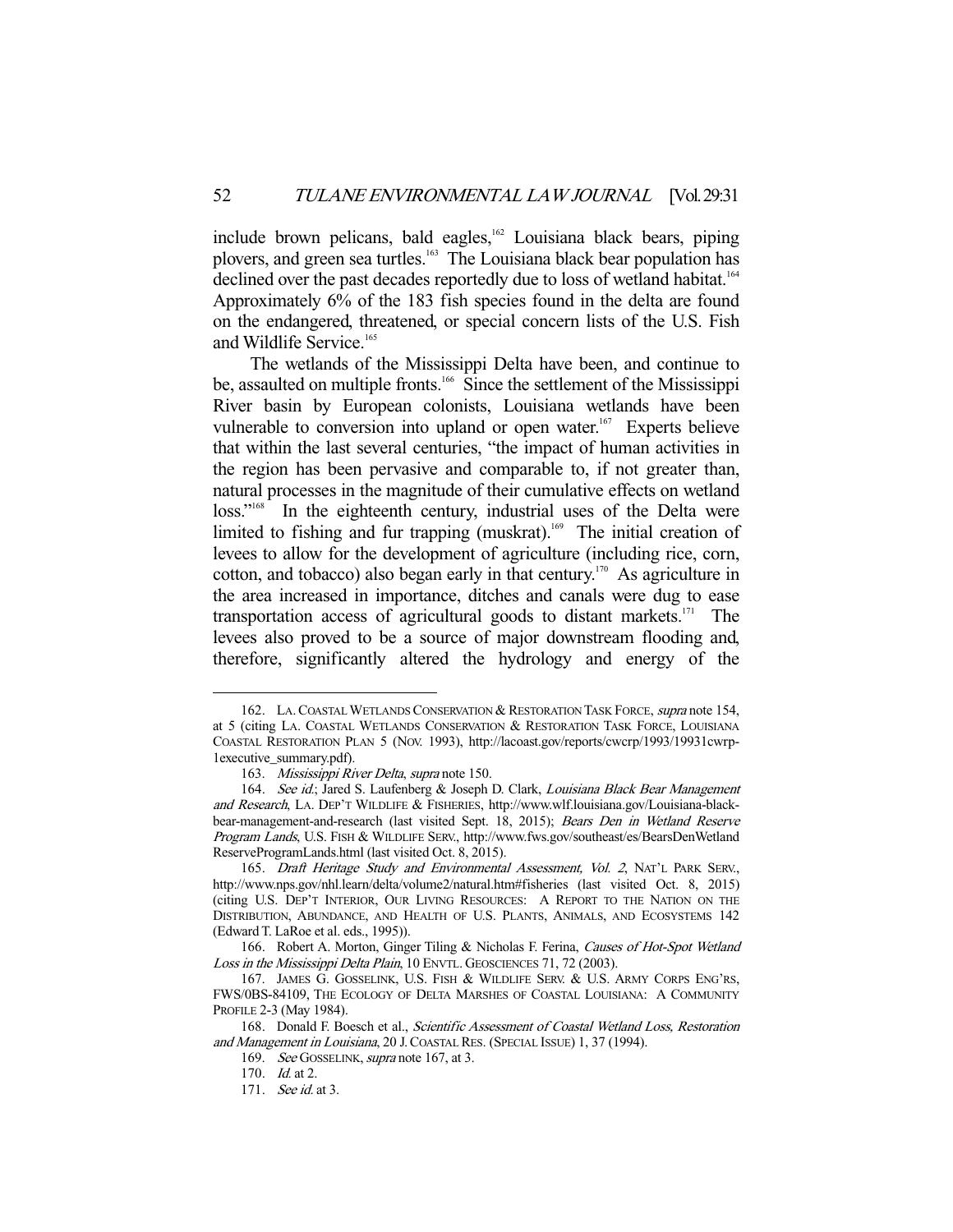downstream salt marshes.<sup>172</sup> In more recent history, Louisiana wetlands have been lost to agricultural and urban expansion, canal and spoil bank construction, and the creation of dry uplands by draining of forested wetlands.<sup>173</sup> The man-made levees extend all the way from Illinois to the mouth of the river and, therefore, prevented silt from being deposited on the floodplains.<sup>174</sup> Upstream dams will continue to trap sediment that would have originally provided natural material for accumulation and, therefore, increases in elevation for the downstream marshes.<sup>175</sup> The increase in elevation becomes critical in light of relative sea-level rise; without sediment, the downstream wetlands may become inundated and drown.176

 In the mid-twentieth century, the gas and oil industry came to the Mississippi Delta.<sup>177</sup> Development of the industry required rapid transport of the raw product to inland processing facilities. Therefore, there was large-scale dredging of "thousands of miles of canals through the coastal wetlands" to provide for large barge and tanker movement.<sup>178</sup> Canals have caused saltwater intrusion into freshwater wetlands resulting in dieback of wetland vegetation.<sup>179</sup> With no vegetation to hold the mucky soils, these wetland areas are easily eroded away by water currents and converted into open water. Unfortunately, once wetland deterioration proceeds to the point where the length of the land-water interface begins to decline, there may be a long-term decline in fishery productivity.<sup>180</sup> Geologists have also hypothesized that the extraction of resources (such as oil and natural gas) from beneath the land's surface has accelerated the sinking of the land in conjunction with the loss of

 <sup>172.</sup> G. TYLER MILLER, JR. & SCOTT SPOOLMAN, ENVIRONMENTAL SCIENCE: PROBLEMS, CONCEPTS, AND SOLUTIONS 24-25 (12th ed. 2008); GOSSELINK, supra note 167, at 52.

<sup>173.</sup> Boesch et al., *supra* note 168, at 17.

<sup>174.</sup> Katherine Kemp, The Louisiana Environment: The Mississippi Levee System and the Old River Control Structure, TUL. U., http://www.tulane.edu/~bFlerty/envirobio/enviro web/FloodControl.htm (last updated Jan. 6, 2000).

<sup>175.</sup> John Tibbetts, Louisiana's Wetlands: A Lesson in Nature Appreciation, 114 ENVTL. HEALTH PERSPECTIVES A40, A42 (2006).

<sup>176.</sup> Morton, Tiling & Ferina, *supra* note 166, at 72; Denise J. Reed, *Patterns of Sediment* Deposition in Subsiding Coastal Salt Marshes, Terrebonne Bay, Louisiana: The Role of Winter Storms, 12 ESTUARIES 222, 222 (1989) (citing U.S. FISH & WILDLIFE SERV., FWS/OBS-82/59, PROCEEDINGS OF THE CONFERENCE ON COASTAL EROSION AND WETLAND MODIFICATION IN LOUISIANA: CAUSES, CONSEQUENCES, AND OPTIONS (Donald F. Boesch ed., Oct. 1982); H. Jesse Walker et al., Wetland Loss in Louisiana, 69A GEOGRAFISKA ANNALER 189 (1987)).

<sup>177.</sup> GOSSELINK, supra note 167, at 3.

 <sup>178.</sup> Id.

<sup>179.</sup> See GAY M. GOMEZ, THE LOUISIANA COAST: GUIDE TO AN AMERICAN WETLAND 123 (2008).

<sup>180.</sup> See COASTAL PROT. & RESTORATION AUTH. OF LA., LOUISIANA'S COMPREHENSIVE MASTER PLAN FOR A SUSTAINABLE COAST 21 (2012).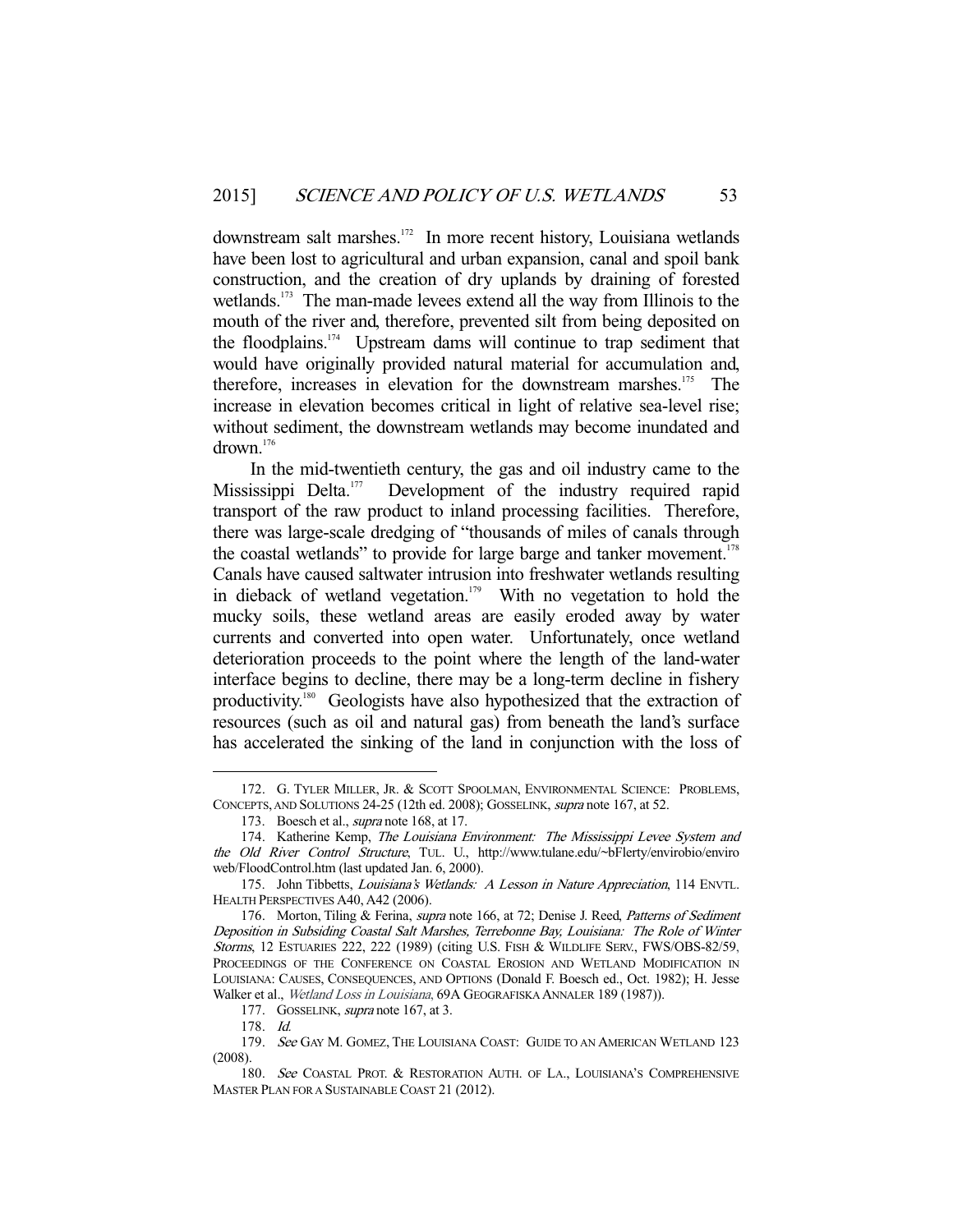alluvium, further contributing to the fall of wetland surfaces below sea level.<sup>181</sup>

 However, human activities are not responsible for all of the losses. Sea-level rise due to thermal expansion of the warming ocean waters and glacial melt, whether natural or human-induced, also has accelerated coastal wetland loss by increasing inundation of the wetland surface.<sup>182</sup> Coupled with the loss of sediments to coastal wetlands (see above), the drowning of the wetlands may be exacerbated.<sup>183</sup> Hurricanes can also cause losses through erosion of wetland areas, as seen when both Katrina and Rita hit the Delta in 2005.<sup>184</sup>

 Because the natural processes that created the Mississippi Delta were at work over thousands of years, they are difficult to restore. In 2007, the Louisiana State Legislature created Louisiana's Comprehensive Master Plan for a Sustainable Coast (Master Plan).<sup>185</sup> The Master Plan includes freshwater and sediment diversion, use of dredged material from canal projects to create new wetlands, projects to prevent shoreline erosion, restoration of wetland hydrology, and vegetation planting.<sup>186</sup> These efforts are predicted to save about 465 square kilometers of wetlands; however, that still leaves a dire prediction of approximately 1,619 square kilometers vulnerable to loss in the future.<sup>187</sup>

 Solutions to prevent Louisiana wetlands loss must include the avoidance of freshwater diversion, a focus on maintaining soil strength by avoiding excess nutrient loading, and methods to prevent inundation. However, there are many stakeholders involved in the decision-making process. Numerous "solutions" have been proposed, including breaching levees to allow water to enter wetlands, slowing velocity, depositing sediment in the wetlands, and using restored riparian wetlands to trap sediment and nutrients to reduce loadings to the Gulf.<sup>188</sup> While these

<sup>181.</sup> Tibbetts, *supra* note 175, at A42 (quoting NAT'L RESEARCH COUNCIL, DRAWING LOUISIANA'S NEW MAP: ADDRESSING LAND LOSS IN COASTAL LOUISIANA 16 (2006)).

 <sup>182.</sup> U.S. GEOLOGICAL SURVEY, USGS FS-089-97, COASTAL WETLANDS AND GLOBAL CHANGE: OVERVIEW (June 1997).

<sup>183.</sup> See Boesch et al., *supra* note 168, at 24.

<sup>184.</sup> Robert A. Morton & John A. Barras, Hurricane Impacts on Coastal Wetlands: A Half-Century Record of Storm-Generated Features from Southern Louisiana, 27 J. COASTAL RESEARCH 27, 38 (2011) (citing John A. Barras, Satellite Images and Aerial Photographs of the Effects of Hurricane Katrina and Rita on Coastal Louisiana, U.S. GEOLOGICAL SURVEY DATA SERIES (2007), http://pubs.usgs.gov/ds/2007/281/ (last visited Oct. 9, 2015)).

<sup>185.</sup> COASTAL PROT. & RESTORATION AUTH. OF LA., supra note 180, at 24.

 <sup>186.</sup> Id. at 68-73.

 <sup>187.</sup> Biao Zhong & Y. Jun Xu, Risk of Inundation to Coastal Wetlands and Soil Organic Carbon and Organic Nitrogen Accounting in Louisiana, USA, 45 ENVTL. SCI. & TECH. 8241, 8245 (2011).

<sup>188.</sup> COASTAL PROT. & RESTORATION AUTH. OF LA., supra note 180, at 68-73.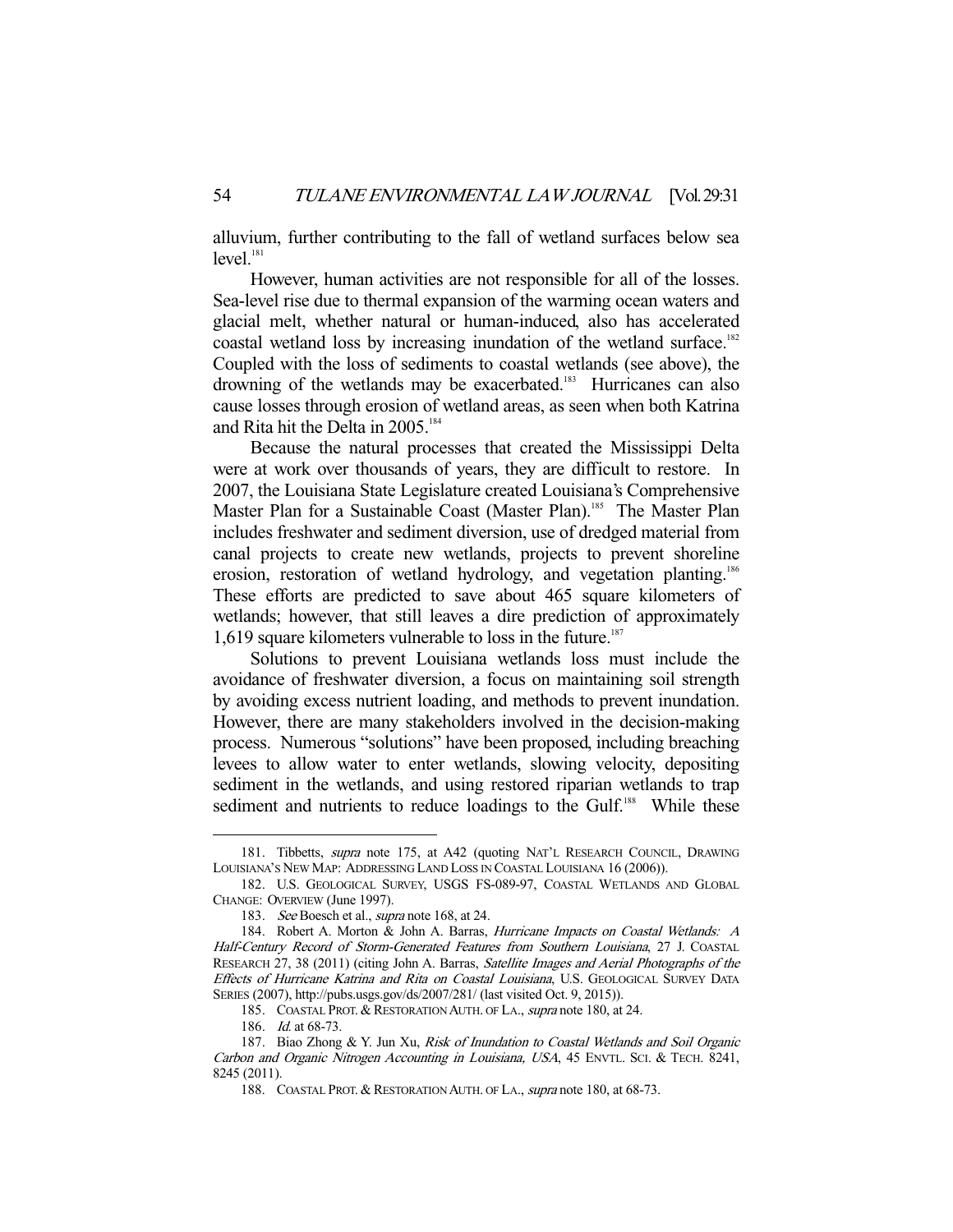ideas please some, such as shrimpers who point out the direct relationship of healthy shrimp population to healthy Delta wetlands,<sup>189</sup> others, such as oyster farmers, point out the harm that added fresh water would do to their crop.<sup>190</sup> It is the conflict between the stakeholders that makes the management and restoration of the Delta wetlands difficult from a social and political point of view. Finding a consensus will be difficult, but until one is found, the wetland losses in the Mississippi River Delta will continue.

# B. The Everglades

 Wetland losses also occur as a side effect of other federal mandates. Nowhere is this more clear than in the Florida Everglades, where the Corps' water resource development authorizations have resulted in extensive loss of wetland functions and values.

 "The Everglades is the largest subtropical wetland in the United States."<sup>191</sup> It was formed thousands of years ago when conditions allowed the formation of highly organic soils (peat) in the shallow embayment of southern Florida.<sup>192</sup> This unique ecosystem is the largest remaining wilderness east of the Mississippi.<sup>193</sup> The portion of the historic Everglades that is now the Everglades National Park (ENP) has been designated by the United Nations as a World Heritage Site and a World Biosphere Reserve.<sup>194</sup> It also is recognized as a Wetland of International Importance under the Ramsar Convention.<sup>195</sup>

 The plight of the Everglades was brought to the forefront of American consciousness with Marjory Stoneman Douglas's book, The Everglades: River of Grass.<sup>196</sup> In fact, the Everglades is not a river

<sup>189.</sup> See David P. Muth, The Once and Future Delta, in PERSPECTIVES ON THE RESTORATION OF THE MISSISSIPPI DELTA: THE ONCE AND FUTURE DELTA 9, 19 (John Day et al. eds., 2014).

 <sup>190.</sup> Id.

 <sup>191.</sup> Curtis J. Richardson, The Everglades: North America's Subtropical Wetland, 18 WETLANDS ECOLOGY & MGMT. 517, 517 (2010).

<sup>192.</sup> Christopher B. Craft & Curtis J. Richardson, Soil Characteristics of the Everglades Peatland, in THE EVERGLADES EXPERIMENTS: LESSONS FOR ECOSYSTEM RESTORATION 59, 59 (Curtis J. Richardson ed., 2008) (citing Patrick J. Gleason & Peter Stone, Age, Origin, and Landscape Evolution of the Everglades Peatland, in EVERGLADES: THE ECOSYSTEM AND ITS RESTORATION 149 (Steven M. Davis & John C. Ogden eds., 1994)).

<sup>193.</sup> Terence "Rock" Salt, Stuart Langton & Mary Doyle, The Challenges of Restoring the Everglades Ecosystem, in LARGE-SCALE ECOSYSTEM RESTORATION: FIVE CASE STUDIES FROM THE UNITED STATES 5, 6 (Mary Doyle & Cynthia A. Drew eds., 2008).

<sup>194.</sup> *Id.* at 5.

<sup>195.</sup> Richardson, *supra* note 191, at 518.

<sup>196.</sup> See MARJORY STONEMAN DOUGLAS, THE EVERGLADES: RIVER OF GRASS (2d ed. 1947).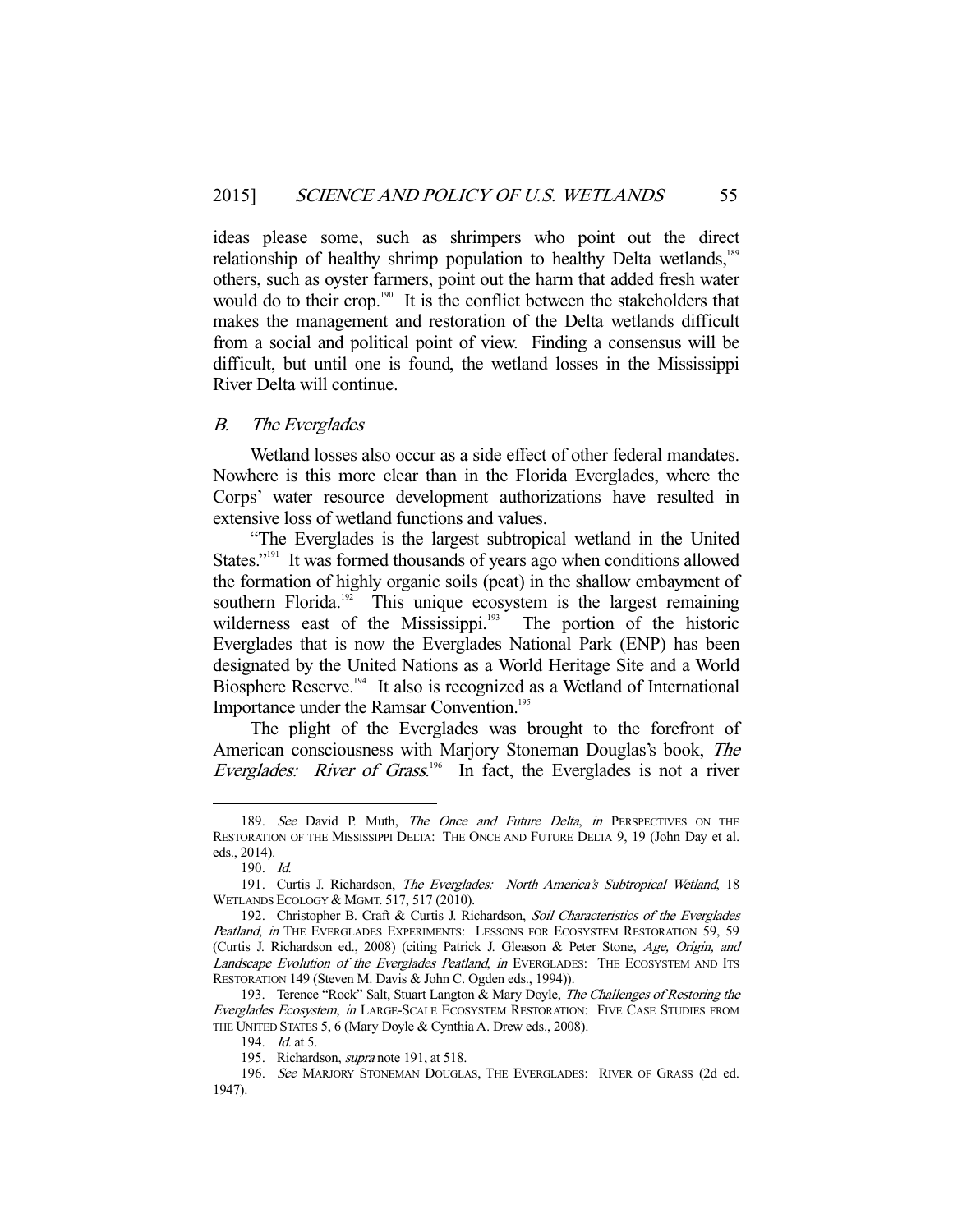consisting merely of grass. Technically not even a marsh, but a fen, the Everglades hosts a mosaic of hydrologically interconnected habitats of sawgrass ridges, tree islands, wet prairies, sloughs, and alligator holes.<sup>197</sup> Stoneman Douglas's imagery may not reflect the full diversity that exists in the Everglades. It is a diverse and challenged ecosystem containing a rich canvas of species: 2,000 plants, 45 mammals, 50 reptiles, 20 amphibians, hundreds of fish and 350 birds.<sup>198</sup> The headwaters can be found in the Kissimmee River Valley that feeds into Lake Okeechobee (along with Nubbin Slough, Taylor Creek, and Fisheating Creek). Historically, Lake Okeechobee retained most of the surface waters except in high-water periods, including storms, and connected with the Everglades via sheet flow at the southeastern edge and groundwater.<sup>199</sup> The Everglades' primary water source is precipitation (40-60 inches per year—75% of which falls between May and October), which moved via sheet flow in its unaltered state from Lake Okeechobee to Florida Bay.<sup>200</sup> Half of the "river of grass" has been lost, and what remains is fragmented. Only half of the original water flow makes it to the Everglades today.<sup>201</sup>

 Substantial human alteration of the Everglades system began with agriculture and continued into the 1880s, when canals were installed to increase drainage and make southern Florida more suitable for development.<sup>202</sup> Canal building persisted through the early 1900s until it was noted that the system was ineffective in moving water off of developed agricultural lands and increased soil loss through oxidation and fire.<sup>203</sup> In 1948, the Central and Southern Florida Project was initiated with the intention of delivering water for flood protection, water and soil management, salinity intrusion reduction (also brought about by the canals), and other environmental benefits. The Tamiami Trail, a road

<sup>197.</sup> Richardson, *supra* note 191, at 518, 523, 531-32 (citing HAKAN RYDIN & JOHN K. JEGLUM, THE BIOLOGY OF PEATLANDS 2 (2006)).

 <sup>198.</sup> See Salt, Langton & Doyle, supra note 193, at 5.

<sup>199.</sup> Thomas L. Crisman, Everglades Ecology: The Impacts of Altered Hydrology, in LARGE-SCALE ECOSYSTEM RESTORATION: FIVE CASE STUDIES FROM THE UNITED STATES, supra note 193, at 34, 34-35.

 <sup>200.</sup> Salt, Langton & Doyle, supra note 193; Stephen Polasky, Rivers of Plans for the Coastal River of Grass; The Political Economy of Everglades Restoration, in LARGE-SCALE ECOSYSTEM RESTORATION: FIVE CASE STUDIES FROM THE UNITED STATES, supra note 193, at 44, 44; Richardson, supra note 191, at 522-23.

 <sup>201.</sup> U.S.ARMY CORPS ENG'RS, COMPREHENSIVE EVERGLADES RESTORATION PLAN 1-1 to - 2, 5-4 (Apr. 1999); Richardson, supra note 191, at 537.

<sup>202.</sup> See Fred Sklar et al., The Effects of Altered Hydrology on the Ecology of the Everglades, in THE EVERGLADES, FLORIDA BAY, AND CORAL REEFS OF THE FLORIDA KEYS: AN ECOSYSTEM SOURCEBOOK 40, 40 (James W. Porter & Karen G. Porter eds., 2002).

 <sup>203.</sup> Id. at 45.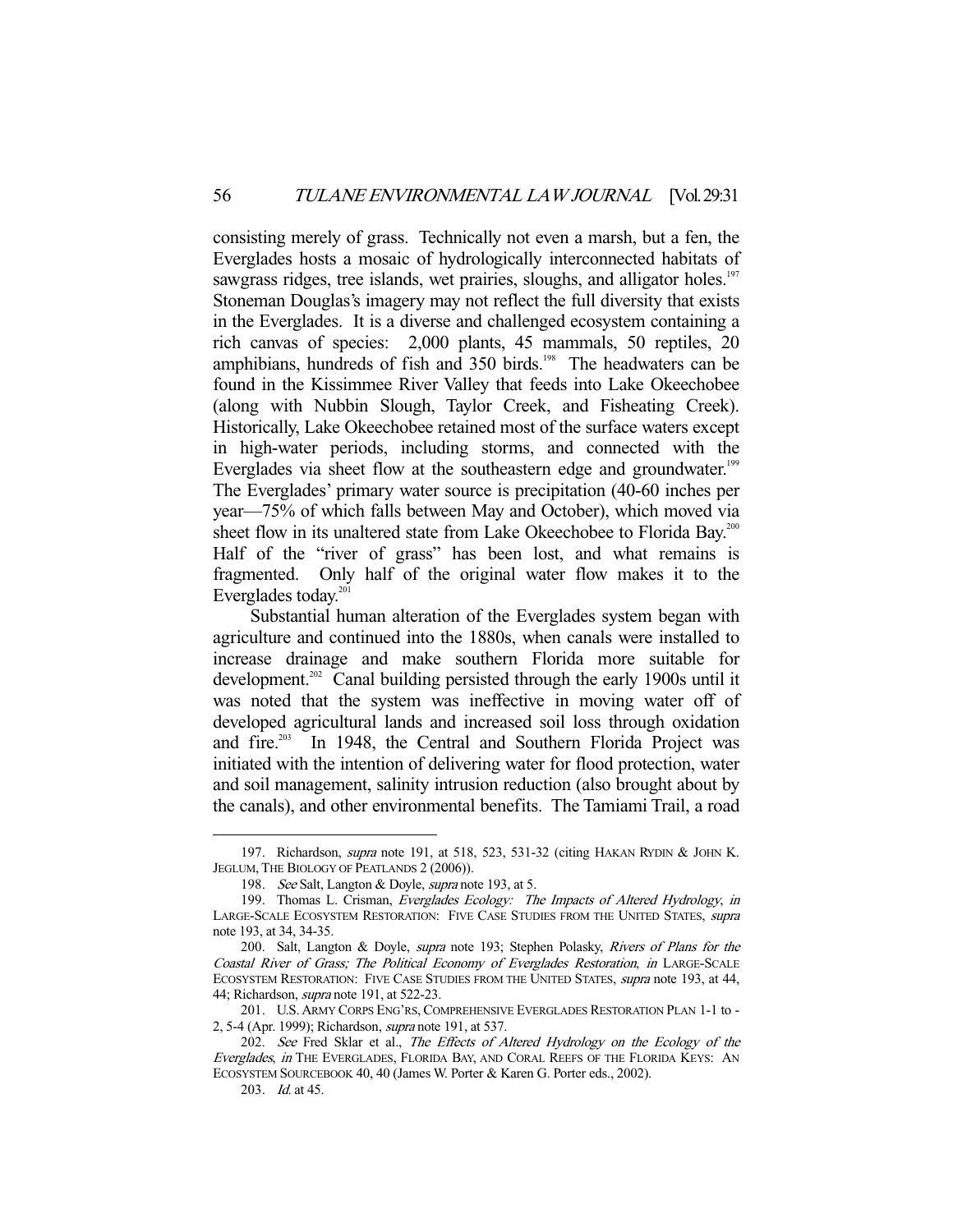connecting Florida's east and west coasts, bisected the Everglades and disconnected water flow between the northern and southern Everglades.<sup>204</sup> In the 1960s, the Kissimmee River was straightened into a fifty-six-mile-long canal with six water-control structures.<sup>205</sup> Lake Okeechobee was encircled by an earthen levee called the Herbert Hoover Dike, preventing overflow in high-water events.<sup>206</sup> Water Conservation Areas were planned to store water and prevent its flow southward.<sup>207</sup> These events changed the Everglades' hydrology from sheet water flows to a system of more than 1,600 miles of canals and levees, more than 500 water-control structures, more than 700 culverts, and 60 pumping stations.<sup>208</sup> Alterations to historical hydrology have reduced flows by 70%.209 The engineered system now delivers 1.7 billion gallons of fresh water into the Atlantic each day via pumps. $210$ 

 Water previously allowed to seep into the limestone beneath the soil surface is now funneled through an intensely managed canal system so it no longer permeates the soil and recharges the aquifer. Anthropogenic drainage has exposed the formerly anaerobic peat to oxygen, which promotes its loss, thereby increasing subsidence.<sup>211</sup> The absence of water in organic peats causes dewatering and subsequent subsidence.<sup>212</sup> This leads to at least two changes: (1) the slope and flow of surface water not yet in the canals and (2) moderated vertical elevation differences between ridge and sloughs. The managed water depths also affect which plants exist in particular areas: in its preimpact state, nutrient inputs were low

 <sup>204.</sup> Id. at 42.

 <sup>205.</sup> Salt, Langton & Doyle, supra note 193, at 7 (citing S. FLA. WATER MGMT. DIST., KISSIMMEE RIVER RESTORATION STUDIES TECHNICAL PUB. ERA 432, 1 ESTABLISHING A BASELINE PRE-RESTORATION STUDIES OF THE CHANNELIZED KISSIMMEE RIVER 1-5 (Stephen G. Bousquin et al., Nov. 2005), http://www.sfwma.gov/portal/page/portal/pg-grp-tech-pubs/portlet\_tech\_pubs/ era-432.pdf).

 <sup>206.</sup> Crisman, supra note 199, at 36 (citing MICHAEL GRUNWALD, THE SWAMP: THE EVERGLADES, FLORIDA, AND THE POLITICS OF PARADISE 199 (2006)); Alan D. Steinman et al., The Past, Present, and Future Hydrology and Ecology of Lake Okeechobee and Its Watersheds, in THE EVERGLADES, FLORIDA BAY, AND CORAL REEFS OF THE FLORIDA KEYS: AN ECOSYSTEM SOURCEBOOK, supra note 202, at 19, 28.

<sup>207.</sup> See Salt, Langton & Doyle, supra note 193, at 7.

 <sup>208.</sup> E-mail from Julie Lyons, S. Fla. Water Mgmt. Dist., to Lori Sutter (Mar. 14, 2012, 10:00 AM EST) (on file with author).

<sup>209.</sup> Richardson, *supra* note 191, at 537.

<sup>210.</sup> Salt, Langton & Doyle, *supra* note 193, at 8. See Appendix A for a representation of each of these areas.

<sup>211.</sup> Sklar et al., *supra* note 202, at 44 (citing B.S. Clayton, J.R. Neller & R.J. Allison, Water Control in the Peat and Muck Soils of the Florida Everglades, 378 BULL.-U. FLA. AGRIC. EXPERIMENT STATION 15 (1942)).

<sup>212.</sup> *Id.* at 45.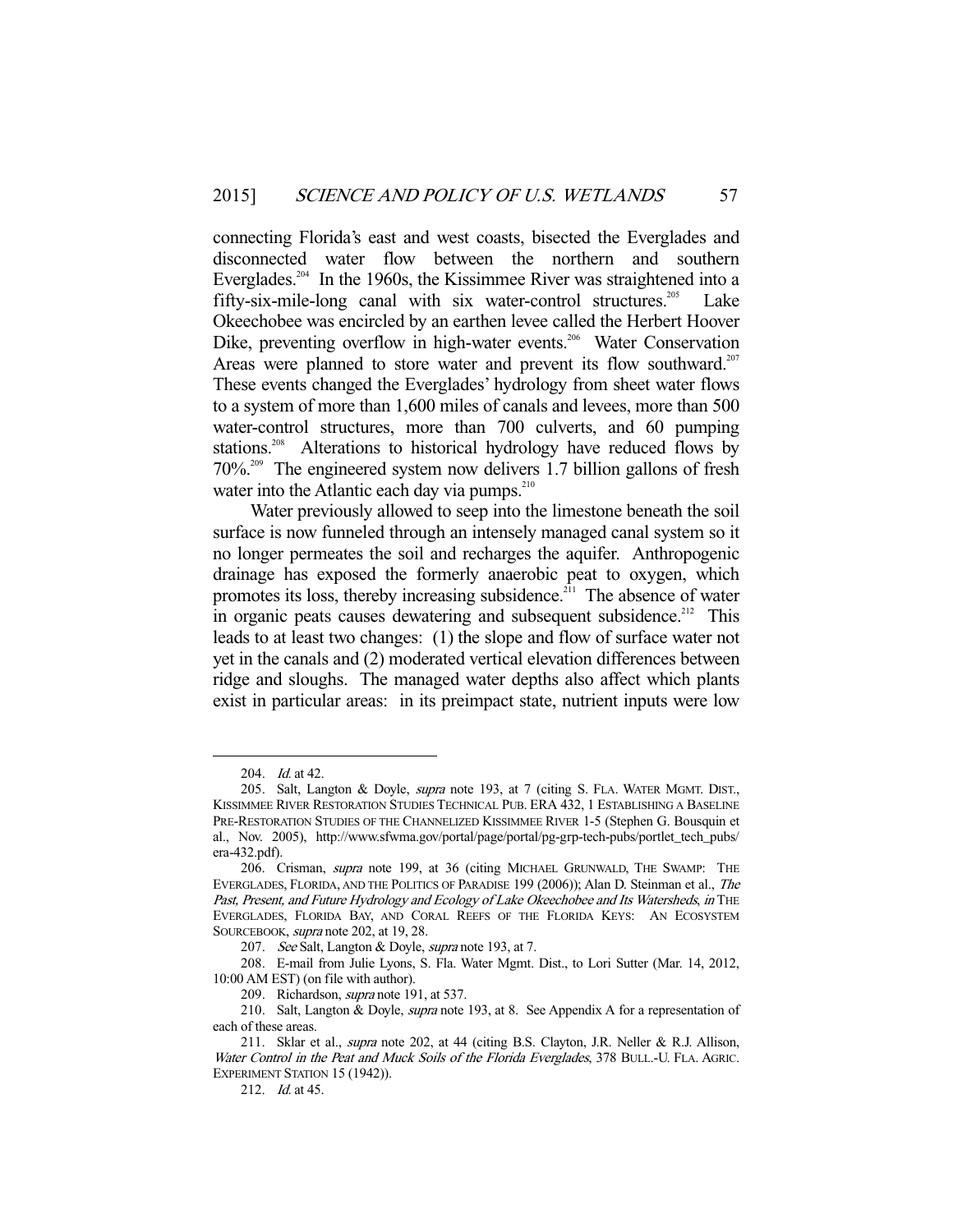and water depth controlled the distribution of vegetation.<sup>213</sup> Continual high water is known to impact plant reproduction, especially limiting genetic diversity as a result of lowered nonvegetative reproduction success.<sup>214</sup> Cattail (Typha domingensis Pers.) has replaced the native dominant, sawgrass (*Cladium jamaicense* Crantz). Extensive research has linked this phenomenon to prolonged wetting as well as nutrient enrichment.<sup>215</sup>

 Nutrients historically arrived in the Everglades via atmospheric deposition (both rainfall and dry fallout), which is typically low in phosphorus  $(P)$ ,<sup>216</sup> the limiting nutrient in most freshwater wetlands. Slough vegetation appears to be most sensitive to P-enrichment.<sup>217</sup> The high density of agricultural lands feeding the canal system leads to increased runoff high in fertilizers—particularly P from sugar cane.<sup>218</sup> Short-term P-enrichment results in increased growth, which may increase accumulation of highly organic detritus; extended enrichment shifts the composition of vegetation, such as previously described with cattail and sawgrass. In some areas, the now-abundant P has shifted the limiting nutrient toward N, which can lead to loss of species adapted to life in low-P environments with a concomitant gain of species able to grow more quickly in the presence of higher P. This shift occurs not only with macrophytes, but also periphyton (algae, bacteria and other microorganisms), which can, in turn, reduce levels of dissolved oxygen in the water column.<sup>219</sup> Impacts are carried up through the food web; more species of invertebrates and small fish tend to appear in enriched areas relative to unenriched areas.<sup>220</sup>

 <sup>213.</sup> See id. at 44.

<sup>214.</sup> Kimberli J. Ponzio, Steven J. Miller & Mary Ann Lee, Germination of Sawgrass, Cladium Jamaicense Crantz, Under Varying Hydrologic Conditions, 51 AQUATIC BOTANY 115, 117 (1995).

<sup>215.</sup> Id. (citing J.W. BRADBEER, SEED DORMANCY AND GERMINATION (1988)).

 <sup>216.</sup> Paul V. McCormick et al., Effects of Anthropogenic Phosphorus Inputs on the Everglades, in THE EVERGLADES, FLORIDA BAY, AND CORAL REEFS OF THE FLORIDA KEYS: AN ECOSYSTEM SOURCEBOOK, supra note 202, at 83, 85.

 <sup>217.</sup> See J.P. Sah et al., Trajectories of Vegetation Response to Water Management in Taylor Slough, Everglades National Park, Florida, 34 WETLANDS 65, 77 (2014).

 <sup>218.</sup> WILLIAM R. LOWRY, REPAIRING PARADISE: THE RESTORATION OF NATURE IN AMERICA'S PARKS 112 (2009); McCormick et al., supra note 216, at 83, 97; Salt, Langton & Doyle, supra note 193, at 12.

 <sup>219.</sup> McCormick et al., supra note 216, at 83, 90 (citing JOAN A. BROWDER ET AL., NAT'L MARINE FISHERIES SERV. & NAT'L PARK SERV., REP.T-662, BIOMASS AND PRIMARY PRODUCTION OF MICROPHYTES IN PERIPHYTON HABITATS OF THE EVERGLADES (May 1982); Russell B. Rader & Curtis J. Richardson, Response of Macroinvertebrates and Small Fish to Nutrient Enrichment in the Northern Everglades, 14 WETLANDS 134 (1994)).

<sup>220.</sup> See Rader & Richardson, *supra* note 219, at 138.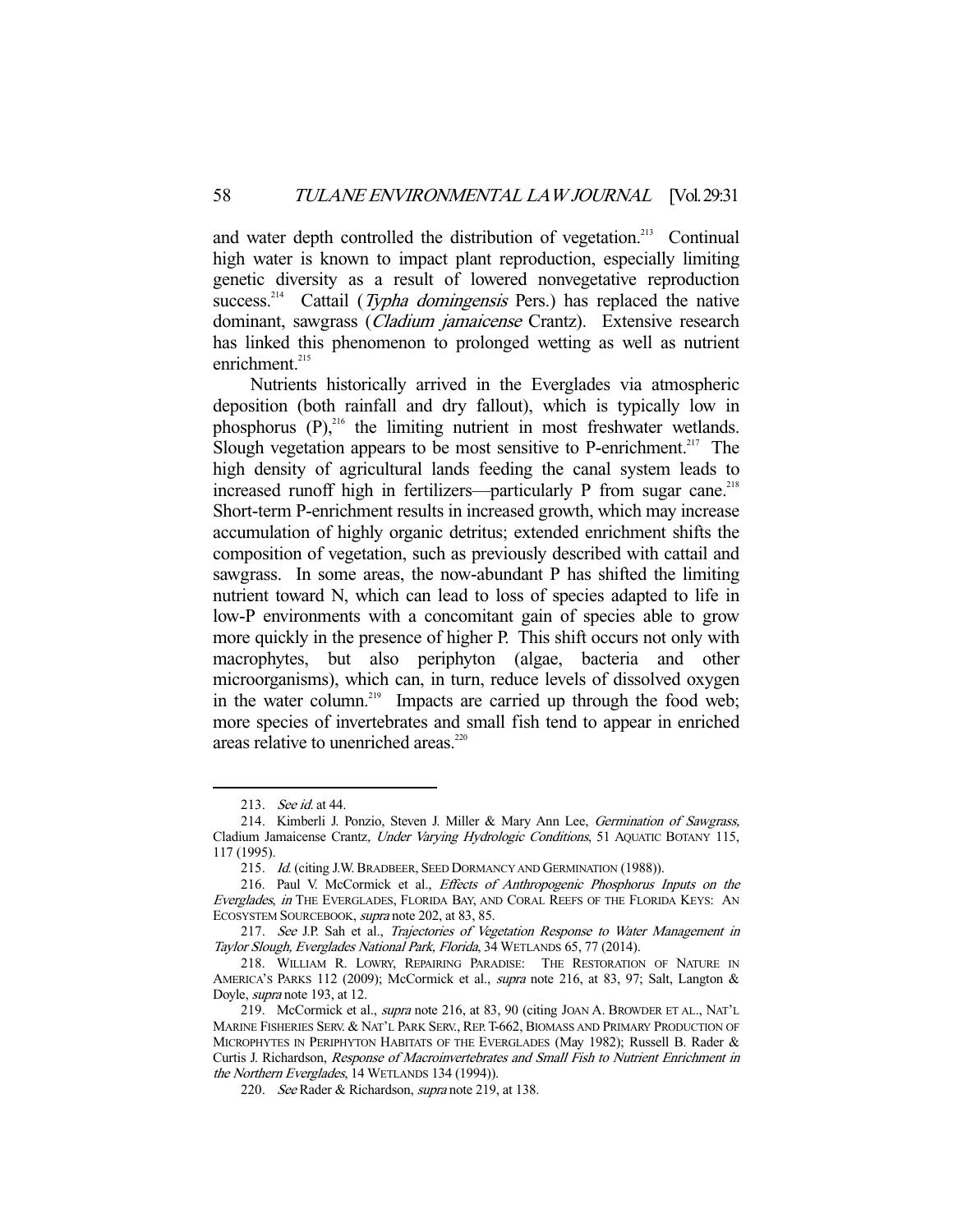The system of canals impacts not only the delivery of nutrients from urban and agricultural runoff, but also the flow of pesticides, herbicides, and heavy metals.<sup>221</sup> Hydrologic manipulation leads to altered states of fire, an important component of Everglades ecology.<sup>222</sup> The engineered hydrology that changes fire frequency from its natural nine-year cycle may change the dominant vegetation or lead to long-lasting, underground peat fires that can be especially devastating.<sup>223</sup> High fire frequency limits the success of the native grass, sawgrass, but the invasive Brazilian pepper (Schimus terebinthifolius) is successful in drained habitats, regardless of fire.<sup>224</sup>

 Canals fragment the landscape and break up the seamless transition of habitats along the natural gradient. They also can serve as biotic conduits—pathways for exotic plants and animals to disperse.<sup>225</sup> According to the Florida Department of Environmental Protection, 1.5 million acres of land presently host invasive species.<sup>226</sup> Southern Florida has experienced a population decline in wading birds<sup>227</sup> with some populations declining "by 90% since the 1930s."<sup>228</sup> Some sixty-eight species are considered threatened or endangered.<sup>229</sup>

 Although designated as a national park in 1947, it was not until 1970 that Congress recognized the adverse impact draining was having

<sup>221.</sup> Robert A. Miller & Harold C. Mattraw, Jr., Storm Water Runoff Quality from Three Land-Use Areas in South Florida, 18 WATER RESOURCES BULL. 513, 517 (1982).

<sup>222.</sup> See Sklar et al., supra note 202, at 40, 58 (citing DALE WADE, JOHN EWEL & RONALD HOFSTETTER, U.S. DEP'T AGRIC., FOREST SERV. GEN. TECHNICAL REP. SE-17, FIRE IN SOUTH FLORIDA ECOSYSTEMS (Mar. 1980)).

<sup>223.</sup> Id. at 56-58 (citing Yegang Wu et al., Fire Simulations in the Everglades Landscape Using Parallel Programming, 93 ECOLOGICAL MODELLING 113 (1996)).

<sup>224.</sup> Crisman, *supra* note 199, at 37 (citing Robert F. Doren, Louis D. Whiteaker & Anne Marie LaRosa, Evaluation of Fire as a Management Tool for Controlling Schinus terebinthifolius as Secondary Successional Growth on Abandoned Agricultural Land, 15 ENVTL. MGMT. 121 (1991); Alan Herndon, Lance Gunderson & John Stenberg, Sawgrass (Cladium Jamaicense) Survival in a Regime of Fire and Flooding, 11 WETLANDS 17 (1991)).

<sup>225.</sup> See Sklar et al., supra note 202, at 40-56 (discussing the geographic extent of canals through the Everglades).

<sup>226.</sup> Salt, Langton & Doyle, *supra* note 193, at 9 (citing FLA. DEP'T ENVTL. PROT., DEPARTMENT OF ENVIRONMENTAL PROTECTION FINAL LONG-RANGE PROGRAM PLAN FOR FY 2006- 07THROUGH FY 2010-11, at 36 (2006)).

<sup>227.</sup> Dale E. Gawlik & Fred Sklar, Critical Ecosystems Studies Initiative Task 3: Effects of Hydrology on Wading Bird Foraging Parameters Report, U.S. GEOLOGICAL SURVEY (Feb. 18, 2000), http://sofia.usgs.gov/publications/reports/wading\_bird/index.html (citing Carl Walters, Lance Gunderson & C.S. Holling, Experimental Policies for Water Management in the Everglades, 2 ECOLOGICAL APPLICATIONS 189, 195 (1992)).

<sup>228.</sup> William F. Loftus & Dale E. Gawlik, How Will Research on Fishes and Wading Birds Guide and Evaluate Everglades Restoration?, U.S. GEOLOGICAL SURVEY, http://sofia.usgs.gov/ sfrsf/rooms/wild\_wet\_eco/fish\_bird/program.html (last updated Jan. 15, 2013, 12:44 PM).

<sup>229.</sup> Phyllis McIntosh, Reviving the Everglades, NAT'L PARKS, Jan./Feb. 2002, at 30, 30.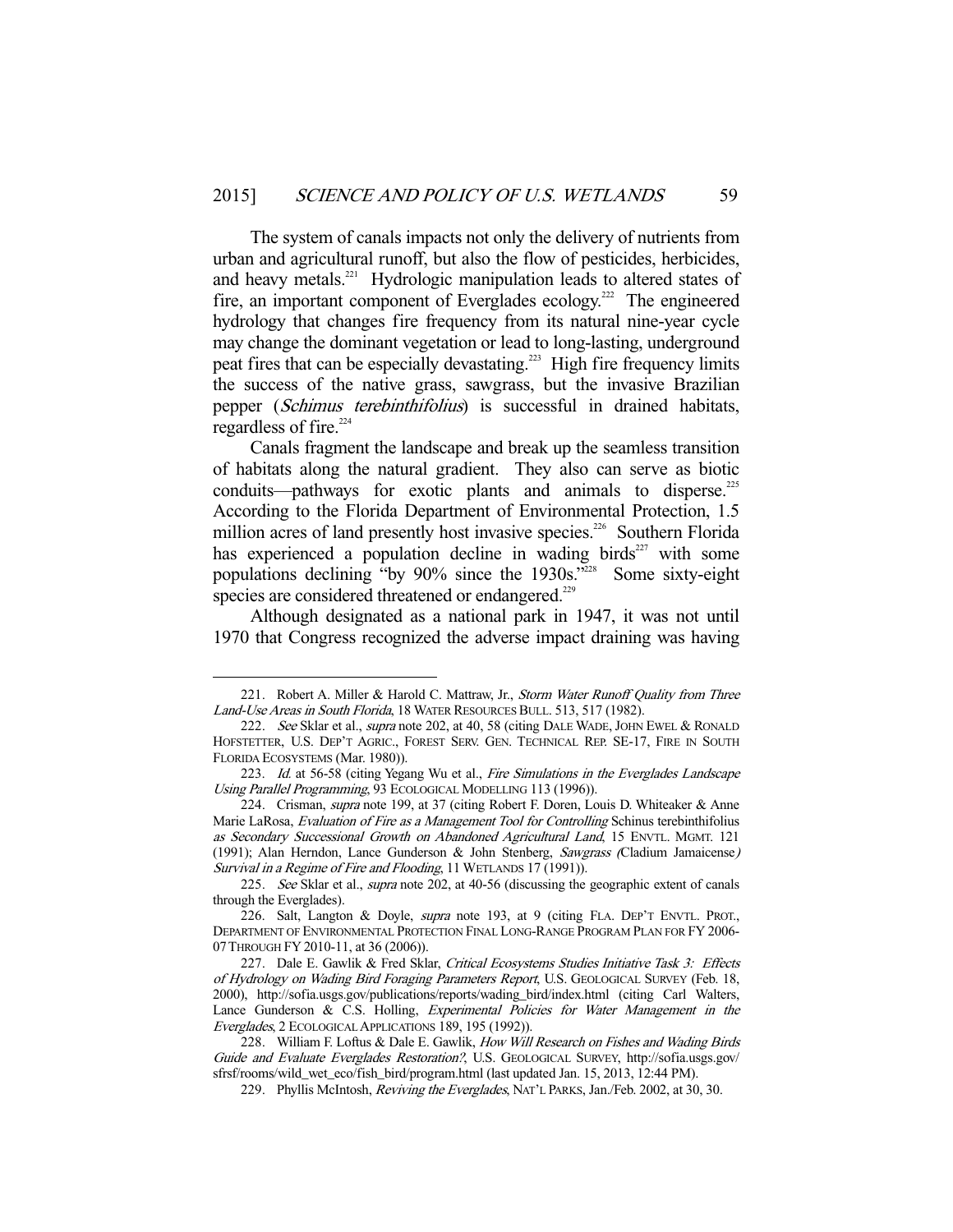on the area and required that a minimum water flow be diverted into the park.<sup>230</sup> In 1989, the ENP expanded in size, and the Corps was directed to modify its drainage network, increasing flows to the park and making progress toward the restoration of natural hydrology.<sup>231</sup> The state of Florida also recognized the need for restoration with legislation, such as the Save Our Everglades Act in 1983 and the Surface Water Improvement and Management Act (SWIM) of 1987.<sup>232</sup> Implementation of SWIM in Lake Okeechobee and Biscayne Bay were completed, but the Everglades SWIM plan was the subject of litigation.<sup>233</sup> The revised postlitigation plan called for 40,000 acres of treatment wetland to be created/restored within the Everglades Agricultural Area (EAA) immediately below Lake Okeechobee to remove P coming off the sugar fields and into the  $ENP^{234}$  In 1992, a consent decree was established calling for storm water treatment areas to meet certain P-limits entering ENP (as well as nearby Loxahatchee National Wildlife Refuge).<sup>235</sup> The Everglades Forever Act  $(EFA)^{236}$  established both a tax on farmers within the EAA and imposed best management practices to reduce P-inputs and limit the incursion of invasive species. It is the EFA with the federal Water Resources Development Acts  $(WRDA)^{237}$  that "form much of the legal basis for current Everglades restoration."<sup>238</sup> The lead planning and implementation agency is the Corps, but many state and federal agencies are also involved.<sup>239</sup> The 1996 WRDA directed the Corps to review what is needed for ecosystem restoration.<sup>240</sup>

 The Everglades' beauty and function may warrant protection, but because Florida is one of the country's fastest growing states in terms of number of inhabitants, it is the Everglades' status as the coastline population's primary source of freshwater that drives its protection. The Corps' review of water management led to development of the Comprehensive Everglades Restoration Plan (CERP), which was

<sup>230.</sup> Salt, Langston & Doyle, *supra* note 193, at 11.

 <sup>231.</sup> Id.

 <sup>232.</sup> Id.

 <sup>233.</sup> Id.

<sup>234.</sup> *Id.* at 12.

 <sup>235.</sup> Id. (citing United States v. S. Fla. Water Mgmt. Dist., 847 F. Supp. 1567 (S.D. Fla. 1992)).

 <sup>236.</sup> Everglades Forever Act, Fla. Stat. § 373.4592 (2010).

 <sup>237.</sup> Water Resources Development Act (1992), Pub. L. No. 102-580, tit. II, § 205, 106 Stat. 482 (1992); Water Resources Development Act (1996), Pub. L. No. 104-303, tit. II, § 212, 110 Stat. 3684 (1996); Water Resources Development Act (2000), Pub. L. No. 106-541, tit. III, § 309, 114 Stat. 2572 (2000).

<sup>238.</sup> Salt, Langton & Doyle, *supra* note 193, at 12.

<sup>239.</sup> See id. at 13-17.

<sup>240.</sup> *Id.* at 13.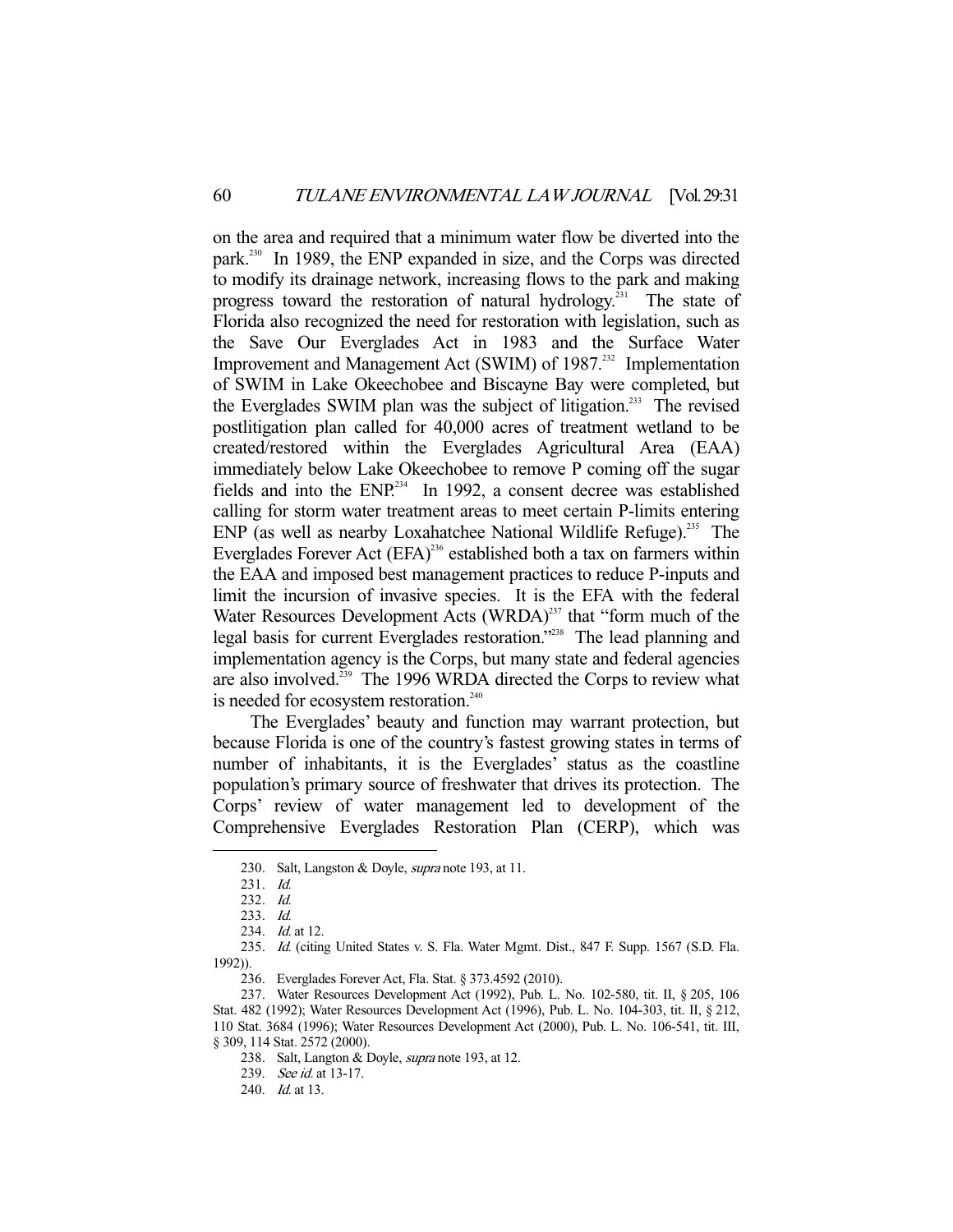authorized by WRDA 2000 and remains as the framework for Everglades restoration to this day. $241$ 

 CERP authorized restoration at the cost of \$7.8 billion with the goal of "getting the water right."242 The total cost of South Florida restoration, including both water flows and habitat protection is estimated to be \$14.8 billion,<sup>243</sup> a figure that was later updated to \$19.7 billion.<sup>244</sup> Reconnecting the hydrology and landscape of southern Florida is the largest effort of its kind, including some 200 individual restoration projects, 68 of which are specifically outlined within  $CERP<sup>245</sup>$  The progress is slow. Federal funding has been delayed, leading state officials to undertake some projects on their own.<sup>246</sup>

Thomas Crisman<sup>247</sup> suggests that restoration is too lofty; rather, he submits that rehabilitation may be in order—recognizing that the structure and function of Everglades may never return to the state it was in prior to human impact.<sup>248</sup> Whether we restore or rehabilitate, this effort is considered a test to modern society's resolve to maintain the ecosystem in the face of many pressures and management regimes. $249$ 

# VI. CONCLUSION

-

 Wetlands are complex ecosystems. A particular wetland's functions—its physical, chemical, and biological processes—can provide a range of important ecosystem services to people. Many wetland systems in the United States, however, such as those in the Mississippi

 <sup>241.</sup> Id. CERP components are (1) Surface Water Storage Reservoirs, (2) Water Preserve Areas, (3) Management of Lake Okeechobee as an Ecological Resource, (4) Improved Water Deliveries to the Estuaries, (5) Underground Water Storage, (7) Treatment Wetlands, (8) Improved Water Deliveries to the Everglades, (9) Removal of Barriers to Sheetflow, (10) Storage of Water in Existing Quarries, (11) Reuse of Wastewater, (12) Pilot Projects, (13) Improved Water Conservation, (14) Additional Feasibility Studies. Comprehensive Everglades Restoration Plan: The Plan in Depth—Part 1, EVERGLADESRESTORATION.GOV, http://141.232.10.32/about/rest\_plan\_pt\_01.aspx (last visited Oct. 10, 2015).

 <sup>242.</sup> U.S.ARMY CORPS ENG'RS, supra note 201, at 1-3, 8-12.

 <sup>243.</sup> Salt, Langton & Doyle, supra note 193, at 14.

<sup>244.</sup> U.S. GOV'T ACCOUNTABILITY OFFICE, GAO-07-520, REPORT TO COMMITTEE ON SPORTATION AND INFRASTRUCTURE, HOUSE OF REPRESENTATIVES: SOUTH FLORIDA TRANSPORTATION AND INFRASTRUCTURE, HOUSE OF REPRESENTATIVES: ECOSYSTEM: RESTORATION IS MOVING FORWARD BUT IS FACING SIGNIFICANT DELAYS, IMPLEMENTATION CHALLENGES, AND RISING COSTS 35 (2007).

<sup>245.</sup> *Id.* at 3 & n.2.

<sup>246.</sup> *Id.* at 23.

<sup>247.</sup> Crisman, *supra* note 199, at 40.

 <sup>248.</sup> Id. at 40-41.

<sup>249.</sup> Richardson, supra note 191, at 518 (citing Curtis J. Richardson, An Ecological Approach for Restoration of the Everglades Fen, in THE EVERGLADES EXPERIMENTS: LESSONS FOR ECOSYSTEM RESTORATION, supra note 192, at 640-41).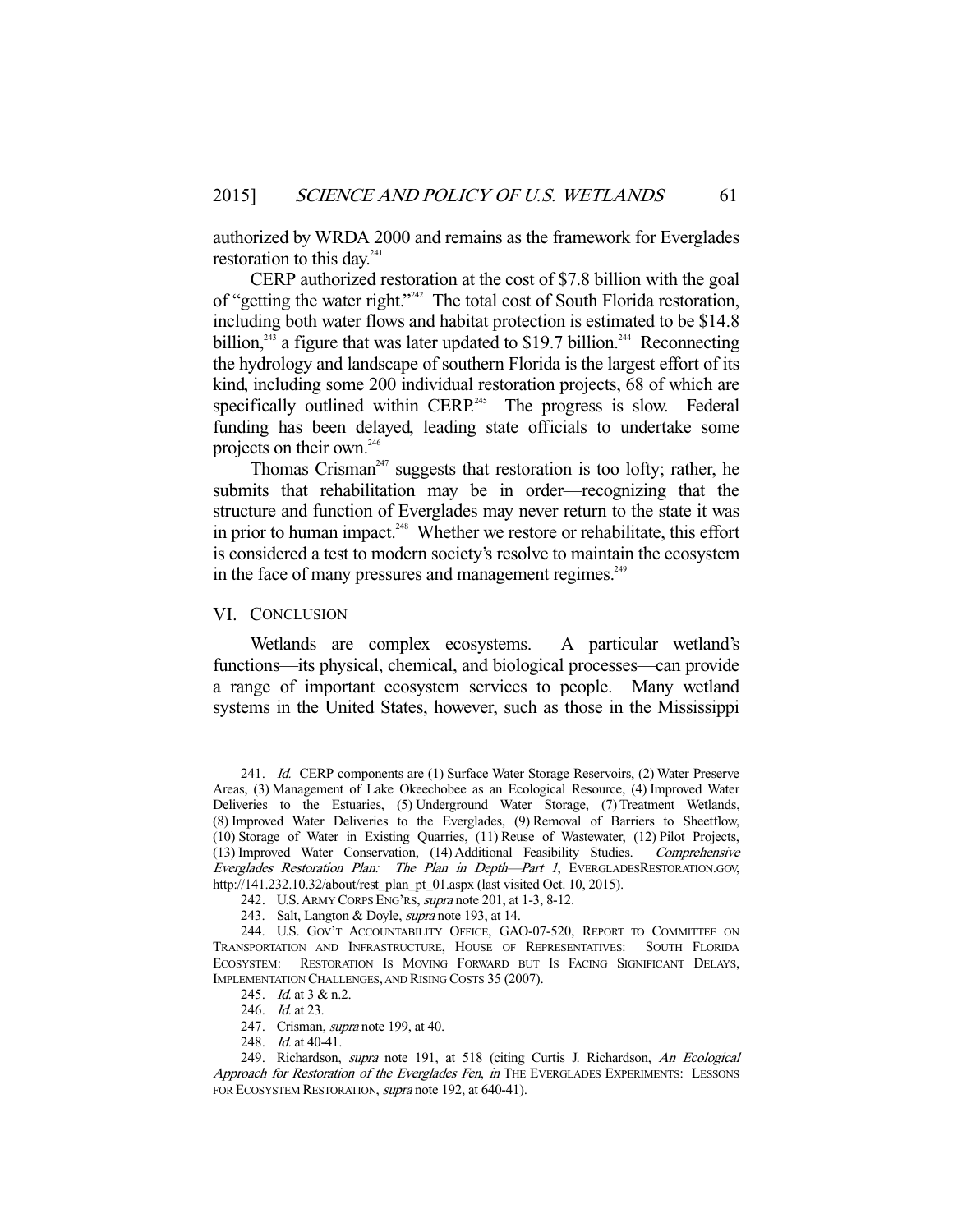Delta and the Everglades, have been significantly and adversely altered through numerous human activities.

 These wetland losses have occurred despite the existence of the CWA and similar laws that require government approval before a proposed project harms a wetland. Most permit applications are granted, albeit often with the condition that the functional loss be offset through compensatory mitigation. These individual compensatory mitigation projects (whether performed by the permittee or a mitigation bank or otherwise) do not necessarily replace the lost functions and services. The massive wetland restoration projects that the government is undertaking along the Gulf and in the Everglades serve to underscore the technical challenges and economic costs of attempting to restore wetland functions and services once they are lost. It would be better to avoid wetland impacts in the first instance.

 CWA regulations (the section 404(b)(1) guidelines) do state that wetland impacts are to be avoided if practicable.<sup>250</sup> But as noted by Wilkinson and his coauthors, while much of the Corps and EPA's focus has been on "improving the third step in the mitigation process compensatory mitigation," the agencies have paid little attention to developing "tools, guidance and/or regulations to ensure the rigorous application of  $[the]$  avoidance" requirement.<sup>251</sup> Avoidance especially ought to be invoked with respect to wetlands that are difficult to restore.<sup>252</sup>

 Moreover, CWA regulations provide an additional ground for permit denial: "No discharge of dredged or fill material shall be permitted if it . . . [c]auses or contributes to violations of any applicable State water quality standard."<sup>253</sup> Thus, even if the permit applicant can demonstrate that avoidance is not "practicable," the Corps can deny the permit on the basis of the proposed project's contribution to the cumulative impacts in a watershed.<sup>254</sup>

 The counterargument is that permit denials will unduly infringe on private property rights and open the government to just compensation

 <sup>250. 40</sup> C.F.R. § 230 (2014).

 <sup>251.</sup> JESSICA B. WILKINSON ET AL., THE NEXT GENERATION OF MITIGATION: LINKING CURRENT AND FUTURE MITIGATION PROGRAMS WITH STATE WILDLIFE ACTION PLANS AND OTHER STATE AND REGIONAL PLANS 35 (2009) (citing James Murphy, Jan Goldman-Carter, & Julie Sibbing, Avoidance Avoided: How the New Rule Fails To Adequately Promote Avoidance and Places Difficult-To-Replace Systems at Risk, 31 NAT'L WETLANDS NEWSL. (Envtl. Law Inst., Wash., D.C.), Mar.-Apr., 2009, at 14).

<sup>252.</sup> NAT'L RESEARCH COUNCIL, supra note 57, at 4.

 <sup>253. 40</sup> C.F.R. § 230.10(b)(1).

 <sup>254.</sup> Id. § 230.10(a).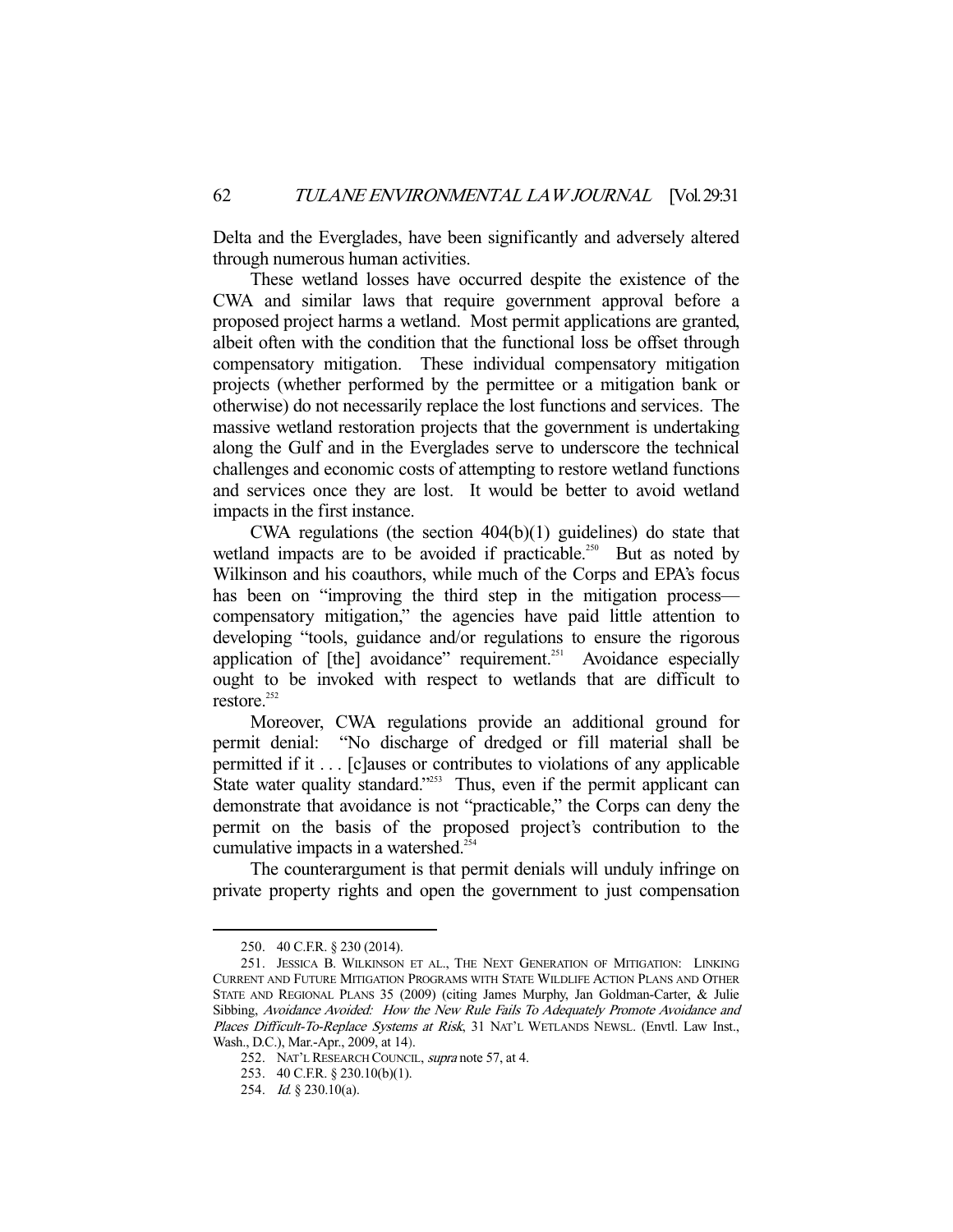payments. While the specter of regulatory takings does appear to influence the Corps' willingness to grant permits, $255$  it is generally difficult for a disappointed permit applicant to bring a successful case.<sup>256</sup> However, the U.S. Supreme Court's most recent pronouncement on this point in *Koontz v. St. Johns River Water Management District*<sup>57</sup> may well encourage additional challenges or lead agencies to not require sufficient compensatory mitigation.<sup>258</sup>

 To be sure, if more permits are denied, we as a society may have to pay more regulatory takings claims. But if more permits are not denied, we as a society will still pay—through either large-scale restoration efforts and/or lost ecosystem services.

<sup>255.</sup> E.g., Sierra Club v. Van Antwerp, 709 F. Supp. 2d 1254, 1269 (S.D. Fla. 2009), aff'd, 362 F. App'x 100 (11th Cir. 2010) (observing that "the Corps' decision to issue the permits was at least in part based on the Corps' belief that financial costs to the United States, i.e., from inverse condemnation actions by the miners (which may or may not succeed), might result from any prohibitions or limits on the proposed limestone mining").

 <sup>256.</sup> See GARDNER, supra note 117, at 177-90 (discussing wetland regulatory takings cases).

 <sup>257. 133</sup> S. Ct. 2586, 2603 (2013) (holding that a permit condition requiring off-site mitigation could be an unconstitutional exaction).

<sup>258.</sup> Royal C. Gardner, Lawyers, Swamps, and Money: Koontz and Off-Site Mitigation, ISLAND PRESS (July 29, 2013), http://www.islandpress.org/node/579.